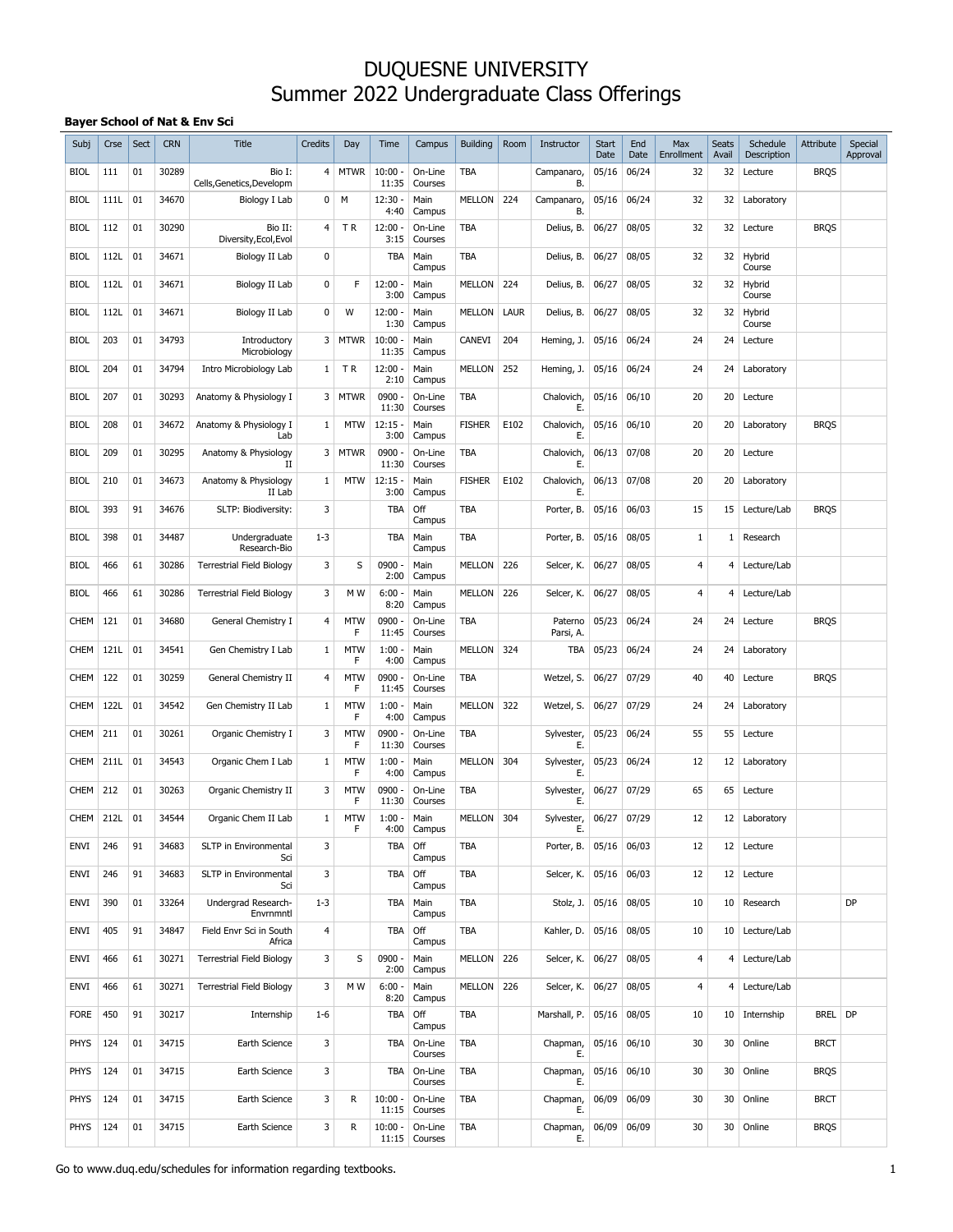| Subi        | Crse | Sect | <b>CRN</b> | Title                                   | <b>Credits</b> | Day         | Time               | Campus             | <b>Building</b> | Room | Instructor     | Start<br>Date | End<br>Date | Max<br>Enrollment | Seats<br>Avail | Schedule<br>Description | <b>Attribute</b> | Special<br>Approval |
|-------------|------|------|------------|-----------------------------------------|----------------|-------------|--------------------|--------------------|-----------------|------|----------------|---------------|-------------|-------------------|----------------|-------------------------|------------------|---------------------|
| <b>PHYS</b> | 124  | 01   | 34715      | Earth Science                           | 3              | W           | $10:00 -$<br>11:15 | On-Line<br>Courses | <b>TBA</b>      |      | Chapman,<br>Ε. | 06/01         | 06/01       | 30                | 30             | Online                  | <b>BRCT</b>      |                     |
| <b>PHYS</b> | 124  | 01   | 34715      | Earth Science                           | 3              | W           | $10:00 -$<br>11:15 | On-Line<br>Courses | <b>TBA</b>      |      | Chapman,<br>Е. | 06/01         | 06/01       | 30                | 30             | Online                  | <b>BROS</b>      |                     |
| <b>PHYS</b> | 124  | 01   | 34715      | Earth Science                           | 3              | T           | $10:00 -$<br>11:15 | On-Line<br>Courses | <b>TBA</b>      |      | Chapman,<br>Ε. | 05/24         | 05/24       | 30                | 30             | Online                  | <b>BRCT</b>      |                     |
| <b>PHYS</b> | 124  | 01   | 34715      | Earth Science                           | 3              | T           | $10:00 -$<br>11:15 | On-Line<br>Courses | <b>TBA</b>      |      | Chapman,<br>Е. | 05/24         | 05/24       | 30                | 30             | Online                  | <b>BROS</b>      |                     |
| <b>PHYS</b> | 201  | 01   | 30226      | Physics for Life Sciences               | 3              | <b>TWRF</b> | $0830 -$<br>10:20  | On-Line<br>Courses | <b>TBA</b>      |      | Ozimek, D.     | 05/24         | 06/24       | 30                | 30             | Lecture                 | <b>BRQS</b>      |                     |
| <b>PHYS</b> | 201  | 01   | 30226      | Physics for Life Sciences               | 3              | M           | $0830 -$<br>10:20  | On-Line<br>Courses | <b>TBA</b>      |      | Ozimek, D.     | 05/23         | 05/23       | 30                | 30             | Lecture                 | <b>BROS</b>      |                     |
| <b>PHYS</b> | 201L | 01   | 34570      | Physics for Life Sci I Lab              | 1              | <b>TR</b>   | $10:30 -$<br>12:20 | On-Line<br>Courses | <b>TBA</b>      |      | Ozimek, D.     | 05/24         | 06/24       | 24                | 24             | Laboratory              |                  |                     |
| <b>PHYS</b> | 201L | 01   | 34570      | Physics for Life Sci I Lab              | $\mathbf{1}$   | M           | $0830 -$<br>10:20  | On-Line<br>Courses | <b>TBA</b>      |      | Ozimek, D.     | 05/24         | 06/24       | 24                | 24             | Laboratory              |                  |                     |
| <b>PHYS</b> | 201R | 01   | 31298      | Physic for Life Sciences<br>I Rec       | 0              | M W F       | $10:30 -$<br>11:20 | On-Line<br>Courses | <b>TBA</b>      |      | Ozimek, D.     | 05/23         | 06/24       | 30                | 30             | Recitation              |                  |                     |
| <b>PHYS</b> | 202  | 01   | 30228      | Physics for Life Sciences<br>П          | 3              | <b>TWRF</b> | $0830 -$<br>10:20  | On-Line<br>Courses | <b>TBA</b>      |      | Ozimek, D.     | 06/28         | 07/29       | 20                | 20             | Lecture                 |                  |                     |
| <b>PHYS</b> | 202  | 01   | 30228      | Physics for Life Sciences<br>П          | 3              | M           | $0830 -$<br>10:20  | On-Line<br>Courses | <b>TBA</b>      |      | Ozimek, D.     | 06/27         | 06/27       | 20                | 20             | Lecture                 |                  |                     |
| <b>PHYS</b> | 202L | 01   | 34571      | Physics for Life Sci II<br>Lab          | 1              | <b>TR</b>   | $10:30 -$<br>12:20 | On-Line<br>Courses | <b>TBA</b>      |      | Ozimek, D.     | 06/27         | 07/29       | 20                | 20             | Laboratory              |                  |                     |
| <b>PHYS</b> | 202L | 01   | 34571      | Physics for Life Sci II<br>Lab          | $\mathbf{1}$   | M           | $0830 -$<br>10:20  | On-Line<br>Courses | <b>TBA</b>      |      | Ozimek, D.     | 06/28         | 07/29       | 20                | 20             | Laboratory              |                  |                     |
| <b>PHYS</b> | 202R | 01   | 31299      | Phys for Life Sciences II<br>Rec        | 0              | M W F       | $10:30 -$<br>11:20 | On-Line<br>Courses | <b>TBA</b>      |      | Ozimek, D.     | 06/27         | 07/29       | 20                | 20             | Recitation              |                  |                     |
| <b>PHYS</b> | 211  | 01   | 34716      | General Analytical<br>Physics I         | 3              | <b>TWRF</b> | $0830 -$<br>10:20  | On-Line<br>Courses | <b>TBA</b>      |      | Ozimek, D.     | 05/24         | 06/24       | 20                | 20             | Lecture                 | <b>BROS</b>      |                     |
| <b>PHYS</b> | 211  | 01   | 34716      | General Analytical<br>Physics I         | 3              | М           | $0830 -$<br>10:20  | On-Line<br>Courses | TBA             |      | Ozimek, D.     | 05/23         | 05/23       | 20                | 20             | Lecture                 | <b>BRQS</b>      |                     |
| <b>PHYS</b> | 211L | 01   | 34718      | Gen Analytical Physics I<br>Lab         | $\mathbf{1}$   | <b>TR</b>   | $10:30 -$<br>12:20 | On-Line<br>Courses | <b>TBA</b>      |      | Huster, M.     | 05/24         | 06/24       | 20                | 20             | Laboratory              |                  |                     |
| PHYS        | 211L | 01   | 34718      | Gen Analytical Physics I<br>Lab         | 1              | М           | 0830 -<br>10:20    | On-Line<br>Courses | <b>TBA</b>      |      | Huster, M.     | 05/24         | 06/24       | 20                | 20             | Laboratory              |                  |                     |
| <b>PHYS</b> | 211R | 01   | 34717      | Gen Analytical Physics I<br>Rec         | $\Omega$       | M W F       | $10:30 -$<br>11:20 | On-Line<br>Courses | <b>TBA</b>      |      | Ozimek, D.     | 05/23         | 06/24       | 20                | 20             | Recitation              |                  |                     |
| PHYS        | 212  | 01   | 34719      | General Analytical<br>Physics II        | 3              | <b>TWRF</b> | $0830 -$<br>10:20  | On-Line<br>Courses | <b>TBA</b>      |      | Ozimek, D.     | 06/28         | 07/29       | 20                | 20             | Lecture                 |                  |                     |
| <b>PHYS</b> | 212  | 01   | 34719      | General Analytical<br>Physics II        | 3              | M           | $0830 -$<br>10:20  | On-Line<br>Courses | <b>TBA</b>      |      | Ozimek, D.     | 06/27         | 06/27       | 20                | 20             | Lecture                 |                  |                     |
| <b>PHYS</b> | 212L | 01   | 34721      | <b>Gen Analytical Physics</b><br>II Lab | $\mathbf{1}$   | <b>TR</b>   | $10:30 -$<br>12:20 | On-Line<br>Courses | <b>TBA</b>      |      | Huster, M.     | 06/28         | 07/29       | 20                | 20             | Laboratory              |                  |                     |
| <b>PHYS</b> | 212L | 01   | 34721      | Gen Analytical Physics<br>II Lab        | 1              | м           | $0830 -$<br>10:20  | On-Line<br>Courses | <b>TBA</b>      |      | Huster, M.     | 06/28         | 07/29       | 20                | 20             | Laboratory              |                  |                     |
| <b>PHYS</b> | 212R | 01   | 34720      | Gen Analyt Phys II Rec                  | 0              | M W F       | $10:30 -$<br>11:20 | On-Line<br>Courses | <b>TBA</b>      |      | Ozimek, D.     | 06/27         | 07/29       | 20                | 20             | Recitation              |                  |                     |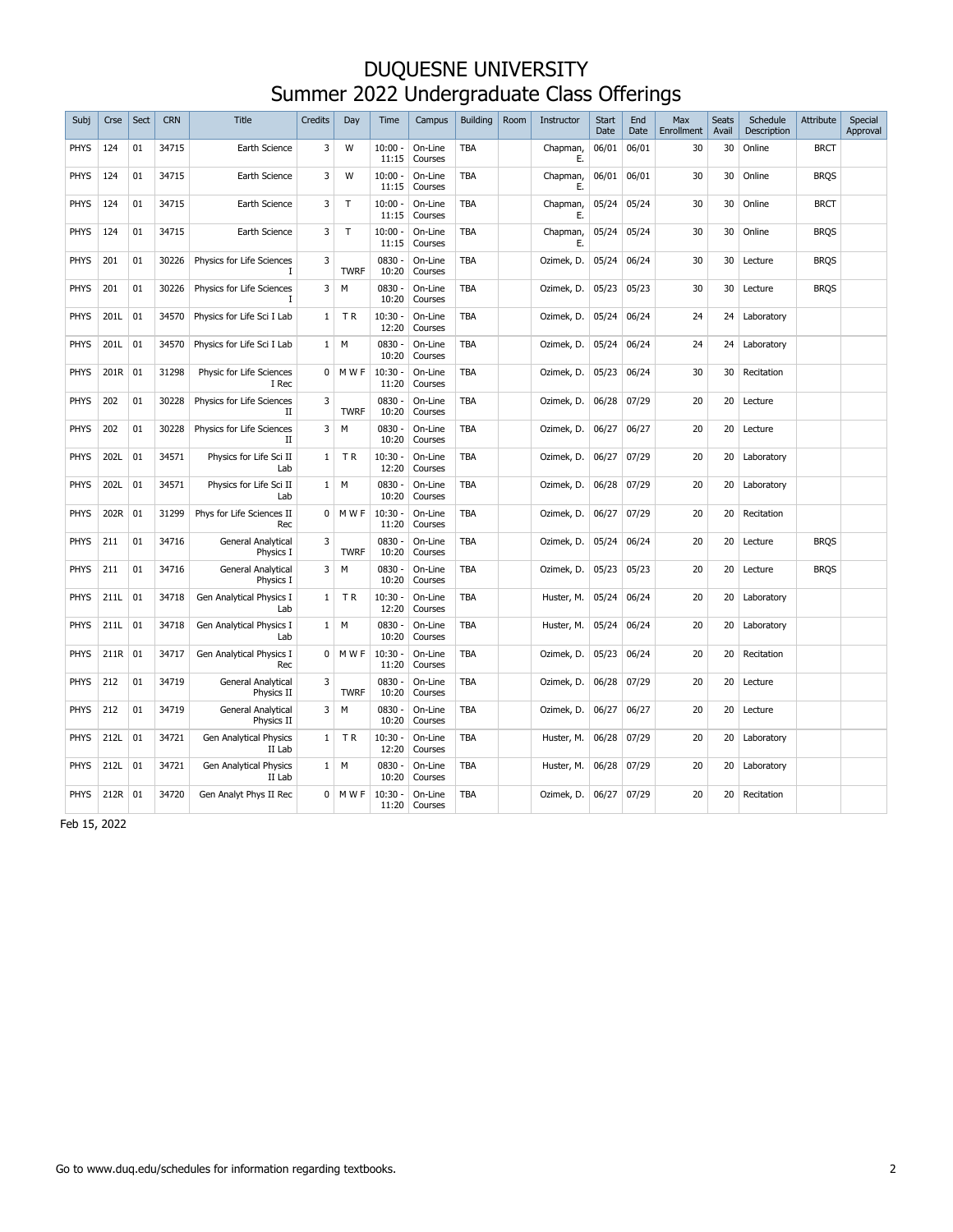#### **Honors College**

| Subj        | Crse | Sect | <b>CRN</b> | <b>Title</b>                            | Credits  | Day | Time       | Campus             | <b>Building</b> | Room | Instructor     | <b>Start</b><br>Date | End<br>Date | Max<br>Enrollment | <b>Seats</b><br>Avail | Schedule<br>Description | Attribute   | Special<br>Approval |
|-------------|------|------|------------|-----------------------------------------|----------|-----|------------|--------------------|-----------------|------|----------------|----------------------|-------------|-------------------|-----------------------|-------------------------|-------------|---------------------|
| <b>HONR</b> | 001  | 55   | 34651      | Honors On-Ramp                          | $\Omega$ |     | <b>TBA</b> | On-Line<br>Courses | <b>TBA</b>      |      | Roberts,<br>К. | 06/27                | 07/29       | 100               | 100                   | Online                  |             |                     |
| <b>HONR</b> | 155  | 55   | 34764      | Intro Eth Rsng:<br><b>Cultural Diff</b> | 3        |     | <b>TBA</b> | On-Line<br>Courses | <b>TBA</b>      |      | Roberts,<br>К. | 06/27                | 07/29       | 10                | 10                    | Seminar                 |             |                     |
| <b>HONR</b> | 275  | 55   | 33818      | <b>Advanced Honors I</b>                | $\Omega$ |     | <b>TBA</b> | On-Line<br>Courses | <b>TBA</b>      |      | Roberts,<br>К. | 05/16                | 08/05       | 10                | 10                    | Online                  | <b>BRWR</b> |                     |
| <b>HONR</b> | 295  | 55   | 33819      | Honors Research                         | $\Omega$ |     | <b>TBA</b> | On-Line<br>Courses | <b>TBA</b>      |      | Roberts,<br>К. | 05/16                | 08/05       | 10                | 10                    | Independent<br>Study    |             |                     |
| <b>HONR</b> | 300  | 55   | 33820      | <b>Honors Directed</b><br>Readings      | $1 - 9$  |     | <b>TBA</b> | On-Line<br>Courses | <b>TBA</b>      |      | Roberts,<br>к. | 05/16                | 08/05       | 10                | 10                    | Independent<br>Study    | <b>BRWR</b> |                     |
| <b>HONR</b> | 375  | 55   | 33821      | <b>Advanced Honors II</b>               | $\Omega$ |     | <b>TBA</b> | On-Line<br>Courses | <b>TBA</b>      |      | Roberts,<br>К. | 05/16                | 08/05       | 10                | 10                    | Online                  |             |                     |
| <b>HONR</b> | 395  | 55   | 33822      | Honors Fellowship                       | $\Omega$ |     | <b>TBA</b> | On-Line<br>Courses | <b>TBA</b>      |      | Roberts,<br>К. | 05/16                | 08/05       | 10                | 10                    | Independent<br>Study    |             |                     |
| <b>HONR</b> | 450  | 55   | 33823      | Honors Senior<br>Project                | 3        |     | <b>TBA</b> | On-Line<br>Courses | <b>TBA</b>      |      | Roberts,<br>к. | 05/16                | 08/05       | 10                | 10                    | Independent<br>Study    | <b>BRWR</b> |                     |
| <b>HONR</b> | 475  | 55   | 33824      | Honors Portfolio                        | $\Omega$ |     | <b>TBA</b> | On-Line<br>Courses | <b>TBA</b>      |      | Roberts,<br>К. | 05/16                | 08/05       | 10                | 10                    | Online                  |             |                     |
| <b>HONR</b> | 495  | 55   | 33825      | <b>Advanced Honors</b><br>Symposium     | $\Omega$ |     | <b>TBA</b> | On-Line<br>Courses | <b>TBA</b>      |      | Roberts,<br>К. | 05/16                | 08/05       | 10                | 10                    | Independent<br>Study    |             |                     |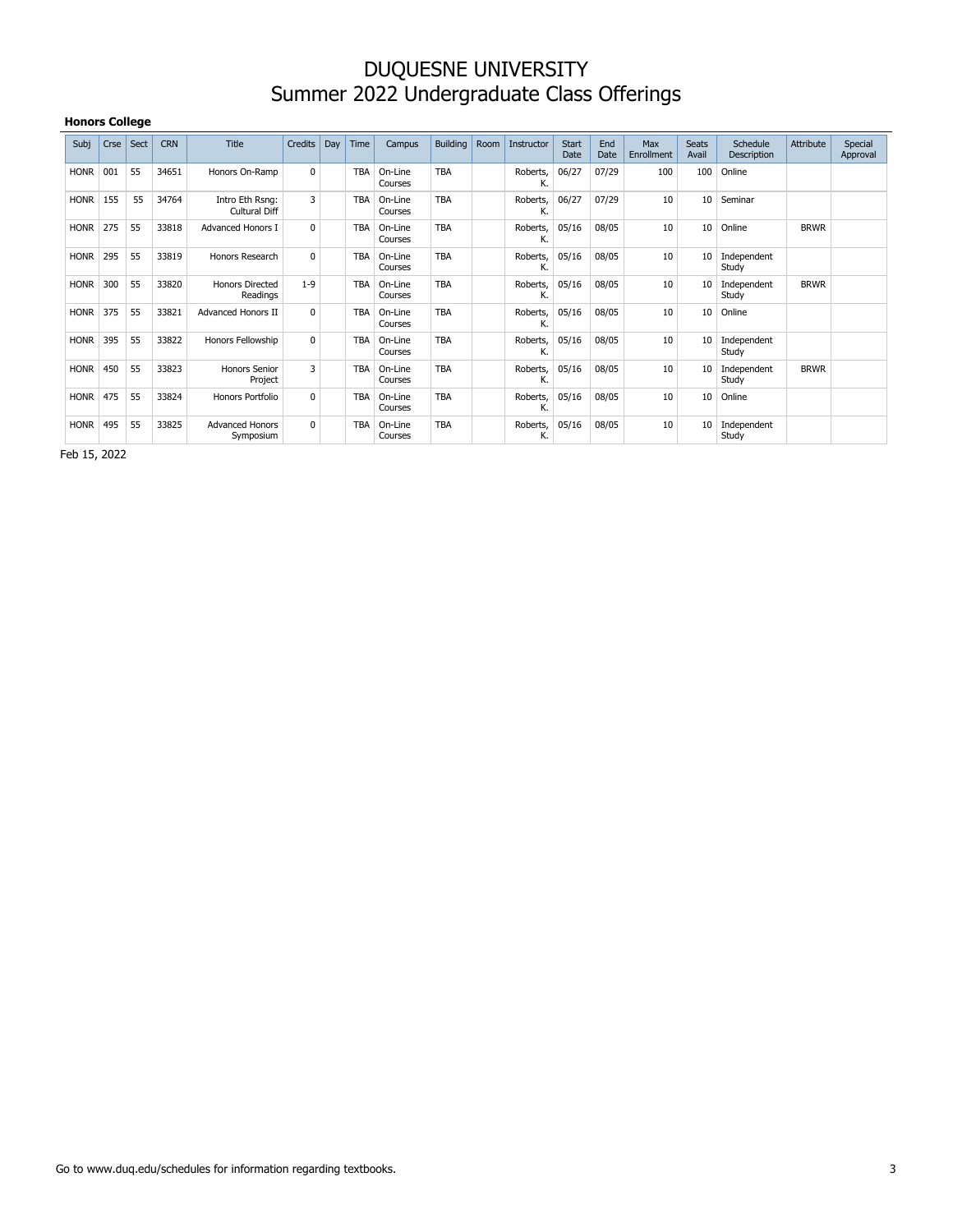#### **Mary Pappert School of Music**

| Subj        | Crse | Sect | <b>CRN</b> | <b>Title</b>                      | Credits        | Day | Time       | Campus             | Building      | Room        | Instructor       | <b>Start</b><br>Date | End<br>Date | Max<br>Enrollment | <b>Seats</b><br>Avail | Schedule<br>Description | Attribute   | Special<br>Approval |
|-------------|------|------|------------|-----------------------------------|----------------|-----|------------|--------------------|---------------|-------------|------------------|----------------------|-------------|-------------------|-----------------------|-------------------------|-------------|---------------------|
| <b>MUNM</b> | 170  | 55   | 33985      | <b>Enjoyment of Music</b>         | 3              |     | <b>TBA</b> | On-Line<br>Courses | <b>TBA</b>    |             | Blobner, T.      | 05/16                | 08/05       | 20                | 20                    | Lecture                 | <b>BRCC</b> |                     |
| <b>MUNM</b> | 190  | 01   | 34850      | Rock & Roll: An<br>Unruly History | 3              |     | <b>TBA</b> | On-Line<br>Courses | <b>TBA</b>    |             | McMasters,<br>R. | 06/20                | 07/29       | 40                | 40                    | Online                  | <b>BRCC</b> |                     |
| <b>MUNM</b> | 191  | 55   | 34849      | That's the Joint: Hist<br>Hip Hop | 3              |     | <b>TBA</b> | On-Line<br>Courses | <b>TBA</b>    |             | Lindo, A.        | 05/16                | 08/05       | 60                | 60                    | Lecture                 | <b>BRCC</b> |                     |
| <b>MUSC</b> | 417  | 91   | 34786      | Artstc Imag in Italian<br>Music   | $\overline{2}$ |     | <b>TBA</b> | Italian<br>Campus  | <b>DUITAL</b> | <b>DEPT</b> | Sheehan,         | 05/16                | 08/05       | 20                | 20                    | Lecture                 |             |                     |
| <b>MUTH</b> | 400  | 01   | 31377      | Music Therapy<br>Internship - FT  | 0              |     | <b>TBA</b> | Main<br>Campus     | <b>TBA</b>    |             | Abbott, E.       | 05/16                | 08/05       | 10                | 10                    | Internship              | <b>BREL</b> |                     |
| <b>MUTH</b> | 401  | 01   | 33639      | Music Therapy<br>Internship - HT  | $\mathbf{0}$   |     | <b>TBA</b> | Main<br>Campus     | <b>TBA</b>    |             | Abbott, E.       | 05/16                | 08/05       | 10                | 10                    | Internship              | <b>BREL</b> |                     |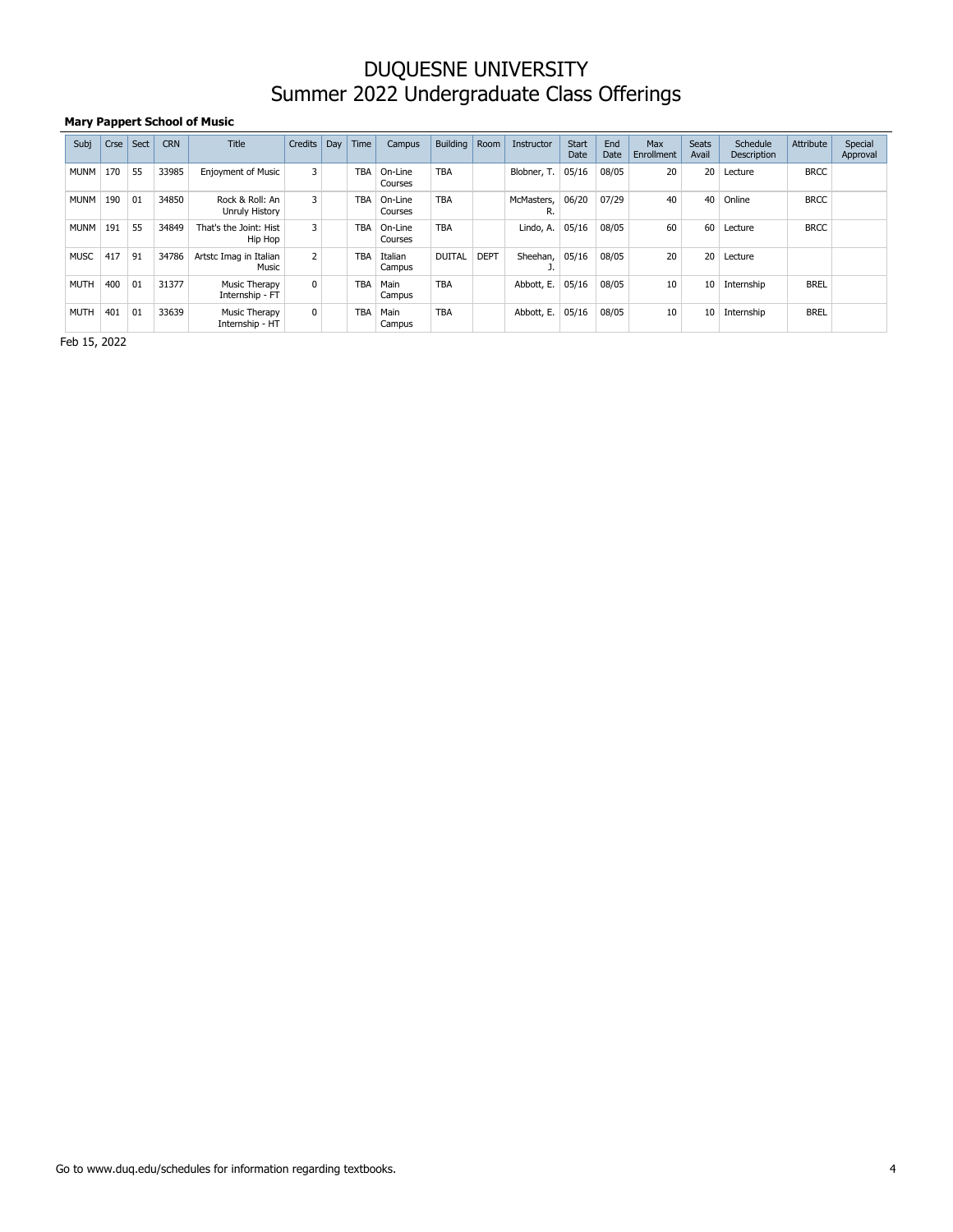#### **McAnulty Colg-Grad Schl Arts**

| Subj        | Crse | Sect            | <b>CRN</b> | <b>Title</b>                                | <b>Credits</b> | Day          | Time                             | Campus                | <b>Building</b> | Room        | Instructor                 | <b>Start</b><br>Date | End<br>Date | Max<br>Enrollment | <b>Seats</b><br>Avail | Schedule<br>Description | <b>Attribute</b> | Special<br>Approval |
|-------------|------|-----------------|------------|---------------------------------------------|----------------|--------------|----------------------------------|-----------------------|-----------------|-------------|----------------------------|----------------------|-------------|-------------------|-----------------------|-------------------------|------------------|---------------------|
| AFST        | 231  | 91              | 34831      | Pre-Colonial Africa                         | 3              |              | <b>TBA</b>                       | Off<br>Campus         | <b>GHANA</b>    | <b>DEPT</b> | Chapdelaine,<br>R.         | 05/17                | 06/02       | 20                | 20                    | Lecture                 | <b>BRCF</b>      |                     |
| <b>AFST</b> | 231  | 91              | 34831      | Pre-Colonial Africa                         | 3              |              | <b>TBA</b>                       | Off<br>Campus         | <b>GHANA</b>    | <b>DEPT</b> | Chapdelaine,<br>R.         | 05/17                | 06/02       | 20                | 20                    | Lecture                 | <b>BRSH</b>      |                     |
| <b>AFST</b> | 282  | 91              | 34832      | Faith & Rsn in Glbl<br>Commun               | 3              |              | TBA                              | Off<br>Campus         | <b>GHANA</b>    | <b>DEPT</b> | Antwi, E.                  | 05/17                | 06/02       | 20                | 20                    | Lecture                 | <b>BRCF</b>      |                     |
| <b>AFST</b> | 282  | 91              | 34832      | Faith & Rsn in Glbl<br>Commun               | 3              |              | <b>TBA</b>                       | Off<br>Campus         | <b>GHANA</b>    | <b>DEPT</b> | Antwi, E.                  | 05/17                | 06/02       | 20                | 20                    | Lecture                 | <b>BRCT</b>      |                     |
| <b>AFST</b> | 282  | 91              | 34832      | Faith & Rsn in Glbl<br>Commun               | 3              |              | TBA                              | Off<br>Campus         | <b>GHANA</b>    | <b>DEPT</b> | Antwi, E.                  | 05/17                | 06/02       | 20                | 20                    | Lecture                 | <b>BRTH</b>      |                     |
| <b>AFST</b> | 495  | 01              | 34032      | <b>Directed Readings</b>                    | $1 - 3$        |              | TBA                              | Main<br>Campus        | <b>TBA</b>      |             | Boodoo, G.                 | 05/16                | 08/05       | 5                 | 5                     | Readings                |                  |                     |
| ARHY        | 100  | 55              | 34755      | Understanding Art                           | 3              |              | TBA                              | On-Line<br>Courses    | <b>TBA</b>      |             | Cymbala, A.                | 06/20                | 07/08       | 20                | 20                    | Lecture                 | <b>BRCC</b>      |                     |
| ARHY        | 478  | 01              | 31101      | Art - Internship                            | $1 - 6$        |              | <b>TBA</b>                       | Main<br>Campus        | <b>TBA</b>      |             | Simpson, A.                | 05/16                | 08/05       | 5                 | 5                     | Internship              | <b>BREL</b>      |                     |
| <b>BRDG</b> | 100  | 01              | 34700      | Research &<br><b>Information Skills</b>     | $\mathbf{1}$   |              | TBA                              | On-Line<br>Courses    | <b>TBA</b>      |             | Sasso, M.                  | 06/20                | 08/05       | 24                | 24                    | Lecture                 | <b>BRIL</b>      |                     |
| <b>BRDG</b> | 100  | 03              | 34702      | Research &<br><b>Information Skills</b>     | $\mathbf{1}$   |              | <b>TBA</b>                       | On-Line<br>Courses    | <b>TBA</b>      |             | Merkey, T.                 | 06/20                | 08/05       | 24                | 24                    | Lecture                 | <b>BRIL</b>      |                     |
| <b>BRDG</b> | 100  | SP <sub>1</sub> | 34815      | Research &<br><b>Information Skills</b>     | 1              | M W F        | 12:10<br>1:00                    | Main<br>Campus        | <b>COLLGH</b>   | 223         | TBA                        | 06/17                | 07/29       | 22                | 22                    | Lecture                 | BRIL SD          |                     |
| <b>BRDG</b> | 100  | SP <sub>2</sub> | 34816      | Research &<br><b>Information Skills</b>     | 1              | M W F        | 1:10<br>2:00                     | Main<br>Campus        | <b>COLLGH</b>   | 553         | <b>TBA</b>                 | 06/17                | 07/29       | 22                |                       | 22 Lecture              | BRIL SD          |                     |
| <b>BRDG</b> | 100  | SP <sub>3</sub> | 34817      | Research &<br><b>Information Skills</b>     | 1              | M W F        | 2:10<br>3:00                     | Main<br>Campus        | <b>COLLGH</b>   | 447         | TBA                        | 06/27                | 07/29       | 22                | 22                    | Lecture                 | BRIL SD          |                     |
| <b>BRDG</b> | 101  | 01              | 34796      | <b>Writing and Analysis</b>                 | 3              |              | <b>TBA</b>                       | On-Line<br>Courses    | <b>TBA</b>      |             | Mirmotahari,<br>Е.         | 05/16                | 06/24       | 22                | 22                    | Lecture                 |                  |                     |
| <b>BRDG</b> | 101  | 02              | 34843      | <b>Writing and Analysis</b>                 | 3              |              | <b>TBA</b>                       | On-Line<br>Courses    | <b>TBA</b>      |             | TBA                        | 06/27                | 08/05       | 22                | 22                    | Lecture                 |                  |                     |
| <b>BRDG</b> | 101  | SP <sub>1</sub> | 34818      | <b>Writing and Analysis</b>                 | 3              | <b>MTWRF</b> | 0915                             | Main<br>Campus        | <b>COLLGH</b>   | 222         | TBA                        | 06/27                | 07/29       | 22                |                       | 22 Lecture              |                  | <b>SD</b>           |
| <b>BRDG</b> | 101  | SP <sub>2</sub> | 34819      | Writing and Analysis                        |                | 3 MTWRF      | 11:00<br>0915                    | Main                  | <b>COLLGH</b>   | 223         | TBA                        | 06/27                | 07/29       | 22                | 22                    | Lecture                 |                  | SD                  |
|             |      |                 |            |                                             |                |              | 11:00                            | Campus                |                 |             |                            |                      |             |                   |                       |                         |                  |                     |
| <b>BRDG</b> | 101  | SP <sub>3</sub> | 34820      | Writing and Analysis                        |                | 3 MTWRF      | 0915<br>11:00                    | Main<br>Campus        | <b>COLLGH</b>   | 553         | <b>TBA</b>                 | 06/27                | 07/29       | 22                | 22                    | Lecture                 |                  | SD                  |
| <b>BRDG</b> | 101  | SP <sub>4</sub> | 34821      | <b>Writing and Analysis</b>                 |                | 3 MTWRF      | 0915<br>11:00                    | Main<br>Campus        | <b>COLLGH</b>   | 225         | <b>TBA</b>                 | 06/27                | 07/29       | 22                | 22                    | Lecture                 |                  | SD                  |
| <b>BRDG</b> | 101  | SP <sub>5</sub> | 34822      | <b>Writing and Analysis</b>                 |                | 3 MTWRF      | 0915<br>11:00                    | Main<br>Campus        | <b>COLLGH</b>   | 351         | TBA                        | 06/27                | 07/29       | 22                | 22                    | Lecture                 |                  | SD                  |
| <b>BRDG</b> | 102  | 01              | 34797      | Writing and Literature                      | 3              |              | <b>TBA</b>                       | On-Line<br>Courses    | <b>TBA</b>      |             | Maatta, R.                 | 06/27                | 08/05       | 22                |                       | 22 Lecture              |                  |                     |
| <b>BRDG</b> | 103  | N01             | 34703      | <b>IPE Health Research</b><br>Skills        | $\mathbf{1}$   |              | <b>TBA</b>                       | On-Line<br>Courses    | <b>TBA</b>      |             | Mathieu-<br>Sher, R.       | 06/20                | 08/05       | 8                 | 8                     | Lecture                 | <b>BRIL</b>      |                     |
| <b>BRDG</b> | 103  | N02             | 34704      | <b>IPE Health Research</b><br><b>Skills</b> | $\mathbf{1}$   |              | TBA                              | On-Line<br>Courses    | <b>TBA</b>      |             | Tichenor, S. $ 06/20$      |                      | 08/05       | 8                 |                       | 8 Lecture               | <b>BRIL</b>      |                     |
| <b>BRDG</b> | 103  | N03             | 34705      | <b>IPE Health Research</b><br>Skills        | $\mathbf{1}$   |              | <b>TBA</b>                       | On-Line<br>Courses    | <b>TBA</b>      |             |                            | TBA 06/20            | 08/05       | 8                 |                       | 8 Lecture               | <b>BRIL</b>      |                     |
| <b>BRDG</b> | 103  | P01             | 34706      | <b>IPE Health Research</b><br><b>Skills</b> | $\mathbf{1}$   |              | TBA                              | On-Line<br>Courses    | <b>TBA</b>      |             | Mathieu-<br>Sher, R.       | 06/20                | 08/05       | 5                 |                       | 5 Lecture               | <b>BRIL</b>      |                     |
| <b>BRDG</b> | 103  | P02             | 34714      | <b>IPE Health Research</b><br>Skills        | $\mathbf{1}$   |              | <b>TBA</b>                       | On-Line<br>Courses    | TBA             |             | Tichenor, S.               | 06/20                | 08/05       | 5                 |                       | 5 Lecture               | <b>BRIL</b>      |                     |
| <b>BRDG</b> | 103  | P03             | 34708      | <b>IPE Health Research</b><br><b>Skills</b> | $\mathbf{1}$   |              | TBA                              | On-Line<br>Courses    | TBA             |             |                            | TBA 06/20            | 08/05       | 5                 |                       | 5 Lecture               | <b>BRIL</b>      |                     |
| <b>BRDG</b> | 103  | <b>R01</b>      | 34709      | <b>IPE Health Research</b><br>Skills        | $\mathbf{1}$   |              | <b>TBA</b>                       | On-Line<br>Courses    | TBA             |             | Mathieu-<br>Sher, R.       | 06/20                | 08/05       | 11                |                       | 11 Lecture              | <b>BRIL</b>      |                     |
| <b>BRDG</b> | 103  | <b>R02</b>      | 34710      | <b>IPE Health Research</b><br><b>Skills</b> | $\mathbf{1}$   |              | TBA                              | $On$ -Line<br>Courses | TBA             |             | Tichenor, S.               | 06/20                | 08/05       | 11                |                       | 11 Lecture              | <b>BRIL</b>      |                     |
| <b>BRDG</b> | 103  | R <sub>03</sub> | 34711      | IPE Health Research<br>Skills               | $\mathbf{1}$   |              | <b>TBA</b>                       | $On$ -Line<br>Courses | TBA             |             |                            | TBA 06/20            | 08/05       | 11                |                       | 11 Lecture              | <b>BRIL</b>      |                     |
| <b>BRDG</b> | 105P | 01              | 34762      | Intro to Ethical<br>Reasoning               | 3              |              | TBA                              | On-Line<br>Courses    | TBA             |             | Bjalobok, F. $\vert$ 05/16 |                      | 08/05       | 20                |                       | 20 Lecture              |                  |                     |
| <b>BRDG</b> | 105P | 02              | 34763      | Intro to Ethical<br>Reasoning               | 3              | <b>MTWR</b>  | 0915<br>$\overline{\phantom{a}}$ | Main<br>Campus        | <b>COLLGH</b>   | 220         |                            | TBA 06/27            | 08/06       | 20                |                       | 20 Lecture              |                  |                     |

Go to www.duq.edu/schedules for information regarding textbooks. 5  $5$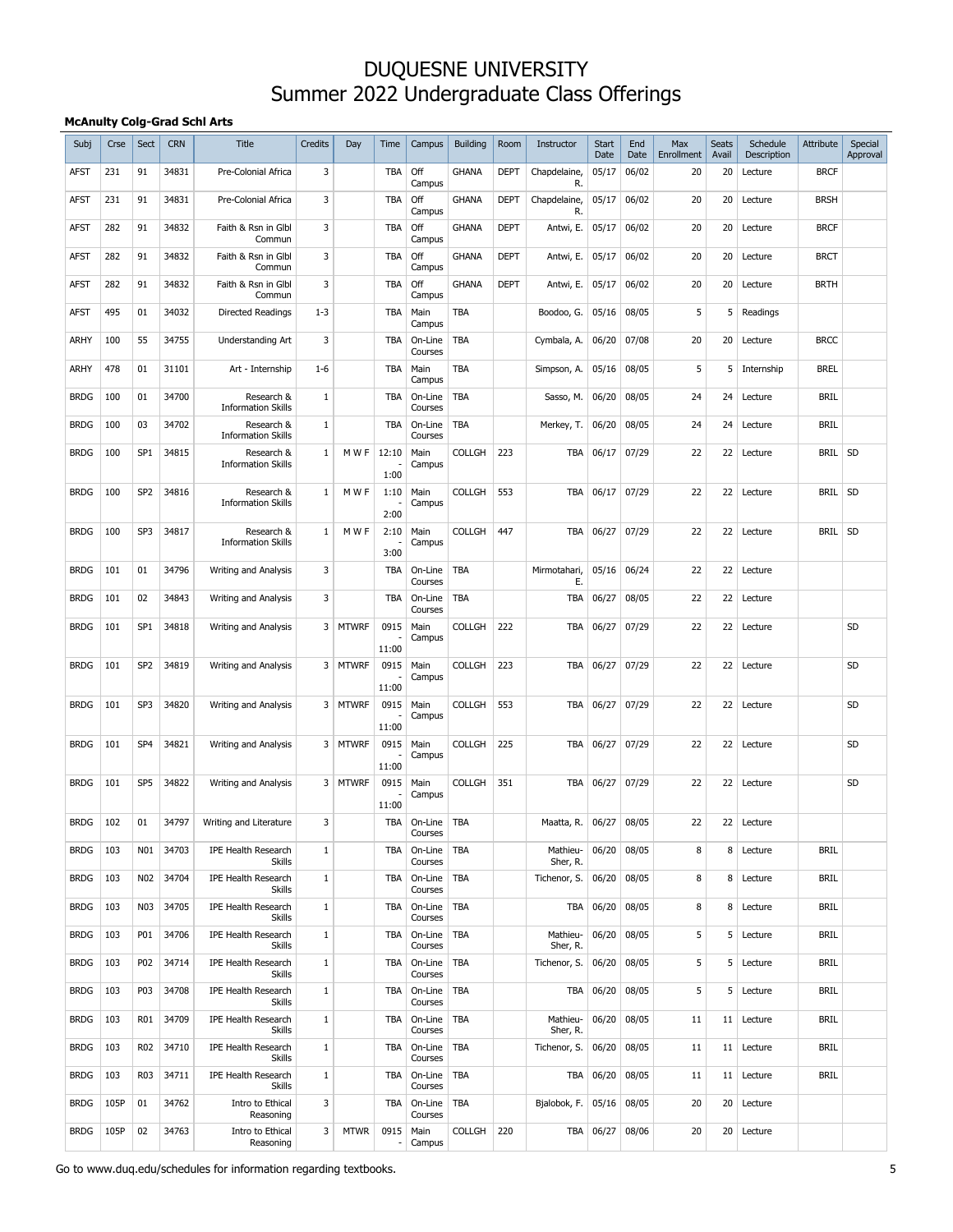| Subj        | Crse | Sect            | <b>CRN</b> | <b>Title</b>                             | Credits        | Day       | Time          | Campus                   | <b>Building</b> | Room | Instructor                  | <b>Start</b><br>Date | End<br>Date | Max<br>Enrollment | <b>Seats</b><br>Avail | Schedule<br>Description | Attribute   | Special<br>Approval |
|-------------|------|-----------------|------------|------------------------------------------|----------------|-----------|---------------|--------------------------|-----------------|------|-----------------------------|----------------------|-------------|-------------------|-----------------------|-------------------------|-------------|---------------------|
|             |      |                 |            |                                          |                |           | 11:00         |                          |                 |      |                             |                      |             |                   |                       |                         |             |                     |
| <b>BRDG</b> | 105T | 01              | 34667      | Intro to Ethical<br>Reasoning            | 3              |           | <b>TBA</b>    | On-Line<br>Courses       | <b>TBA</b>      |      | Bailey, J.                  | 05/16                | 08/05       | 18                | 18                    | Lecture                 |             |                     |
| <b>CLPR</b> | 008  | SP <sub>2</sub> | 34385      | Strategies-Academic<br><b>Success</b>    | 1              | M W F     | 1:10<br>2:00  | Main<br>Campus           | <b>COLLGH</b>   | 447  | TBA                         | 06/27                | 07/29       | 25                | 25                    | Lecture                 |             | SD                  |
| <b>CLPR</b> | 008  | SP <sub>5</sub> | 34388      | Strategies-Academic<br><b>Success</b>    | $\mathbf{1}$   | M W F     | 12:10<br>1:00 | Main<br>Campus           | <b>COLLGH</b>   | 553  | TBA                         | 06/27                | 07/29       | 25                | 25                    | Lecture                 |             | SD                  |
| <b>CLPR</b> | 015  | SP <sub>1</sub> | 34584      | Intro to University                      | 1              | TR        | 12:15         | Main                     | <b>COLLGH</b>   | 447  | Bush, V.                    | 06/27                | 07/29       | 25                | 25                    | Lecture                 |             | SD                  |
|             |      |                 |            | <b>Success</b>                           |                |           | 1:30          | Campus                   |                 |      |                             |                      |             |                   |                       |                         |             |                     |
| <b>CLPR</b> | 015  | SP <sub>2</sub> | 34585      | Intro to University<br><b>Success</b>    | 1              | TR        | 1:40<br>2:55  | Main<br>Campus           | <b>COLLGH</b>   | 447  | Bush, V.                    | 06/27                | 07/29       | 25                | 25                    | Lecture                 |             | SD                  |
| <b>CLPR</b> | 015  | SP3             | 34586      | Intro to University<br><b>Success</b>    | $\mathbf{1}$   | TR.       | 3:05<br>4:20  | Main<br>Campus           | <b>COLLGH</b>   | 548  | Bush, V.                    | 06/27                | 07/29       | 25                | 25                    | Lecture                 |             | SD                  |
| <b>CLPR</b> | 106  | 01              | 34652      | Spiritan Division<br>Seminar             | 0              | M W       | 3:05<br>4:20  | Main<br>Campus           | <b>COLLGH</b>   | 553  | TBA                         | 06/27                | 07/29       | 25                | 25                    | Seminar                 |             | SD                  |
| <b>CLPR</b> | 106  | 02              | 34653      | Spiritan Division<br>Seminar             | $\mathbf 0$    | TR.       | 3:05<br>4:20  | Main<br>Campus           | <b>COLLGH</b>   | 553  | <b>TBA</b>                  | 06/27                | 07/29       | 25                | 25                    | Seminar                 |             | SD                  |
| <b>CLPR</b> | 107  | SP <sub>1</sub> | 34824      | Writing & Literature<br>Seminar          | 0              | TR        | 12:15<br>1:30 | Main<br>Campus           | <b>COLLGH</b>   | 223  | TBA                         | 06/27                | 07/29       | 22                | 22                    | Seminar                 |             | SD                  |
| <b>CLPR</b> | 107  | SP <sub>2</sub> | 34825      | Writing & Literature<br>Seminar          | $\mathbf 0$    | TR        | 1:40<br>2:55  | Main<br>Campus           | <b>COLLGH</b>   | 553  | TBA                         | 06/27                | 07/29       | 22                | 22 <sup>1</sup>       | Seminar                 |             | SD                  |
| <b>CLPR</b> | 107  | SP3             | 34826      | Writing & Literature<br>Seminar          | $\mathbf 0$    | TR.       | 3:05<br>4:20  | Main<br>Campus           | <b>COLLGH</b>   | 223  | TBA                         | 06/27                | 07/29       | 22                | 22                    | Seminar                 |             | SD                  |
| <b>CLPR</b> | 107  | SP <sub>4</sub> | 34827      | Writing & Literature<br>Seminar          | 0              | M W       | 3:00<br>4:15  | Main<br>Campus           | <b>COLLGH</b>   | 548  | TBA                         | 06/27                | 07/29       | 22                | 22                    | Seminar                 |             | SD                  |
| <b>CLPR</b> | 107  | SP <sub>5</sub> | 34828      | Writing & Literature<br>Seminar          | $\Omega$       | TR        | 12:15<br>1:30 | Main<br>Campus           | <b>COLLGH</b>   | 553  | <b>TBA</b>                  | 06/27                | 07/29       | 22                | 22                    | Seminar                 |             | SD                  |
| <b>CLSX</b> | 123  | 01              | 34352      | Greek and Roman<br>Mythology             | $\overline{3}$ |           | <b>TBA</b>    | On-Line<br>Courses       | <b>TBA</b>      |      | Miller, S.                  | 05/16                | 06/03       | 20                | 20                    | Lecture                 | <b>BRCC</b> |                     |
| <b>CLSX</b> | 123  | 01              | 34352      | Greek and Roman<br>Mythology             | 3              |           | <b>TBA</b>    | On-Line<br>Courses       | TBA             |      | Miller, S.                  | 05/16                | 06/03       | 20                | 20                    | Lecture                 | <b>BRSH</b> |                     |
| <b>CLSX</b> | 403  | 01              | 34259      | Classics Internship                      | 3              |           | <b>TBA</b>    | Main<br>Campus           | <b>TBA</b>      |      | Simpson, A.                 | 05/16                | 08/05       | 20                | 20                    | Internship              | <b>BREL</b> |                     |
| <b>COMM</b> | 103  | 03              | 32495      | Exploring<br>Interpersonal Commun        |                | 3 MTWRF   | 0900<br>12:00 | Main<br>Campus           | <b>COLLGH</b>   | 346  | Harden Fritz,<br>J.         | 06/27                | 07/15       | 18                | 18                    | Lecture                 | <b>BRCC</b> |                     |
| COMM        | 103  | 55              | 33602      | Exploring<br><b>Interpersonal Commun</b> | 3              |           | <b>TBA</b>    | On-Line<br>Courses       | <b>TBA</b>      |      | Harden Fritz,<br>J.         | 05/16 07/08          |             | 18                | 18                    | Lecture                 | <b>BRCC</b> |                     |
| COMM 114    |      | 02              | 32758      | <b>Exploring Intercultural</b><br>Commun |                | 3   MTWRF | 0900<br>12:00 | Main<br>Campus           | <b>COLLGH</b>   | 346  | Garrett, E.   07/18   08/05 |                      |             | 18                |                       | 18 Lecture              | <b>BRCC</b> |                     |
| COMM 114    |      | 02              | 32758      | <b>Exploring Intercultural</b><br>Commun |                | 3 MTWRF   | 0900<br>12:00 | Main<br>Campus           | <b>COLLGH</b>   | 346  | Garrett, E.                 | $07/18$ 08/05        |             | 18                |                       | 18 Lecture              | <b>BRCF</b> |                     |
| COMM 114    |      | 55              | 33603      | <b>Exploring Intercultural</b><br>Commun | 3              |           | TBA           | On-Line<br>Courses       | <b>TBA</b>      |      | Harden Fritz,<br>J.         | 05/16 07/08          |             | 18                |                       | 18 Lecture              | <b>BRCC</b> |                     |
| <b>COMM</b> | 114  | 55              | 33603      | <b>Exploring Intercultural</b><br>Commun | 3              |           | TBA           | On-Line<br>Courses       | <b>TBA</b>      |      | Harden Fritz,<br>J.         | 05/16 07/08          |             | 18                | 18                    | Lecture                 | <b>BRCF</b> |                     |
| COMM        | 202W | 55              | 34197      | Business &<br>Professional Comm          | 3              |           | TBA           | On-Line   TBA<br>Courses |                 |      | Butchart, G.                | 05/16                | 08/05       | 18                |                       | 18 Lecture              | <b>BRCC</b> |                     |
| COMM        | 202W | 55              | 34197      | Business &<br>Professional Comm          | 3              |           | TBA           | On-Line<br>Courses       | <b>TBA</b>      |      | Butchart, G.                | 05/16                | 08/05       | 18                |                       | 18 Lecture              | <b>BRCT</b> |                     |
| <b>COMM</b> | 202W | 55              | 34197      | Business &<br>Professional Comm          | 3              |           | TBA           | On-Line<br>Courses       | TBA             |      | Butchart, G.                | 05/16                | 08/05       | 18                |                       | 18 Lecture              | <b>BRWR</b> |                     |
| COMM        | 350  | 55              | 33627      | Communic &<br><b>Community Relations</b> | 3              |           | TBA           | On-Line<br>Courses       | <b>TBA</b>      |      | Deiuliis, S.                | 05/16                | 08/05       | 9                 | 9 <sup>1</sup>        | Lecture                 |             |                     |
| COMM        | 407  | 61              | 30492      | Intercultural<br>Communication           |                | $3$ MW    | 6:00<br>9:15  | Main<br>Campus           | <b>COLLGH</b>   | 552  | Harden Fritz,<br>J.         | 06/27                | 08/05       | 18                |                       | 18 Lecture              | <b>BRCC</b> |                     |
| COMM        | 407  | 61              | 30492      | Intercultural<br>Communication           | 3              | M W       | 6:00          | Main<br>Campus           | <b>COLLGH</b>   | 552  | Harden Fritz,<br>J.         | 06/27                | 08/05       | 18                |                       | 18 Lecture              | <b>BRCF</b> |                     |
| COMM 456W   |      | 55              | 31872      | Organizational                           | 3              |           | 9:15<br>TBA   | On-Line   TBA            |                 |      | Harden Fritz,               | $05/16$ 06/24        |             | 18                |                       | 18 Lecture              | <b>BRWR</b> |                     |

Go to www.duq.edu/schedules for information regarding textbooks. 6  $\sim$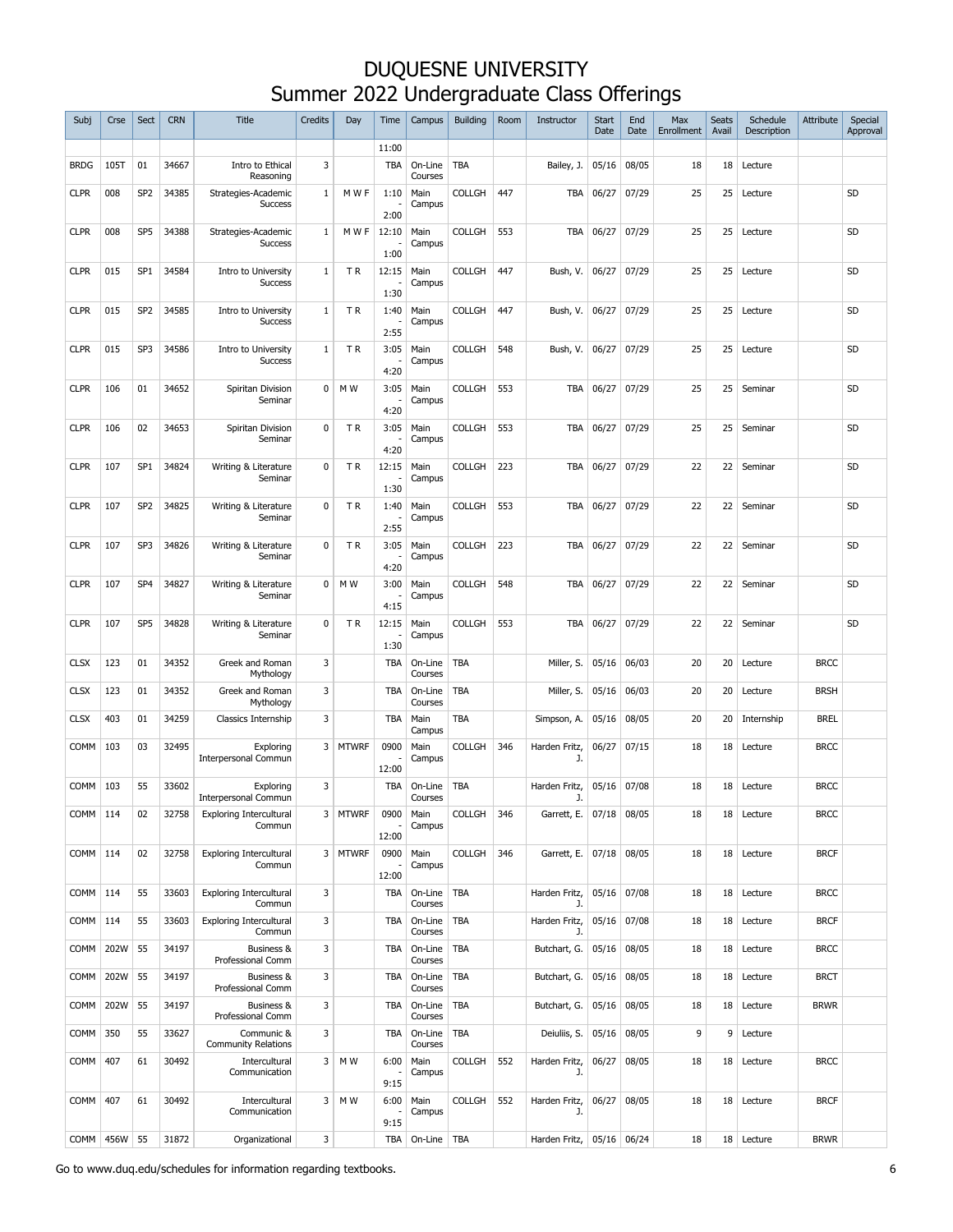| Subj        | Crse | Sect | <b>CRN</b> | <b>Title</b>                           | Credits | Day     | Time          | Campus             | <b>Building</b> | Room | Instructor                   | <b>Start</b><br>Date | End<br>Date | Max<br>Enrollment | <b>Seats</b><br>Avail | Schedule<br>Description | Attribute   | Special<br>Approval |
|-------------|------|------|------------|----------------------------------------|---------|---------|---------------|--------------------|-----------------|------|------------------------------|----------------------|-------------|-------------------|-----------------------|-------------------------|-------------|---------------------|
|             |      |      |            | Communication                          |         |         |               | Courses            |                 |      | J.                           |                      |             |                   |                       |                         |             |                     |
| <b>COMM</b> | 494W | 55   | 33226      | <b>Communication Ethics</b>            | 3       |         | <b>TBA</b>    | On-Line<br>Courses | TBA             |      | Harden Fritz,<br>J.          | 06/27                | 08/05       | 18                | 18                    | Lecture                 | <b>BRCC</b> |                     |
| <b>COMM</b> | 494W | 55   | 33226      | <b>Communication Ethics</b>            | 3       |         | <b>TBA</b>    | On-Line<br>Courses | TBA             |      | Harden Fritz,<br>J.          | 06/27                | 08/05       | 18                | 18                    | Lecture                 | <b>BRWR</b> |                     |
| <b>COMM</b> | 496  | 01   | 30496      | Directed Readings                      | $1 - 6$ |         | TBA           | Main<br>Campus     | TBA             |      | Harden Fritz,<br>J.          | 05/16                | 08/05       | 5                 | 5                     | Readings                |             | DP                  |
| <b>COMM</b> | 497  | 01   | 30497      | <b>Special Projects</b>                | $1 - 6$ |         | TBA           | Main<br>Campus     | <b>TBA</b>      |      | Harden Fritz,<br>J.          | 05/16                | 08/05       | 5                 | 5                     | Other                   |             | DP                  |
| <b>COMM</b> | 498  | 91   | 30499      | Internship                             | $1 - 6$ |         | TBA           | Main<br>Campus     | TBA             |      | Deiuliis, S.                 | 05/16                | 08/05       | 18                | 18                    | Internship              | <b>BREL</b> | DP                  |
| <b>COMM</b> | 499  | 01   | 30502      | <b>Directed Studies</b>                | $1 - 6$ |         | TBA           | Main<br>Campus     | TBA             |      | Harden Fritz,<br>J.          | 05/16                | 08/05       | 5                 | 5                     | Independent<br>Study    |             | DP                  |
| COSC        | 160  | 01   | 30517      | Computer<br>Programming: Java          | 3       | M W F   | 0930<br>12:10 | Main<br>Campus     | <b>COLLGH</b>   | 444  | Segal, A.                    | 05/16                | 06/24       | 25                | 25                    | Lecture                 |             |                     |
| COSC        | 160  | 55   | 34874      | Computer<br>Programming: Java          | 3       |         | TBA           | On-Line<br>Courses | <b>TBA</b>      |      | Segal, A.                    | 05/16                | 06/24       | 25                | 25                    | Lecture                 |             |                     |
| COSC        | 215  | 01   | 34475      | Data Structures in<br>Java             | 3       | M W F   | 0930          | Main<br>Campus     | <b>COLLGH</b>   | 444  | Simon, D.                    | 06/27                | 08/05       | 25                | 25                    | Lecture                 |             |                     |
| COSC        | 350W | 01   | 34712      | Computers &<br>Humanity                | 3       | M W F   | 12:10<br>1:00 | On-Line<br>Courses | <b>TBA</b>      |      | Jararweh, Y.                 | $05/16$ 06/24        |             | 25                | 25                    | Lecture                 | <b>BRWR</b> |                     |
| COSC        | 390  | 01   | 34091      | Internship                             | $1 - 3$ |         | 3:40<br>TBA   | Main               | <b>TBA</b>      |      | Miller Neilan,               | 05/16                | 08/05       | 10                | 10                    | Internship              | BREL DP     |                     |
| <b>ENGL</b> | 101  | 55   | 34149      | Multi-Genre Creative                   | 3       |         | <b>TBA</b>    | Campus<br>On-Line  | <b>TBA</b>      |      | R.<br>Fried, J.              | 05/16                | 06/24       | 20                | 20                    | Lecture                 | <b>BRCC</b> |                     |
| <b>ENGL</b> | 203  | 01   | 33680      | Writing<br>Intro to Drama              |         | 3 MTWRF | 1:00          | Courses<br>On-Line | <b>TBA</b>      |      | Lane, J.                     | 05/16                | 06/03       | 20                | 20                    | Lecture                 | <b>BRCC</b> |                     |
|             |      |      |            |                                        |         |         | 3:55          | Courses            |                 |      |                              |                      |             |                   |                       |                         |             |                     |
| <b>ENGL</b> | 210  | 01   | 34619      | SPST: Intro to<br>Shakespeare          | 3       |         | <b>TBA</b>    | On-Line<br>Courses | <b>TBA</b>      |      | Kurland, S.                  | 05/16                | 06/24       | 20                | 20                    | Lecture                 | <b>BRCC</b> |                     |
| <b>ENGL</b> | 302W | 55   | 33586      | Scientific Writing                     | 3       |         | <b>TBA</b>    | On-Line<br>Courses | <b>TBA</b>      |      | Klucevsek,<br>К.             | 05/16                | 07/08       | 18                | 18                    | Lecture                 | <b>BRCC</b> |                     |
| <b>ENGL</b> | 302W | 55   | 33586      | Scientific Writing                     | 3       |         | <b>TBA</b>    | On-Line<br>Courses | TBA             |      | Klucevsek,<br>К.             | 05/16                | 07/08       | 18                | 18                    | Lecture                 | <b>BRQS</b> |                     |
| <b>ENGL</b> | 302W | 55   | 33586      | Scientific Writing                     | 3       |         | <b>TBA</b>    | On-Line<br>Courses | <b>TBA</b>      |      | Klucevsek,<br>К.             | 05/16                | 07/08       | 18                | 18                    | Lecture                 | <b>BRWR</b> |                     |
| <b>ENGL</b> | 434W | 01   | 34795      | Spst: Celebrity Studies                | 3       | T.      | 6:00<br>8:00  | On-Line<br>Courses | TBA             |      | Engel, L.                    | 05/16                | 06/24       | 10                | 10                    | Lecture                 | <b>BRWR</b> |                     |
| <b>GLBH</b> | 185  | 01   | 34560      | Introduction to Global<br>Health       | 3       |         | TBA           | On-Line<br>Courses | <b>TBA</b>      |      | Boodoo, G.                   | 05/16                | 06/10       | 18                | 18                    | Lecture                 | <b>BRCF</b> |                     |
| <b>GLBH</b> | 475  | 01   | 34615      | Global Health<br>Internship            | $1 - 3$ |         | TBA           | Main<br>Campus     | TBA             |      | Boodoo, G.                   | 05/16                | 08/05       | 5                 | 5                     | Internship              | <b>BREL</b> |                     |
| <b>HIST</b> | 123  | 01   | 34393      | Greek & Roman<br>Mythology             | 3       |         | TBA           | On-Line<br>Courses | <b>TBA</b>      |      | Miller, S.                   | 05/16                | 06/03       | 20                | 20                    | Lecture                 | <b>BRCC</b> |                     |
| HIST        | 123  | 01   | 34393      | Greek & Roman<br>Mythology             | 3       |         | TBA           | On-Line<br>Courses | <b>TBA</b>      |      | Miller, S. 05/16 06/03       |                      |             | 20                |                       | 20   Lecture            | <b>BRSH</b> |                     |
| <b>HIST</b> | 151  | 55   | 34757      | Shaping of the Modern<br>World         | 3       |         | TBA           | On-Line<br>Courses | <b>TBA</b>      |      | Tumblin, J.   05/16   06/03  |                      |             | 20                | 20 <sup>1</sup>       | Lecture                 | <b>BRCF</b> |                     |
| <b>HIST</b> | 151  | 55   | 34757      | Shaping of the Modern<br>World         | 3       |         | TBA           | On-Line<br>Courses | TBA             |      | Tumblin, J. 05/16 06/03      |                      |             | 20                | 20 <sup>1</sup>       | Lecture                 | <b>BRSH</b> |                     |
| <b>HIST</b> | 167  | 55   | 34810      | Gandhi and the 20th<br>Century         | 3       |         | TBA           | On-Line<br>Courses | TBA             |      | Maharaja, G.                 | $05/16$ 06/03        |             | 20                | 20 <sup>1</sup>       | Lecture                 | <b>BRSH</b> |                     |
| HIST        | 174  | 55   | 34756      | Sacred<br>Places: Faith, Hist, Geogr   | 3       |         | TBA           | On-Line<br>Courses | <b>TBA</b>      |      | Trimarchi, C.                | 06/20 07/08          |             | 20                | 20                    | Lecture                 | <b>BRSH</b> |                     |
| <b>HIST</b> | 299  | 91   | 34792      | History Special Survey:                | 3       |         | TBA           | Off<br>Campus      | TBA             |      | Maharaja, G.                 | 05/19 06/01          |             | 10                |                       | 10 Lecture              | BRCF IN     |                     |
| HIST        | 299  | 91   | 34792      | History Special Survey:                | 3       |         | TBA           | Off<br>Campus      | <b>TBA</b>      |      | Maharaja, G.                 | 05/19                | 06/01       | 10                | 10 <sup>1</sup>       | Lecture                 | BRSH IN     |                     |
| <b>HIST</b> | 299  | 91   | 34792      | History Special Survey:                | 3       |         | TBA           | Off<br>Campus      | <b>TBA</b>      |      | Szczypinski,<br>К.           | 05/19                | 06/01       | 10                |                       | 10 Lecture              | BRCF IN     |                     |
| <b>HIST</b> | 299  | 91   | 34792      | History Special Survey:                | 3       |         | TBA           | Off<br>Campus      | <b>TBA</b>      |      | Szczypinski,<br>К.           | 05/19                | 06/01       | 10                |                       | 10 Lecture              | BRSH IN     |                     |
| HIST        | 490  | 91   | 32624      | History Internship                     | $1 - 3$ |         | TBA           | Off<br>Campus      | <b>TBA</b>      |      | Simpson, A.                  | 05/16 08/05          |             | 3                 |                       | 3 Internship            | <b>BREL</b> |                     |
| <b>HIST</b> | 499W | 01   | 30610      | Dir Rdg Selct History<br><b>Topics</b> | $1 - 3$ |         | TBA           | Main<br>Campus     | <b>TBA</b>      |      | Mitcham, J.                  | 05/16 08/05          |             | 8                 | 8                     | Readings                | BRWR DP     |                     |
| IR          | 167  | 55   | 34809      | Gandhi and the 20th<br>Century         | 3       |         | TBA           | On-Line<br>Courses | TBA             |      | Maharaja, G.                 | $05/16$ 06/03        |             | 20                | 20 <sup>1</sup>       | Lecture                 | <b>BRSH</b> |                     |
| IR          | 299  | 91   | 34766      | HIST Sp Srvy: WWII in                  | 3       |         | TBA Off       |                    | TBA             |      | Maharaja, G.   05/19   06/01 |                      |             | 20                |                       | 20 Lecture              |             | IN                  |

Go to www.duq.edu/schedules for information regarding textbooks. **7** and the state of the state of the state of the state of the state of the state of the state of the state of the state of the state of the state of the st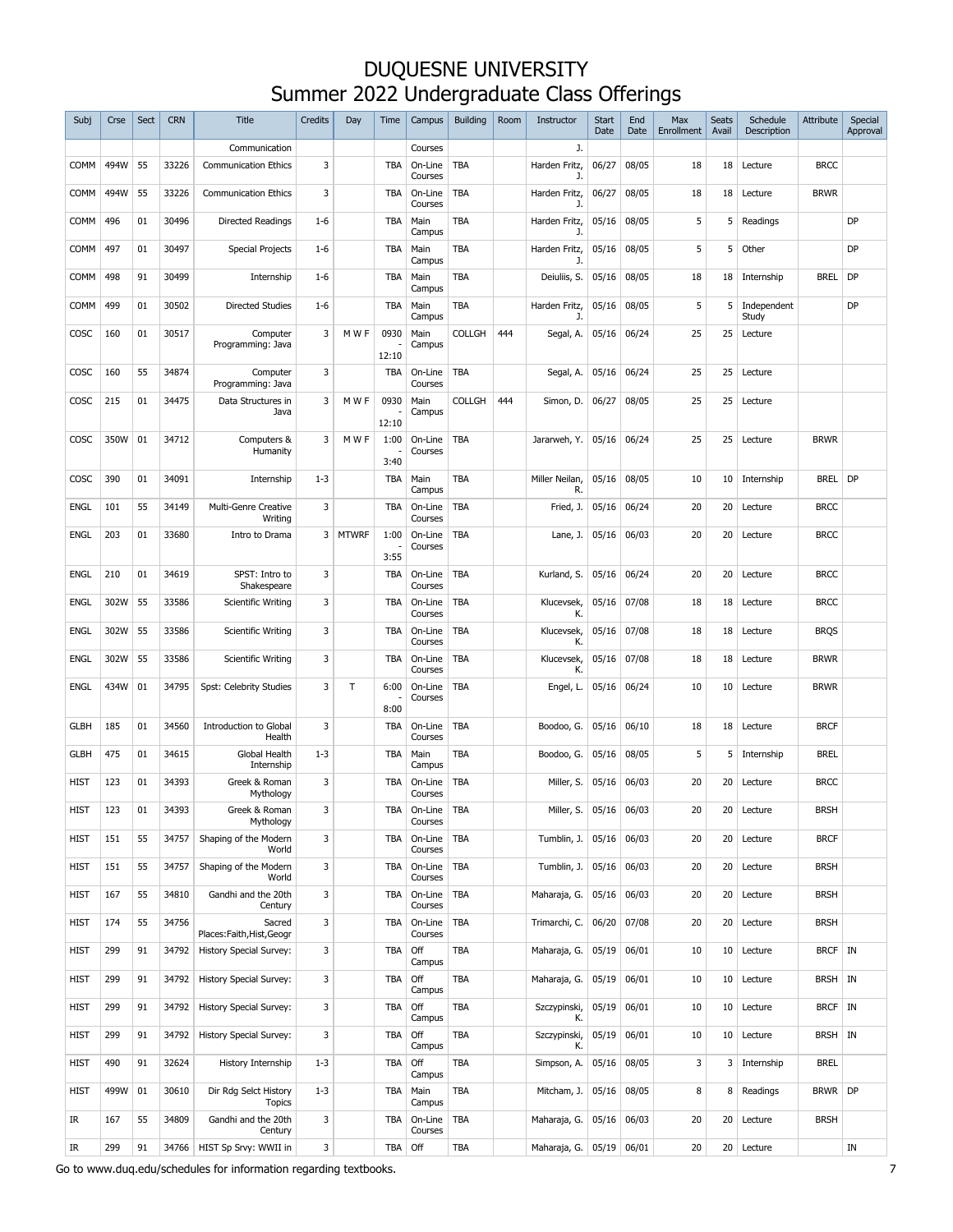| Subj        | Crse | Sect | <b>CRN</b> | <b>Title</b>                         | Credits        | Day         | Time          | Campus             | <b>Building</b> | Room | Instructor           | <b>Start</b><br>Date | End<br>Date   | Max<br>Enrollment | <b>Seats</b><br>Avail | Schedule<br>Description | Attribute   | Special<br>Approval |
|-------------|------|------|------------|--------------------------------------|----------------|-------------|---------------|--------------------|-----------------|------|----------------------|----------------------|---------------|-------------------|-----------------------|-------------------------|-------------|---------------------|
|             |      |      |            | W Europe                             |                |             |               | Campus             |                 |      |                      |                      |               |                   |                       |                         |             |                     |
| IR          | 299  | 91   | 34766      | HIST Sp Srvy: WWII in<br>W Europe    | 3              |             | TBA           | Off<br>Campus      | TBA             |      | Szczypinski,<br>К.   | 05/19                | 06/01         | 20                | 20                    | Lecture                 |             | IN                  |
| MATH        | 101  | 01   | 33888      | College Algebra                      | 3              |             | TBA           | On-Line<br>Courses | TBA             |      | Goodburn,<br>М.      | 05/16                | 06/24         | 25                | 25                    | Lecture                 | <b>BRQS</b> |                     |
| MATH        | 101  | 55   | 34834      | College Algebra                      | 3              | M W F       | 0930<br>12:10 | On-Line<br>Courses | TBA             |      | Hurl, N.             | 06/27                | 08/05         | 25                | 25                    | Lecture                 | <b>BRQS</b> |                     |
| MATH        | 102  | 01   | 34798      | Problm Slvng w/Crtv<br>Math          | 3              |             | <b>TBA</b>    | On-Line<br>Courses | <b>TBA</b>      |      | Rogus, B.            | 05/16                | 07/08         | 20                | 20                    | Lecture                 | <b>BRQS</b> |                     |
| MATH        | 111  | 01   | 33889      | Calc for Non-Science<br>Students     | 3              | M W F       | 0930          | Main<br>Campus     | <b>COLLGH</b>   | 447  | Lipecky, A.          | 06/27                | 08/05         | 25                | 25                    | Lecture                 | <b>BRQS</b> |                     |
| MATH        | 115  | 01   | 33580      | Calculus I                           | $\overline{4}$ | <b>MTWR</b> | 12:10<br>0930 | Main<br>Campus     | <b>COLLGH</b>   | 447  | Worthington,<br>J.   | 05/16                | 06/24         | 25                | 25                    | Lecture                 | <b>BRQS</b> |                     |
| MATH        | 115  | 02   | 34835      | Calculus I                           | $\overline{4}$ | <b>MTWR</b> | 12:10<br>0930 | Main               | <b>COLLGH</b>   | 548  | Worthington,         | 06/27                | 08/05         | 25                | 25                    | Lecture                 | <b>BRQS</b> |                     |
|             |      |      |            |                                      |                |             | 12:10         | Campus             |                 |      | J.                   |                      |               |                   |                       |                         |             |                     |
| MATH        | 116  | 01   | 31477      | Calculus II                          | $\overline{4}$ | <b>MTWR</b> | 1:00<br>3:40  | On-Line<br>Courses | TBA             |      | Fleming, J.          | 06/27                | 08/05         | 25                | 25                    | Lecture                 |             |                     |
| MATH        | 125  | 01   | 34837      | Fundamentals of<br><b>Statistics</b> | 3              | M WR        | 4:00<br>6:40  | Main<br>Campus     | <b>COLLGH</b>   | 447  | Hodges, J.           | 06/27                | 08/05         | 25                | 25                    | Lecture                 | <b>BRQS</b> |                     |
| MATH        | 125  | 55   | 33468      | Fundamentals of<br><b>Statistics</b> | 3              |             | TBA           | On-Line<br>Courses | <b>TBA</b>      |      | Tierney, S.          | 05/16                | 07/08         | 25                | 25                    | Lecture                 | <b>BRQS</b> |                     |
| MATH        | 125  | 56   | 34836      | Fundamentals of<br><b>Statistics</b> | 3              |             | TBA           | On-Line<br>Courses | <b>TBA</b>      |      | Goodburn,<br>M.      | 06/27                | 08/05         | 25                | 25                    | Lecture                 | <b>BRQS</b> |                     |
| MATH        | 215  | 01   | 34799      | Calculus III                         | $\overline{4}$ | <b>MTWR</b> | 0930<br>12:10 | On-Line<br>Courses | <b>TBA</b>      |      | Kim, D.              | 05/16                | 06/24         | 25                | 25                    | Lecture                 |             |                     |
| MATH        | 492  | 01   | 33287      | Selected Topics in<br>Math II:       | $\overline{2}$ |             | TBA           | Main<br>Campus     | TBA             |      | Miller Neilan,<br>R. | 05/16                | 08/05         | 3                 | 3                     | Independent<br>Study    |             |                     |
| <b>MATH</b> | 493  | 01   | 33568      | Selected Topics in<br>Math III:      | 3              |             | TBA           | Main<br>Campus     | <b>TBA</b>      |      | Miller Neilan,<br>R. | 05/16                | 08/05         | 3                 | 3                     | Independent<br>Study    |             |                     |
| <b>MDIA</b> | 451  | 92   | 34450      | Media Internship                     | $1 - 6$        |             | TBA           | Off<br>Campus      | TBA             |      | Dillon, M.           | 05/16                | 08/05         | 10                | 10                    | Internship              | <b>BREL</b> | DP                  |
| <b>MDIA</b> | 465W | 55   | 34096      | Media Ethics                         | 3              |             | TBA           | On-Line<br>Courses | TBA             |      | Walck, P.            | 05/16                | 08/05         | 20                | 20                    | Lecture                 | <b>BRWR</b> |                     |
| <b>MDIA</b> | 480  | 01   | 34098      | <b>Independent Study</b>             | $1 - 6$        |             | TBA           | On-Line<br>Courses | <b>TBA</b>      |      | Vota, J.             | 05/16                | 08/05         | 10                | 10                    | Independent<br>Study    |             |                     |
| <b>MLSP</b> | 101  | 01   | 30560      | Elementary Spanish I                 |                | 3 MTWRF     | 0900<br>11:00 | Main<br>Campus     | <b>FISHER</b>   | 723  | Osa-Melero,<br>L.    |                      | $05/16$ 06/10 | 18                | 18                    | Lecture                 | <b>BRCC</b> |                     |
| <b>MLSP</b> | 101  | 01   | 30560      | Elementary Spanish I                 |                | 3 MTWRF     | 0900<br>11:00 | Main<br>Campus     | <b>FISHER</b>   | 723  | Osa-Melero,<br>L     |                      | $05/16$ 06/10 | 18                | 18                    | Lecture                 | <b>BRCF</b> |                     |
| <b>MLSP</b> | 102  | 01   | 30561      | Elementary Spanish II                |                | 3 MTWRF     | 0900<br>11:00 | Main<br>Campus     | <b>FISHER</b>   | 617  | TBA                  | $05/16$ 06/10        |               | 18                | 18                    | Lecture                 | <b>BRCC</b> |                     |
| MLSP        | 102  | 01   | 30561      | Elementary Spanish II                |                | 3 MTWRF     | 0900          | Main<br>Campus     | <b>FISHER</b>   | 617  |                      | TBA 05/16 06/10      |               | 18                |                       | 18 Lecture              | <b>BRCF</b> |                     |
| MLSP        | 102  | 02   | 34800      | Elementary Spanish II                |                | 3 MTWRF     | 11:00<br>0900 | Main<br>Campus     | <b>FISHER</b>   | 723  | Ruiz, E.             | 06/13 07/08          |               | 18                | 18                    | Lecture                 | <b>BRCC</b> |                     |
| <b>MLSP</b> | 102  | 02   | 34800      | Elementary Spanish II                |                | 3 MTWRF     | 11:00<br>0900 | Main               | <b>FISHER</b>   | 723  | Ruiz, E.             | 06/13 07/08          |               | 18                | 18                    | Lecture                 | <b>BRCF</b> |                     |
| <b>MLSP</b> | 201  | 01   | 30562      | Intermediate Spanish I               |                | 3 MTWRF     | 11:00<br>0900 | Campus<br>Main     | <b>FISHER</b>   | 628  |                      | TBA 06/13 07/08      |               | 18                |                       | 18 Lecture              | <b>BRCC</b> |                     |
|             |      |      |            |                                      |                |             | 11:00         | Campus             |                 |      |                      |                      |               |                   |                       |                         |             |                     |
| MLSP        | 201  | 01   | 30562      | Intermediate Spanish I               |                | 3 MTWRF     | 0900<br>11:00 | Main<br>Campus     | <b>FISHER</b>   | 628  | TBA                  | 06/13 07/08          |               | 18                | 18                    | Lecture                 | <b>BRCF</b> |                     |
| <b>MLSP</b> | 201  | 02   | 34622      | Intermediate Spanish I               |                | 3 MTWRF     | 0900<br>11:00 | Main<br>Campus     | <b>FISHER</b>   | 723  | TBA                  | $07/11$ 08/05        |               | 18                |                       | 18 Lecture              | <b>BRCC</b> |                     |
| <b>MLSP</b> | 201  | 02   | 34622      | Intermediate Spanish I               |                | 3 MTWRF     | 0900<br>11:00 | Main<br>Campus     | <b>FISHER</b>   | 723  |                      | TBA 07/11 08/05      |               | 18                |                       | 18 Lecture              | <b>BRCF</b> |                     |
| <b>MLSP</b> | 202  | 01   | 30563      | Intermediate Spanish<br>П            |                | 3 MTWRF     | 0900          | Main<br>Campus     | <b>FISHER</b>   | 628  | Lucente, C.          | $07/11$ 08/05        |               | 18                | 18                    | Lecture                 | <b>BRCC</b> |                     |
|             |      |      |            |                                      |                |             | 11:00         |                    |                 |      |                      |                      |               |                   |                       |                         |             |                     |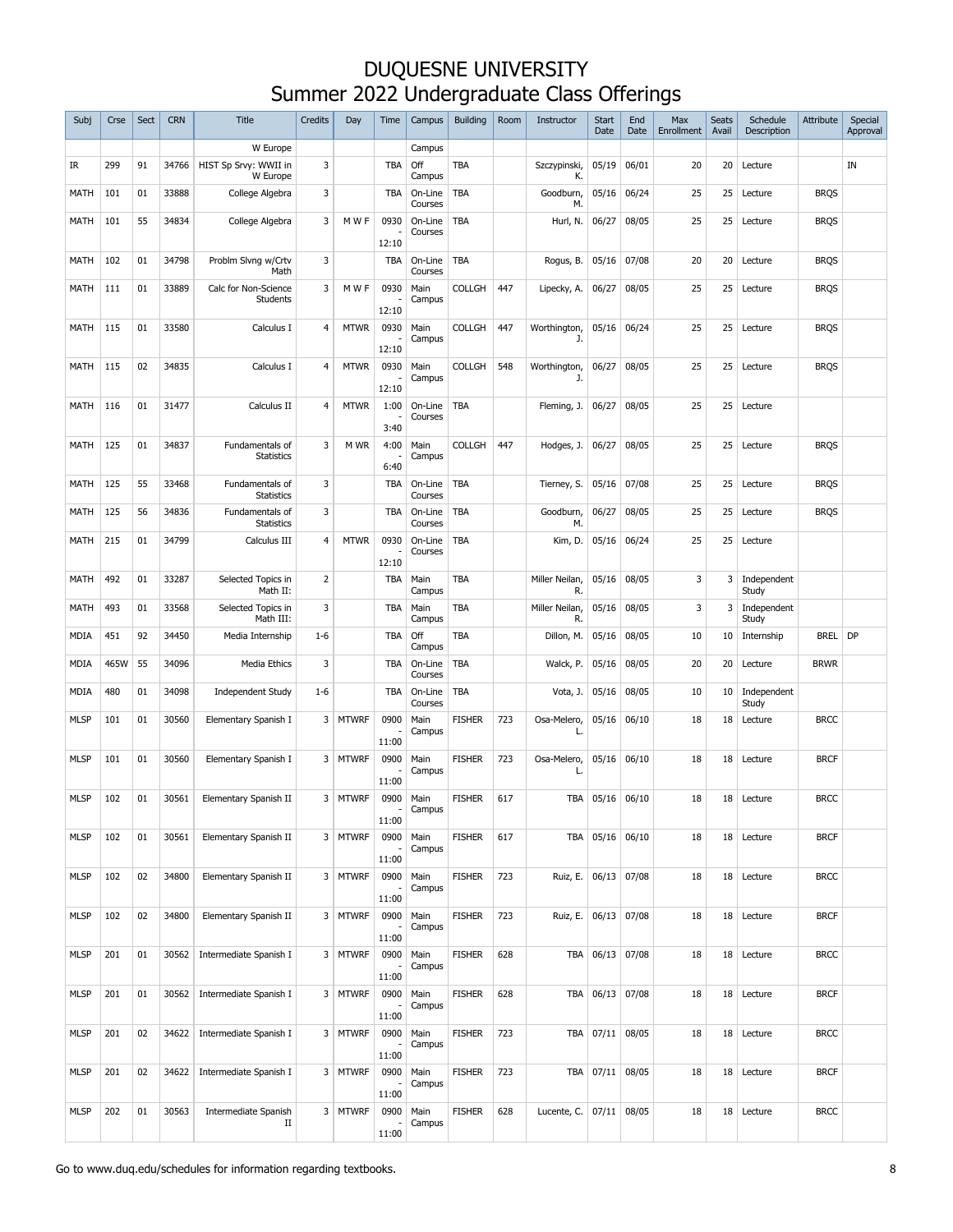| Subj        | Crse | Sect | <b>CRN</b> | <b>Title</b>                          | Credits  | Day          | Time          | Campus                   | <b>Building</b> | Room | Instructor       | <b>Start</b><br>Date | End<br>Date   | Max<br>Enrollment | <b>Seats</b><br>Avail | Schedule<br>Description | Attribute   | Special<br>Approval |
|-------------|------|------|------------|---------------------------------------|----------|--------------|---------------|--------------------------|-----------------|------|------------------|----------------------|---------------|-------------------|-----------------------|-------------------------|-------------|---------------------|
| <b>MLSP</b> | 202  | 01   | 30563      | <b>Intermediate Spanish</b><br>П      |          | 3 MTWRF      | 0900<br>11:00 | Main<br>Campus           | <b>FISHER</b>   | 628  | Lucente, C.      | 07/11                | 08/05         | 18                | 18                    | Lecture                 | <b>BRCF</b> |                     |
| PHIL        | 160  | 02   | 34759      | Reality and Illusion                  |          | 3 MTWRF      | 0930<br>11:00 | Main<br>Campus           | <b>COLLGH</b>   | 552  | TBA              | 06/27                | 07/29         | 20                | 20                    | Seminar                 | <b>BRCC</b> |                     |
| PHIL        | 160  | 02   | 34759      | Reality and Illusion                  |          | 3 MTWRF      | 0930<br>11:00 | Main<br>Campus           | <b>COLLGH</b>   | 552  | <b>TBA</b>       | 06/27                | 07/29         | 20                | 20                    | Seminar                 | <b>BRCT</b> |                     |
| PHIL        | 160  | 03   | 34876      | Reality and Illusion                  | 3        |              | <b>TBA</b>    | On-Line<br>Courses       | TBA             |      | Miller, P.       | 06/27                | 08/05         | 20                | 20                    | Seminar                 | <b>BRCC</b> |                     |
| PHIL        | 160  | 03   | 34876      | Reality and Illusion                  | 3        |              | <b>TBA</b>    | On-Line<br>Courses       | <b>TBA</b>      |      | Miller, P.       | 06/27                | 08/05         | 20                | 20                    | Seminar                 | <b>BRCT</b> |                     |
| PHIL        | 170  | 01   | 34760      | Who I Am                              |          | 3 MTWRF      | 0930<br>11:00 | Main<br>Campus           | <b>COLLGH</b>   | 552  | TBA              | 05/23                | 06/24         | 20                | 20                    | Seminar                 | <b>BRCC</b> |                     |
| PHIL        | 170  | 01   | 34760      | Who I Am                              | 3        | <b>MTWRF</b> | 0930<br>11:00 | Main<br>Campus           | <b>COLLGH</b>   | 552  | TBA              | 05/23                | 06/24         | 20                | 20                    | Seminar                 | <b>BRCT</b> |                     |
| PHIL        | 170  | 02   | 34875      | Who I Am                              | 3        |              | <b>TBA</b>    | On-Line<br>Courses       | <b>TBA</b>      |      | Bjalobok, F.     | 05/16                | 07/08         | 20                | 20                    | Seminar                 | <b>BRCC</b> |                     |
| PHIL        | 170  | 02   | 34875      | Who I Am                              | 3        |              | <b>TBA</b>    | On-Line<br>Courses       | TBA             |      | Bjalobok, F.     | $05/16$ 07/08        |               | 20                | 20                    | Seminar                 | <b>BRCT</b> |                     |
| PHIL        | 206  | 01   | 33860      | Philosophy & Film                     | 3        |              | <b>TBA</b>    | On-Line<br>Courses       | TBA             |      | Miller, P.       | $05/16$ 06/24        |               | 20                | 20                    | Seminar                 | <b>BRCC</b> |                     |
| PHIL        | 317  | 01   | 34517      | Internship                            | $1 - 3$  |              | <b>TBA</b>    | Main<br>Campus           | <b>TBA</b>      |      | Swindal, J.      | 05/16 08/05          |               | 20                | 20                    | Internship              | <b>BREL</b> |                     |
| <b>PJCR</b> | 103  | 55   | 34305      | Intro to Criminal<br>Justice          | 3        |              | <b>TBA</b>    | On-Line<br>Courses       | TBA             |      | Conti, N.        | $05/16$ 07/08        |               | 20                | 20                    | Lecture                 |             |                     |
| <b>PJCR</b> | 265  | 55   | 34552      | Religion and Global<br>Conflict       | 3        |              | <b>TBA</b>    | On-Line<br>Courses       | TBA             |      | Scheid, A.       |                      | $05/16$ 07/08 | 5                 | 5                     | Lecture                 | <b>BRCF</b> |                     |
| <b>PJCR</b> | 265  | 55   | 34552      | Religion and Global<br>Conflict       | 3        |              | <b>TBA</b>    | On-Line<br>Courses       | TBA             |      | Scheid, A.       | $05/16$ 07/08        |               | 5                 | 5                     | Lecture                 | <b>BRTH</b> |                     |
| POSC        | 116  | 56   | 34650      | Crrnt Challenges Lbrl<br>Demcrc       | 3        |              | <b>TBA</b>    | On-Line<br>Courses       | <b>TBA</b>      |      | Schulze, J.      | $05/16$ 07/08        |               | 20                | 20                    | Lecture                 | <b>BRSH</b> |                     |
| <b>POSC</b> | 430  | 01   | 33553      | Internship in Pract<br>Politics       | $1 - 3$  |              | <b>TBA</b>    | Main<br>Campus           | <b>TBA</b>      |      | Haas, M.         | 05/16 08/05          |               | 10                | 10                    | Internship              | <b>BREL</b> |                     |
| <b>PSYC</b> | 101  | 01   | 34846      | Introduction to<br>Psychology         |          | 3 MTWRF      | 3:00<br>4:30  | Main<br>Campus           | <b>ROCKWL</b>   | 301  | Browne, M.       | 06/27                | 07/29         | 20                | 20                    | Lecture                 | <b>BRSH</b> |                     |
| <b>PSYC</b> | 101  | 55   | 34616      | Introduction to<br>Psychology         | 3        |              | TBA           | On-Line<br>Courses       | <b>TBA</b>      |      | Laubscher,<br>L. |                      | $05/23$ 07/01 | 30                | 30                    | Lecture                 | <b>BRSH</b> |                     |
| PSYC        | 203  | 55   | 33911      | Intro Psych As Human<br>Sci           | 3        |              | <b>TBA</b>    | On-Line<br>Courses       | TBA             |      | Hook, D.         | $05/16$ 07/08        |               | 20                | 20                    | Lecture                 | <b>BRSH</b> |                     |
| PSYC        | 265  | 91   | 34722      | SPTP: Psyc of<br>Aesthetic Exp        | 3        |              | <b>TBA</b>    | Off<br>Campus            | TBA             |      | Walsh, R.        | $05/15$ 06/10        |               | 10                | 10                    | Lecture                 | <b>BRCC</b> |                     |
| <b>PSYC</b> | 265  | 91   | 34722      | SPTP: Psyc of<br>Aesthetic Exp        | 3        |              | TBA           | Off<br>Campus            | TBA             |      | Walsh, R.        | $05/15$ 06/10        |               | 10                | $10-10$               | Lecture                 | <b>BRSH</b> |                     |
| <b>PSYC</b> | 270  | 01   | 34807      | SPTP: Psycthrpy,<br>Lacanian App      | 3        |              | TBA           | On-Line   TBA<br>Courses |                 |      | Hook, $D.$       | 05/16 07/08          |               | 10                | 10                    | Lecture                 | <b>BRSH</b> |                     |
| <b>SOCI</b> | 101  | 56   | 34303      | Survey of Sociology                   | 3        |              | TBA           | On-Line<br>Courses       | <b>TBA</b>      |      | Hoinski, H.      | 06/20 07/08          |               | 20                | 20                    | Lecture                 | <b>BRSH</b> |                     |
| <b>SOCI</b> | 103  | 55   | 34304      | Intro to Criminal<br>Justice          | 3        |              | TBA           | On-Line<br>Courses       | TBA             |      | Conti, N.        | 05/16 07/08          |               | 20                | 20                    | Lecture                 |             |                     |
| <b>SOCI</b> | 450  | 01   | 34274      | Fieldwork                             | $3 - 12$ |              | TBA           | Main<br>Campus           | TBA             |      | Schneirov,<br>М. |                      | 05/16 08/05   | 10                | 10 <sup>1</sup>       | Field Work              | <b>BREL</b> |                     |
| <b>THEA</b> | 496  | 01   | 31210      | Directed Study                        | $1 - 3$  |              | <b>TBA</b>    | Main<br>Campus           | <b>TBA</b>      |      | Lane, J.         | 05/16                | 08/05         | 10                | 10 <sup>1</sup>       | Independent<br>Study    |             |                     |
| <b>THEA</b> | 497  | 01   | 31211      | Theater Mgmt<br>Practicum             | $1 - 3$  |              | <b>TBA</b>    | Main<br>Campus           | TBA             |      | Lane, J.         | 05/16 08/05          |               | 10                | 10                    | Practicum               | <b>BREL</b> |                     |
| <b>THEA</b> | 498  | 01   | 31212      | <b>Technical Theater</b><br>Practicum | $1 - 3$  |              | TBA           | Main<br>Campus           | <b>TBA</b>      |      | Lane, J.         | 05/16 08/05          |               | 10                | 10                    | Practicum               | <b>BREL</b> |                     |
| <b>THEA</b> | 499  | 01   | 31213      | Performance<br>Practicum              | $1 - 3$  |              | <b>TBA</b>    | Main<br>Campus           | TBA             |      | Lane, J.         | 05/16 08/05          |               | 10                | 10                    | Practicum               | <b>BREL</b> |                     |
| <b>THEO</b> | 143  | 01   | 34783      | Global & Cult<br>Perspectives         | 3        | <b>MTW</b>   | 0900<br>12:30 | Main<br>Campus           | <b>FISHER</b>   | 709  | Mongrain, K.     | 06/27                | 07/29         | 32                | 32                    | Lecture                 | <b>BRCF</b> |                     |
| <b>THEO</b> | 143  | 01   | 34783      | Global & Cult<br>Perspectives         | 3        | <b>MTW</b>   | 0900<br>12:30 | Main<br>Campus           | <b>FISHER</b>   | 709  | Mongrain, K.     | 06/27                | 07/29         | 32                | 32                    | Lecture                 | <b>BRTH</b> |                     |
| THEO        | 143  | 55   | 34784      | Global & Cult<br>Perspectives         | 3        |              | <b>TBA</b>    | On-Line<br>Courses       | <b>TBA</b>      |      | Iwuchukwu,<br>М. |                      | 05/16 07/08   | 20                | 20 <sup>1</sup>       | Lecture                 | <b>BRCF</b> |                     |
| <b>THEO</b> | 143  | 55   | 34784      | Global & Cult<br>Perspectives         | 3        |              | TBA           | On-Line<br>Courses       | TBA             |      | Iwuchukwu,<br>М. |                      | 05/16 07/08   | 20                | 20 <sup>1</sup>       | Lecture                 | <b>BRTH</b> |                     |

Go to www.duq.edu/schedules for information regarding textbooks. 9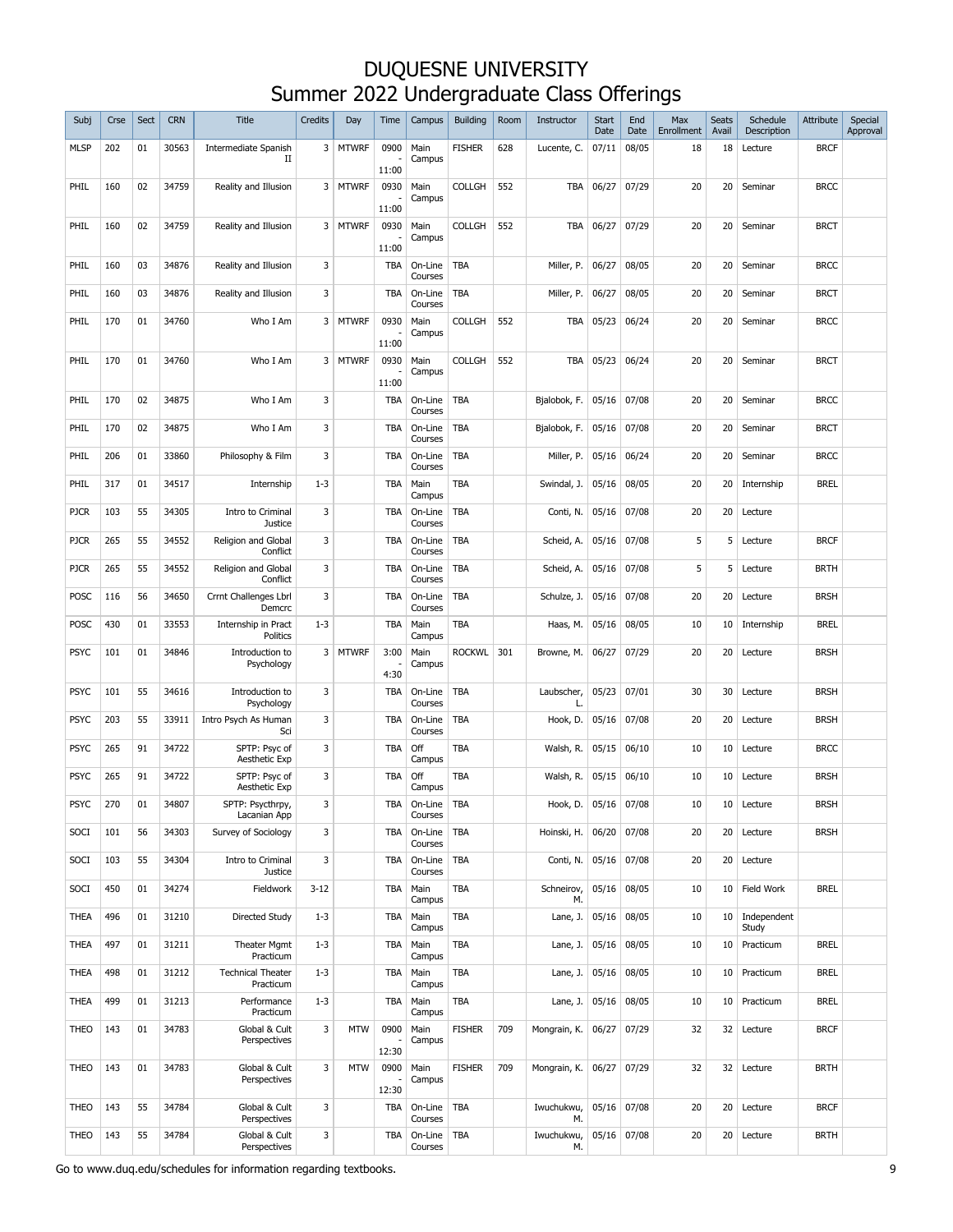| Subj        | Crse | Sect | <b>CRN</b> | <b>Title</b>                    | Credits      | Day         | <b>Time</b>   | Campus             | <b>Building</b> | Room | Instructor       | Start<br>Date | End<br>Date | Max<br>Enrollment | <b>Seats</b><br>Avail | Schedule<br>Description | Attribute   | Special<br>Approval |
|-------------|------|------|------------|---------------------------------|--------------|-------------|---------------|--------------------|-----------------|------|------------------|---------------|-------------|-------------------|-----------------------|-------------------------|-------------|---------------------|
| <b>THEO</b> | 152  | 01   | 34802      | <b>Theological Ethics</b>       | 3            | <b>MTWR</b> | 0900<br>12:30 | Main<br>Campus     | <b>FISHER</b>   | 336  | Smith, J.        | 06/13         | 07/08       | 20                | 20                    | Lecture                 | <b>BRET</b> |                     |
| <b>THEO</b> | 152  | 01   | 34802      | <b>Theological Ethics</b>       | 3            | <b>MTWR</b> | 0900<br>12:30 | Main<br>Campus     | <b>FISHER</b>   | 336  | Smith, J.        | 06/13         | 07/08       | 20                | 20                    | Lecture                 | <b>BRTH</b> |                     |
| <b>THEO</b> | 152  | 55   | 34785      | <b>Theological Ethics</b>       | 3            |             | <b>TBA</b>    | On-Line<br>Courses | <b>TBA</b>      |      | Scheid, D.       | 05/16         | 08/05       | 20                | 20                    | Lecture                 | <b>BRET</b> |                     |
| <b>THEO</b> | 152  | 55   | 34785      | <b>Theological Ethics</b>       | 3            |             | <b>TBA</b>    | On-Line<br>Courses | <b>TBA</b>      |      | Scheid, D.       | 05/16         | 08/05       | 20                | 20                    | Lecture                 | <b>BRTH</b> |                     |
| <b>THEO</b> | 221  | 55   | 34401      | Why Have (A) Faith?             | 3            |             | <b>TBA</b>    | On-Line<br>Courses | <b>TBA</b>      |      | Bordeianu,<br>R. | 05/16         | 08/05       | 20                | 20                    | Online                  | <b>BRCT</b> |                     |
| <b>THEO</b> | 232  | 01   | 34509      | Faith and Atheism               | 3            | <b>MTW</b>  | 0900<br>11:30 | On-Line<br>Courses | <b>TBA</b>      |      | Baird, M.        | 06/27         | 07/29       | 32                | 32                    | Lecture                 | <b>BRCT</b> |                     |
| <b>THEO</b> | 264  | 01   | 34198      | Religion and Global<br>Conflict | 3            |             | <b>TBA</b>    | On-Line<br>Courses | <b>TBA</b>      |      | Scheid, A.       | 05/16         | 07/08       | 16                | 16                    | Lecture                 | <b>BRCF</b> |                     |
| <b>THEO</b> | 282  | 55   | 34025      | Christian Faith and<br>Reason   | $\mathbf{3}$ |             | <b>TBA</b>    | On-Line<br>Courses | <b>TBA</b>      |      | Worgul, G.       | 05/16         | 07/08       | 10                | 10 <sup>°</sup>       | Lecture                 | <b>BRCF</b> |                     |
| <b>THEO</b> | 282  | 55   | 34025      | Christian Faith and<br>Reason   | 3            |             | <b>TBA</b>    | On-Line<br>Courses | <b>TBA</b>      |      | Worgul, G.       | 05/16         | 07/08       | 10                | 10                    | Lecture                 | <b>BRCT</b> |                     |
| <b>THEO</b> | 492  | 01   | 32724      | Indept Study in<br>Theology     | $1 - 6$      |             | <b>TBA</b>    | On-Line<br>Courses | <b>TBA</b>      |      | TBA              | 05/16         | 08/05       | 6                 | 6                     | Independent<br>Study    |             | DP                  |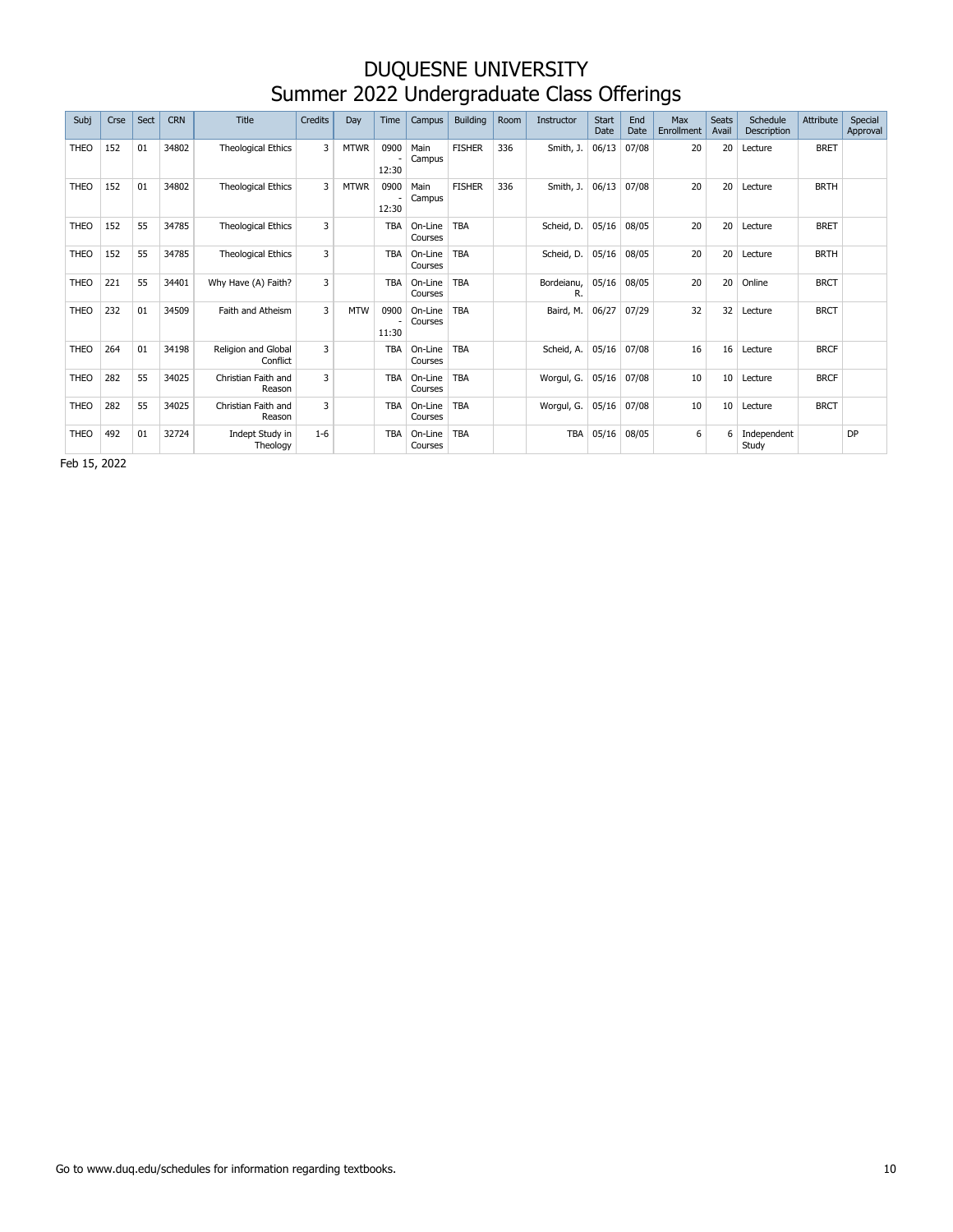#### **No College Designated**

| Subj        | Crse | Sect | <b>CRN</b> | <b>Title</b>                           | Credits      | Day         | Time           | Campus         | Building      | Room | Instructor     | Start<br>Date | End<br>Date | Max<br>Enrollment | <b>Seats</b><br>Avail | Schedule<br>Description | Attribute | Special<br>Approval |
|-------------|------|------|------------|----------------------------------------|--------------|-------------|----------------|----------------|---------------|------|----------------|---------------|-------------|-------------------|-----------------------|-------------------------|-----------|---------------------|
| <b>ESL</b>  | 101  | 01   | 34633      | Reading and<br>Writing                 | $\Omega$     | <b>MTWR</b> | 0900<br>10:45  | Main<br>Campus | <b>LIBERM</b> | 603  | <b>TBA</b>     | 05/16         | 07/24       | 20                | 20                    | Lecture                 |           |                     |
| ESL         | 102  | 01   | 34634      | Vocabulary<br>Workshop                 | $\Omega$     | <b>MTWR</b> | 11:00<br>12:10 | Main<br>Campus | LIBERM        | 603  | <b>TBA</b>     | 05/16         | 07/24       | 20                | 20                    | Lecture                 |           |                     |
| <b>ESL</b>  | 103  | 01   | 34635      | Speaking and<br>Listening              | $\mathbf{0}$ | <b>MTWR</b> | 0900<br>10:45  | Main<br>Campus | LIBERM        | 603  | <b>TBA</b>     | 07/27         | 08/05       | 20                | 20                    | Lecture                 |           |                     |
| <b>ESL</b>  | 104  | 01   | 34636      | U.S. Classroom<br>Experience           | $\Omega$     | <b>MTWR</b> | 11:00<br>12:10 | Main<br>Campus | <b>LIBERM</b> | 603  | <b>TBA</b>     | 07/27         | 08/05       | 20                | 20                    | Lecture                 |           |                     |
| ESL         | 105  | 02   | 34631      | <b>Integrated English</b><br>Project A | $\Omega$     | F           | 0900<br>12:00  | Main<br>Campus | <b>LIBERM</b> | 603  | <b>TBA</b>     | 05/16         | 07/24       | 20                | 20                    | Lecture                 |           |                     |
| <b>ESL</b>  | 106  | 01   | 34663      | <b>Integrated English</b><br>Project B | $\Omega$     | F           | 0900<br>12:00  | Main<br>Campus | <b>LIBERM</b> | 603  | TBA            | 07/27         | 08/05       | 20                | 20                    | Lecture                 |           |                     |
| <b>ESL</b>  | 147  | 01   | 30439      | <b>ESL Term Paper</b>                  | $\Omega$     | <b>TR</b>   | 10:00<br>12:00 | Main<br>Campus | LIBERM        | 605  | <b>TBA</b>     | 05/16         | 08/05       | 15                | 15                    | Lecture                 |           | <b>DP</b>           |
| <b>ESL</b>  | 343  | 01   | 34301      | Graduate Research<br>Paper             | $\Omega$     | <b>TR</b>   | 10:00<br>12:00 | Main<br>Campus | LIBERM        | 602  | <b>TBA</b>     | 05/16         | 08/05       | 10                | 10                    | Lecture                 |           |                     |
| <b>ROTC</b> | 203  | 91   | 31962      | Leaders Training<br>Course             | 3            |             | <b>TBA</b>     | Off<br>Campus  | PITT          |      | Hancock,<br>S. | 05/16         | 08/05       | 20                | 20                    | Lecture                 |           |                     |
| <b>ROTC</b> | 303  | 91   | 30914      | Ntl Adv Leadership<br>Course           | 3            |             | <b>TBA</b>     | Off<br>Campus  | PITT          |      | Hancock,<br>S. | 05/16         | 08/05       | 20                | 20                    | Lecture                 |           |                     |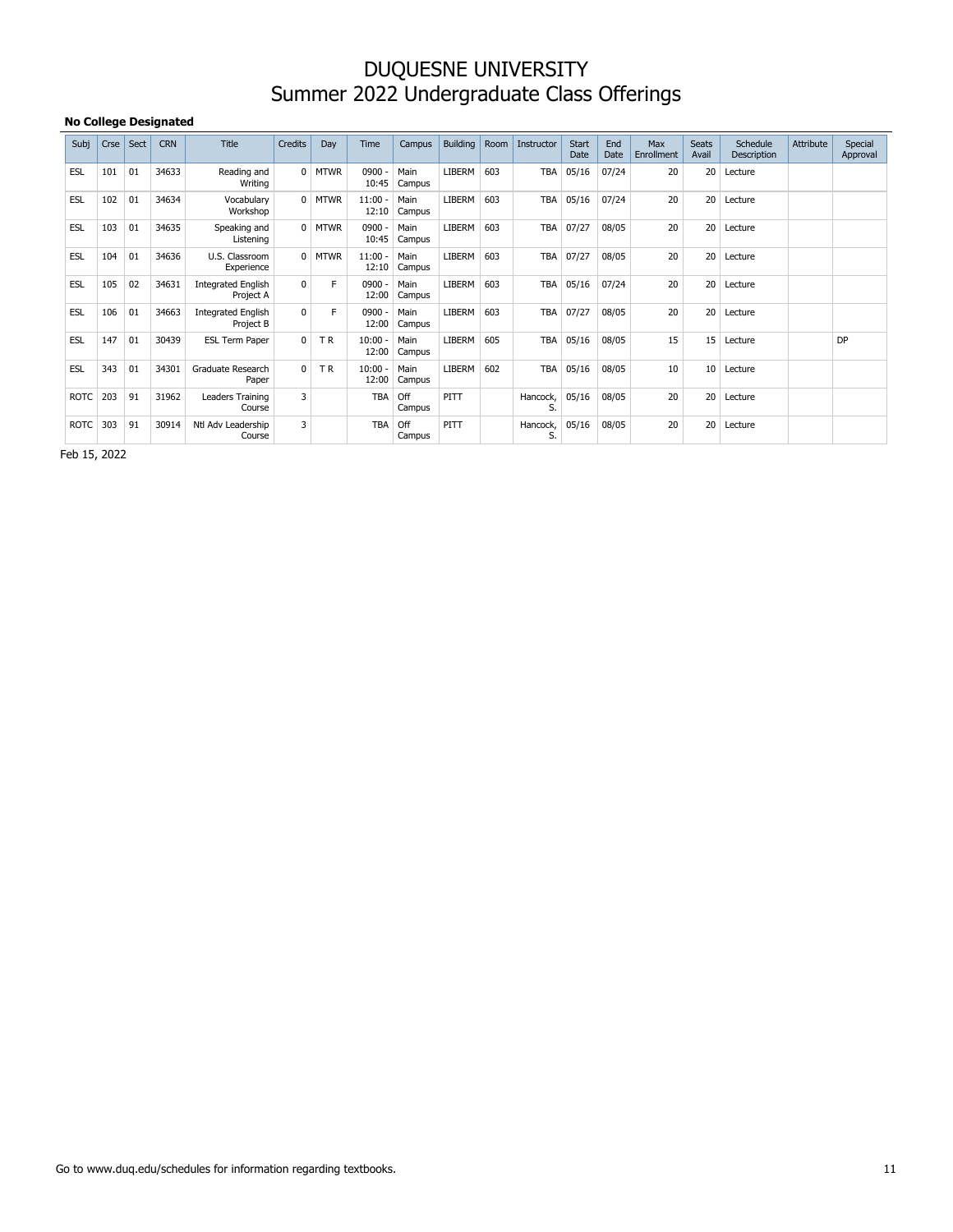#### **Rangos School of Health Sci**

| Subj        | Crse | Sect | <b>CRN</b> | Title                                 | Credits     | Day         | Time               | Campus             | <b>Building</b> | Room        | Instructor                | Start<br>Date | End<br>Date | Max<br>Enrollment | Seats<br>Avail | Schedule<br>Description | Attribute   | Special<br>Approval |
|-------------|------|------|------------|---------------------------------------|-------------|-------------|--------------------|--------------------|-----------------|-------------|---------------------------|---------------|-------------|-------------------|----------------|-------------------------|-------------|---------------------|
| BMED        | 457  | 01   | 34641      | FDA Appr Prcs for<br>Med Devcs        | 3           | T<br>R      | $6:00 -$<br>8:00   | On-Line<br>Courses | <b>TBA</b>      |             | Frund, Z.                 | 05/16         | 08/05       | 15                | 15             | Lecture                 |             |                     |
| BMED        | 490  | 01   | 33248      | Research in<br><b>Biomedical Engr</b> | $0 - 6$     |             | TBA                | Main<br>Campus     | <b>TBA</b>      |             | Viator, J.                | 05/16         | 08/05       | 10                | 10             | Practicum               | <b>BREL</b> |                     |
| BMED        | 490  | 02   | 34601      | Research in<br><b>Biomedical Engr</b> | $0 - 6$     |             | TBA                | Main<br>Campus     | <b>TBA</b>      |             | Tanyeri, M.               | 05/16         | 08/05       | 10                | 10             | Practicum               | <b>BREL</b> |                     |
| BMED        | 490  | 03   | 34602      | Research in<br><b>Biomedical Engr</b> | $0 - 6$     |             | TBA                | Main<br>Campus     | <b>TBA</b>      |             | Yang, B.                  | 05/16         | 08/05       | 10                | 10             | Practicum               | <b>BREL</b> |                     |
| BMED        | 490  | 04   | 34603      | Research in<br><b>Biomedical Engr</b> | $0 - 6$     |             | TBA                | Main<br>Campus     | <b>TBA</b>      |             | Zakerzadeh,<br>R.         | 05/16         | 08/05       | 10                | 10             | Practicum               | <b>BREL</b> |                     |
| BMED        | 490  | 05   | 34604      | Research in<br><b>Biomedical Engr</b> | $0 - 6$     |             | TBA                | Main<br>Campus     | TBA             |             | Williams, K.              | 05/16         | 08/05       | 10                | 10             | Practicum               | <b>BREL</b> |                     |
| BMED        | 492  | 01   | 33771      | <b>Independent Study</b>              | $1 - 6$     |             | TBA                | Main<br>Campus     | TBA             |             | Viator, J.                | 05/16         | 08/05       | 20                | 20             | Independent<br>Study    |             |                     |
| <b>HADM</b> | 400W | 01   | 34858      | Internship I                          | $3-6$       |             | TBA                | Main<br>Campus     | TBA             |             | Kiel, J.                  | 05/16         | 08/05       | 10                | 10             | Internship              | <b>BREL</b> |                     |
| <b>HADM</b> | 400W | 01   | 34858      | Internship I                          | $3 - 6$     |             | TBA                | Main<br>Campus     | TBA             |             | Kiel, J.                  | 05/16         | 08/05       | 10                | 10             | Internship              | <b>BRWR</b> |                     |
| <b>HADM</b> | 405  | 01   | 34647      | <b>Independent Study</b>              | $1 - 3$     |             | TBA                | Main<br>Campus     | TBA             |             | Kiel, J.                  | 05/16         | 08/05       | $\mathbf{1}$      | 1              | Independent<br>Study    |             |                     |
| <b>HLTS</b> | 222  | 91   | 34856      | Glbl Persp in<br>Hithcr: Portugal     | 3           |             | TBA                | Off<br>Campus      | TBA             |             | Manspeaker,<br>S.         | 05/16         | 08/29       | 20                | 20             | Other                   | <b>BRCF</b> |                     |
| <b>HLTS</b> | 222  | 91   | 34856      | Glbl Persp in<br>Hithcr: Portugal     | 3           |             | TBA                | Off<br>Campus      | TBA             |             | Quinones, S.              | 05/16         | 08/29       | 20                | 20             | Other                   | <b>BRCF</b> |                     |
| <b>HLTS</b> | 400  | 01   | 30105      | <b>Independent Study</b>              | $1 - 4$     |             | TBA                | Main<br>Campus     | TBA             |             | TBA                       | 05/16         | 08/05       | $1\,$             | 1              | Independent<br>Study    |             |                     |
| <b>HLTS</b> | 452  | 91   | 34851      | Origins of Prevent<br>Hlth: Peru      | 3           |             | TBA                | Off<br>Campus      | TBA             |             | Cantrell, M.              | 05/15         | 06/04       | 14                | 14             | Other                   |             | DP                  |
| <b>HLTS</b> | 452  | 91   | 34851      | Origins of Prevent<br>Hlth: Peru      | 3           |             | TBA                | Off<br>Campus      | TBA             |             | Wright-<br>Fitzgerald, A. | 05/15         | 06/04       | 14                | 14             | Other                   |             | DP                  |
| <b>OCCT</b> | 200  | 01   | 30127      | <b>Independent Study</b>              | $1 - 6$     |             | TBA                | Main<br>Campus     | TBA             |             | Blaskowitz,<br>М.         | 05/16         | 08/05       | 2                 | 2              | Independent<br>Study    |             |                     |
| PHYA        | 400  | 01   | 32046      | <b>Independent Study</b>              | $1 - 6$     |             | TBA                | Main<br>Campus     | TBA             |             | D'acunto, K.              | 05/16         | 08/05       | $1\,$             | 1              | Independent<br>Study    |             |                     |
| PHYA        | 403L | 01   | 30132      | History & Physical<br>Exam I Lab      | 0           | F           | $11:00 -$<br>12:50 | Main<br>Campus     | <b>SHLTHS</b>   | <b>DEPT</b> | Morgan, A.                | 05/16         | 08/05       | 10                | 10             | Laboratory              |             |                     |
| PHYA        | 403L | 02   | 30134      | History & Physical<br>Exam I Lab      | 0           | F           | $11:00 -$<br>12:50 | Main<br>Campus     | <b>SHLTHS</b>   | <b>DEPT</b> | TBA                       | 05/16         | 08/05       | 5                 | 5              | Laboratory              |             |                     |
| PHYA        | 403L | 03   | 30136      | History & Physical<br>Exam I Lab      | 0           | F           | $11:00 -$<br>12:50 | Main<br>Campus     | <b>SHLTHS</b>   | <b>DEPT</b> | D'acunto, K.              | 05/16         | 08/05       | 5                 | 5              | Laboratory              |             |                     |
| PHYA        | 403L | 04   | 30138      | History & Physical<br>Exam I Lab      | 0           | F           | $11:00 -$<br>12:50 | Main<br>Campus     | <b>SHLTHS</b>   | <b>DEPT</b> | Calhoun, B.               | 05/16         | 08/05       | 5                 | 5              | Laboratory              |             |                     |
| PHYA        | 403L | 05   | 30140      | History & Physical<br>Exam I Lab      | 0           | F           | $11:00 -$<br>12:50 | Main<br>Campus     | <b>SHLTHS</b>   | <b>DEPT</b> | TBA                       | 05/16         | 08/05       | $\mathbf{1}$      | 1              | Laboratory              |             |                     |
| PHYA        | 403L | 06   | 33936      | History & Physical<br>Exam I Lab      | 0           | F           | $11:00 -$<br>12:50 | Main<br>Campus     | <b>SHLTHS</b>   | <b>DEPT</b> | Wix, A.                   | 05/16         | 08/05       | 6                 | 6              | Laboratory              |             |                     |
| PHYA        | 403L | 07   | 33937      | History & Physical<br>Exam I Lab      | 0           | F           | $11:00 -$<br>12:50 | Main<br>Campus     | <b>SHLTHS</b>   | <b>DEPT</b> | Okpozo, A.                | 05/16         | 08/05       | 5                 | 5              | Laboratory              |             |                     |
| PHYA        | 403L | 08   | 33938      | History & Physical<br>Exam I Lab      | 0           | F           | $11:00 -$<br>12:50 | Main<br>Campus     | SHLTHS DEPT     |             | Hartman, C.               | 05/16         | 08/05       | 5                 | 5              | Laboratory              |             |                     |
| PHYA        | 403L | 09   | 33939      | History & Physical<br>Exam I Lab      | $\pmb{0}$   | F           | $11:00 -$<br>12:50 | Main<br>Campus     | SHLTHS DEPT     |             | TBA                       | 05/16         | 08/05       | $1\,$             | 1              | Laboratory              |             |                     |
| PHYA        | 403W | 01   | 30144      | History & Physical<br>Exam I          | 3           | T<br>R      | $11:00 -$<br>12:15 | Main<br>Campus     | SHLTHS DEPT     |             | Morgan, A.                | 05/16         | 08/05       | 41                | 41             | Lecture                 | <b>BRWR</b> |                     |
| PHYA        | 404  | 01   | 30146      | Clincal Lab<br>Methods                | 3           | M<br>W      | $11:00 -$<br>12:50 | Main<br>Campus     | SHLTHS          | <b>DEPT</b> | Calhoun, B.               | 05/16         | 08/05       | 41                | 41             | Lecture                 |             |                     |
| PHYA        | 404  | 01   | 30146      | Clincal Lab<br>Methods                | 3           | M<br>W      | $11:00 -$<br>12:50 | Main<br>Campus     | SHLTHS          | <b>DEPT</b> | D'acunto, K.              | 05/16         | 08/05       | 41                | 41             | Lecture                 |             |                     |
| PHYA        | 404  | 01   | 30146      | Clincal Lab<br>Methods                | 3           | M<br>W      | $11:00 -$<br>12:50 | Main<br>Campus     | <b>SHLTHS</b>   | <b>DEPT</b> | Iams, A.                  | 05/16         | 08/05       | 41                | 41             | Lecture                 |             |                     |
| PHYA        | 414  | 01   | 30149      | Pathophysiology I                     | 3           | M<br>W      | 0900 -<br>10:45    | Main<br>Campus     | <b>BAYER</b>    | PAPT        | Okpozo, A.                | 05/16         | 08/05       | 41                | 41             | Lecture                 |             |                     |
| PHYA        | 416  | 01   | 30153      | Intro to Patient<br>Counseling/Ed     | $1\,$       | $\mathsf T$ | $1:00 -$<br>2:15   | Main<br>Campus     | <b>FISHER</b>   | 324         | Morgan, A.                | 05/16         | 08/05       | 41                | 41             | Lecture                 |             |                     |
| PHYA        | 423  | 01   | 32960      | Intro to Phys Asst<br>Profession      | $\mathsf 3$ | F           | 0900 -<br>10:50    | Main<br>Campus     | <b>FISHER</b>   | 324         | McCaleb, J.               | 05/16         | 08/05       | 41                | 41             | Lecture                 |             |                     |
| PHYA        | 423  | 01   | 32960      | Intro to Phys Asst<br>Profession      | 3           | M           | $1:30 -$<br>3:25   | Main<br>Campus     | <b>FISHER</b>   | 324         | McCaleb, J.               | 05/16         | 08/05       | 41                | 41             | Lecture                 |             |                     |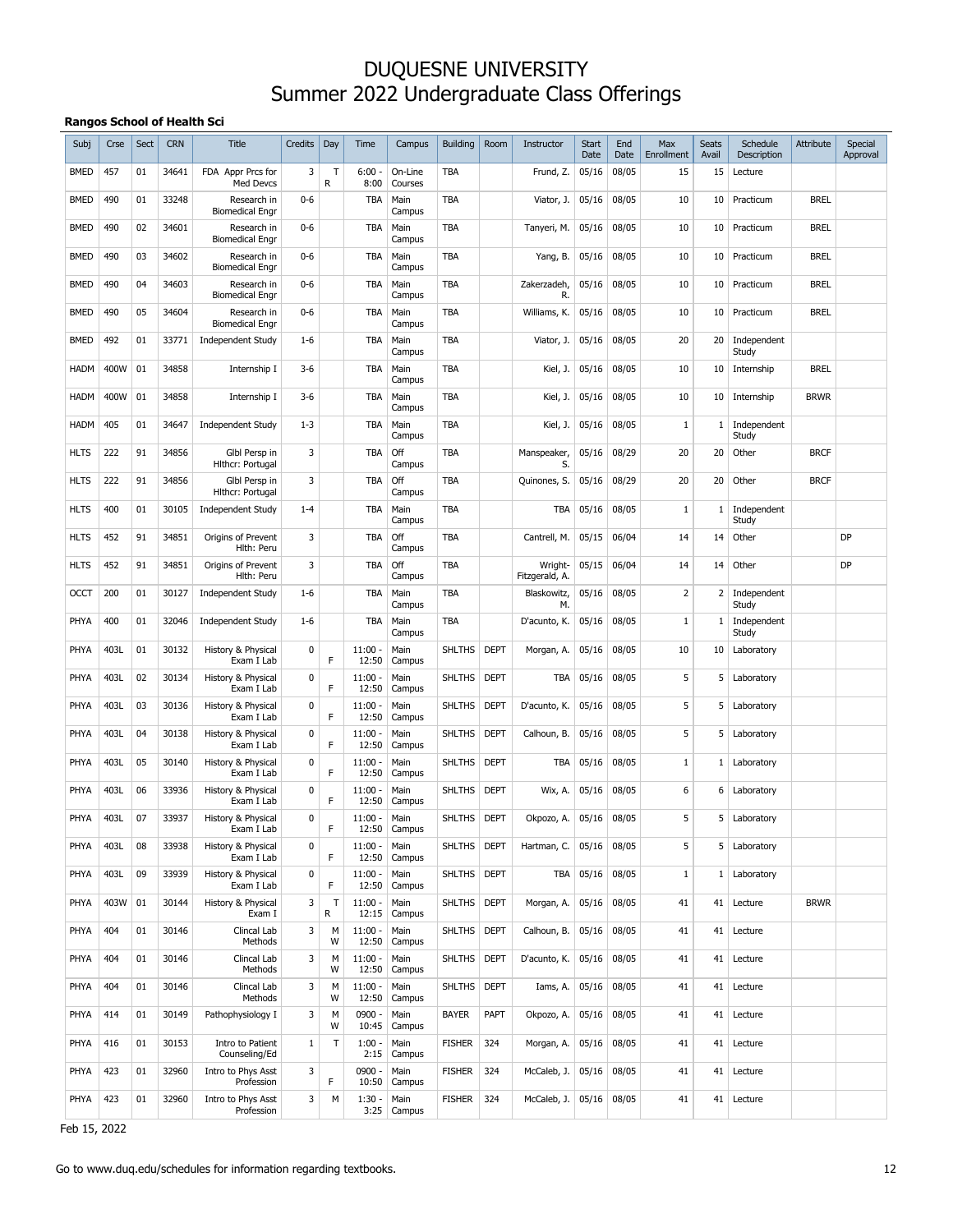#### **School of Business**

| Subj        | Crse | Sect | <b>CRN</b> | <b>Title</b>                                        | <b>Credits</b> | Day    | Time              | Campus             | <b>Building</b> | Room | Instructor          | <b>Start</b><br>Date | End<br>Date | Max<br>Enrollment | Seats<br>Avail | Schedule<br>Description | <b>Attribute</b> | Special<br>Approval |
|-------------|------|------|------------|-----------------------------------------------------|----------------|--------|-------------------|--------------------|-----------------|------|---------------------|----------------------|-------------|-------------------|----------------|-------------------------|------------------|---------------------|
| ACCT        | 214  | 55   | 34833      | <b>Financial Accounting</b>                         | 3              |        | <b>TBA</b>        | On-Line<br>Courses | <b>TBA</b>      |      | <b>TBA</b>          | 05/16                | 08/05       | 25                | 25             | Lecture                 |                  |                     |
| <b>ACCT</b> | 215  | 55   | 33207      | Managerial<br>Accounting                            | 3              |        | TBA               | On-Line<br>Courses | <b>TBA</b>      |      | <b>TBA</b>          | 05/16                | 08/05       | 25                | 25             | Lecture                 |                  |                     |
| <b>ACCT</b> | 311  | 55   | 32872      | Intermediate<br>Accounting I                        | 3              |        | TBA               | On-Line<br>Courses | <b>TBA</b>      |      | TBA                 | 05/16                | 08/05       | 25                | 25             | Lecture                 |                  |                     |
| <b>ACCT</b> | 312  | 61   | 30396      | Intermediate<br>Accounting II                       | 3              |        | TBA               | On-Line<br>Courses | TBA             |      | <b>TBA</b>          | 05/16                | 08/05       | 25                | 25             | Lecture                 |                  |                     |
| <b>BLAW</b> | 251  | 55   | 34623      | <b>Business Law</b>                                 | 3              |        | TBA               | On-Line<br>Courses | <b>TBA</b>      |      | Deegan, P.          | 05/16                | 08/05       | 25                | 25             | Lecture                 |                  |                     |
| <b>BUAD</b> | 401  | 01   | 30400      | <b>Business &amp; Admin</b><br>Internship           | $1 - 6$        |        | <b>TBA</b>        | On-Line<br>Courses | <b>TBA</b>      |      | Hartzel, K.         | 05/16                | 08/05       | 20                | 20             | Internship              | <b>BREL</b>      | <b>SC</b>           |
| <b>BUAD</b> | 401  | 01   | 30400      | <b>Business &amp; Admin</b><br>Internship           | $1 - 6$        |        | <b>TBA</b>        | On-Line<br>Courses | <b>TBA</b>      |      | Marley, K.          | 05/16                | 08/05       | 20                | 20             | Internship              | <b>BREL</b>      | SC                  |
| <b>BUAD</b> | 401  | 01   | 30400      | <b>Business &amp; Admin</b><br>Internship           | $1 - 6$        |        | <b>TBA</b>        | On-Line<br>Courses | <b>TBA</b>      |      | Williams, V.        | 05/16                | 08/05       | 20                | 20             | Internship              | <b>BREL</b>      | <b>SC</b>           |
| <b>ECON</b> | 201  | 55   | 34187      | Principles of Micro<br>Economics                    | 3              |        | <b>TBA</b>        | On-Line<br>Courses | <b>TBA</b>      |      | Yakovlev, P.        | 05/16                | 08/05       | 25                | 25             | Lecture                 | <b>BRCT</b>      |                     |
| <b>ECON</b> | 201  | 55   | 34187      | Principles of Micro<br>Economics                    | 3              |        | TBA               | On-Line<br>Courses | TBA             |      | Yakovlev, P.        | 05/16                | 08/05       | 25                | 25             | Lecture                 | <b>BRSH</b>      |                     |
| <b>ECON</b> | 202  | 55   | 34188      | Principles of Macro<br>Economics                    | 3              |        | <b>TBA</b>        | On-Line<br>Courses | <b>TBA</b>      |      | Kumazawa,<br>R.     | 05/16                | 08/05       | 25                | 25             | Lecture                 | <b>BRCT</b>      |                     |
| <b>ECON</b> | 202  | 55   | 34188      | Principles of Macro<br>Economics                    | 3              |        | <b>TBA</b>        | On-Line<br>Courses | <b>TBA</b>      |      | Kumazawa,<br>R.     | 05/16                | 08/05       | 25                | 25             | Lecture                 | <b>BRSH</b>      |                     |
| <b>FINC</b> | 313  | 55   | 34333      | <b>Business Finance</b>                             | 3              |        | <b>TBA</b>        | On-Line<br>Courses | <b>TBA</b>      |      | Niedenberger,<br>J. | 05/16                | 08/05       | 25                | 25             | Lecture                 |                  |                     |
| <b>ISYS</b> | 184  | 01   | 34589      | <b>Business Information</b><br>Systems              | 3              | м<br>W | $0900 -$<br>12:00 | On-Line<br>Courses | <b>TBA</b>      |      | <b>TBA</b>          | 05/16                | 08/05       | 20                | 20             | Lecture                 |                  |                     |
| <b>ISYS</b> | 284  | 01   | 34620      | Data for Decision<br>Making                         | 3              | М<br>W | 0900<br>12:00     | On-Line<br>Courses | TBA             |      | <b>TBA</b>          | 05/16                | 08/05       | 20                | 20             | Lecture                 |                  |                     |
| <b>MGMT</b> | 262  | 56   | 34444      | Global Insights                                     | 3              |        | TBA               | On-Line<br>Courses | <b>TBA</b>      |      | Eppley, S.          | 05/16                | 08/05       | 25                | 25             | Lecture                 | <b>BRCT</b>      |                     |
| <b>MGMT</b> | 368W | 56   | 33515      | <b>Business Ethics &amp;</b><br><b>Global Citzn</b> | 3              |        | <b>TBA</b>        | On-Line<br>Courses | <b>TBA</b>      |      | Louch, M.           | 05/16                | 08/05       | 25                | 25             | Lecture                 | <b>BRET</b>      |                     |
| <b>MGMT</b> | 368W | 56   | 33515      | <b>Business Ethics &amp;</b><br>Global Citzn        | 3              |        | <b>TBA</b>        | On-Line<br>Courses | <b>TBA</b>      |      | Louch, M.           | 05/16                | 08/05       | 25                | 25             | Lecture                 | <b>BRWR</b>      |                     |
| <b>MGMT</b> | 493  | 01   | 34468      | Undergrad Rsrch<br>Independent St                   | $1 - 6$        |        | TBA               | On-Line<br>Courses | <b>TBA</b>      |      | Dick, R.            | 05/16                | 08/05       | 1                 | 1              | Independent<br>Study    |                  |                     |
| <b>MGMT</b> | 499W | 55   | 33420      | Strategic<br>Management                             | 3              |        | <b>TBA</b>        | On-Line<br>Courses | <b>TBA</b>      |      | Metzger, S.         | 05/16                | 08/05       | 15                | 15             | Lecture                 | <b>BRCP</b>      |                     |
| <b>MGMT</b> | 499W | 55   | 33420      | Strategic<br>Management                             | 3              |        | <b>TBA</b>        | On-Line<br>Courses | <b>TBA</b>      |      | Metzger, S.         | 05/16                | 08/05       | 15                | 15             | Lecture                 | <b>BREL</b>      |                     |
| <b>MGMT</b> | 499W | 55   | 33420      | Strategic<br>Management                             | 3              |        | <b>TBA</b>        | On-Line<br>Courses | <b>TBA</b>      |      | Metzger, S.         | 05/16                | 08/05       | 15                | 15             | Lecture                 | <b>BRWR</b>      |                     |
| <b>MKTG</b> | 271  | 55   | 32527      | Mktg & Business<br>Development                      | 3              |        | <b>TBA</b>        | On-Line<br>Courses | <b>TBA</b>      |      | Dick, R.            | 05/16                | 08/05       | 25                | 25             | Lecture                 |                  |                     |
| <b>MKTG</b> | 373  | 55   | 34588      | Sales Fundamentals                                  | $\overline{3}$ |        | <b>TBA</b>        | On-Line<br>Courses | <b>TBA</b>      |      | Dick, R.            | 05/16                | 08/05       | 25                | 25             | Lecture                 |                  |                     |
| <b>SCMG</b> | 267  | 55   | 32449      | Supply Chain<br><b>Operations Mgmt</b>              | 3              |        | TBA               | On-Line<br>Courses | <b>TBA</b>      |      | TBA                 | 05/16                | 08/05       | 20                | 20             | Lecture                 |                  |                     |
| <b>SPMK</b> | 377  | 55   | 34595      | Sports Management                                   | 3              |        | <b>TBA</b>        | On-Line<br>Courses | <b>TBA</b>      |      | Dick, R.            | 05/16                | 08/05       | 20                | 20             | Lecture                 |                  |                     |
| <b>STAT</b> | 285  | 55   | 33952      | <b>Business Statistics</b>                          | 3              |        | TBA               | On-Line<br>Courses | TBA             |      | Davies, A.          | 05/16                | 08/05       | 25                | 25             | Lecture                 |                  |                     |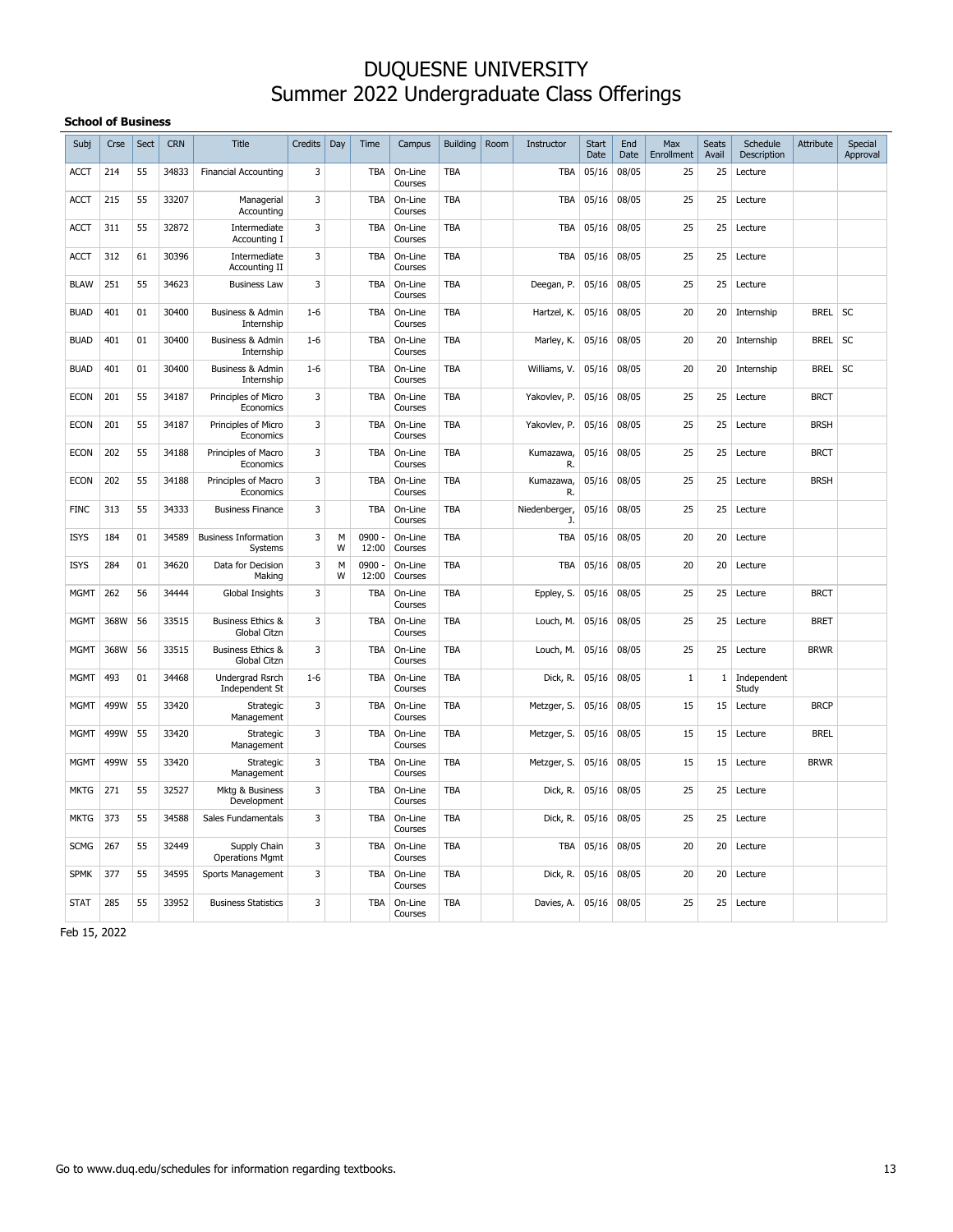#### **School of Education**

| Subj        | Crse | Sect | <b>CRN</b> | <b>Title</b>                     | Credits | Day | Time       | Campus         | Building   | Room | Instructor    | <b>Start</b><br>Date | End<br>Date | Max<br>Enrollment | <b>Seats</b><br>Avail | Schedule<br>Description | Attribute   | Special<br>Approval |
|-------------|------|------|------------|----------------------------------|---------|-----|------------|----------------|------------|------|---------------|----------------------|-------------|-------------------|-----------------------|-------------------------|-------------|---------------------|
| <b>EDFD</b> | 207  | 01   | 30894      | Field Observation V              | 2       |     | <b>TBA</b> | Main<br>Campus | <b>TBA</b> |      | Griggs, J.    | 05/16                | 08/05       | 20                | 20                    | Field Work              | <b>BREL</b> |                     |
| <b>EDFD</b> | 208  | 01   | 30896      | Field Observation VI             | 2       |     | <b>TBA</b> | Main<br>Campus | <b>TBA</b> |      | Griggs, J.    | 05/16                | 08/05       | 25                | 25                    | Field Work              | <b>BREL</b> |                     |
| <b>EDFD</b> | 209  | 01   | 32081      | Field Observation VII            | 3       |     | <b>TBA</b> | Main<br>Campus | <b>TBA</b> |      | Griggs, J.    | 05/16                | 08/05       | 25                | 25                    | <b>Field Work</b>       | <b>BREL</b> |                     |
| LTFL        | 341  | 98   | 34750      | Finnish Culture &<br>Education   | 3       |     | <b>TBA</b> | Off<br>Campus  | <b>TBA</b> |      | <b>TBA</b>    | 05/16                | 08/05       | 20                | 20                    | Seminar                 | <b>BRCF</b> |                     |
| LTFL        | 341  | 98   | 34750      | Finnish Culture &<br>Education   | 3       |     | <b>TBA</b> | Off<br>Campus  | <b>TBA</b> |      | <b>TBA</b>    | 05/16                | 08/05       | 20                | 20                    | Seminar                 | <b>BRSH</b> |                     |
| <b>LTSP</b> | 201  | 98   | 34751      | Foundat of Inclusive<br>Ed Pract | 3       |     | <b>TBA</b> | Off<br>Campus  | <b>TBA</b> |      | Wright,<br>К. | 05/16                | 08/05       | 20                | 20                    | Lecture                 | <b>BREL</b> |                     |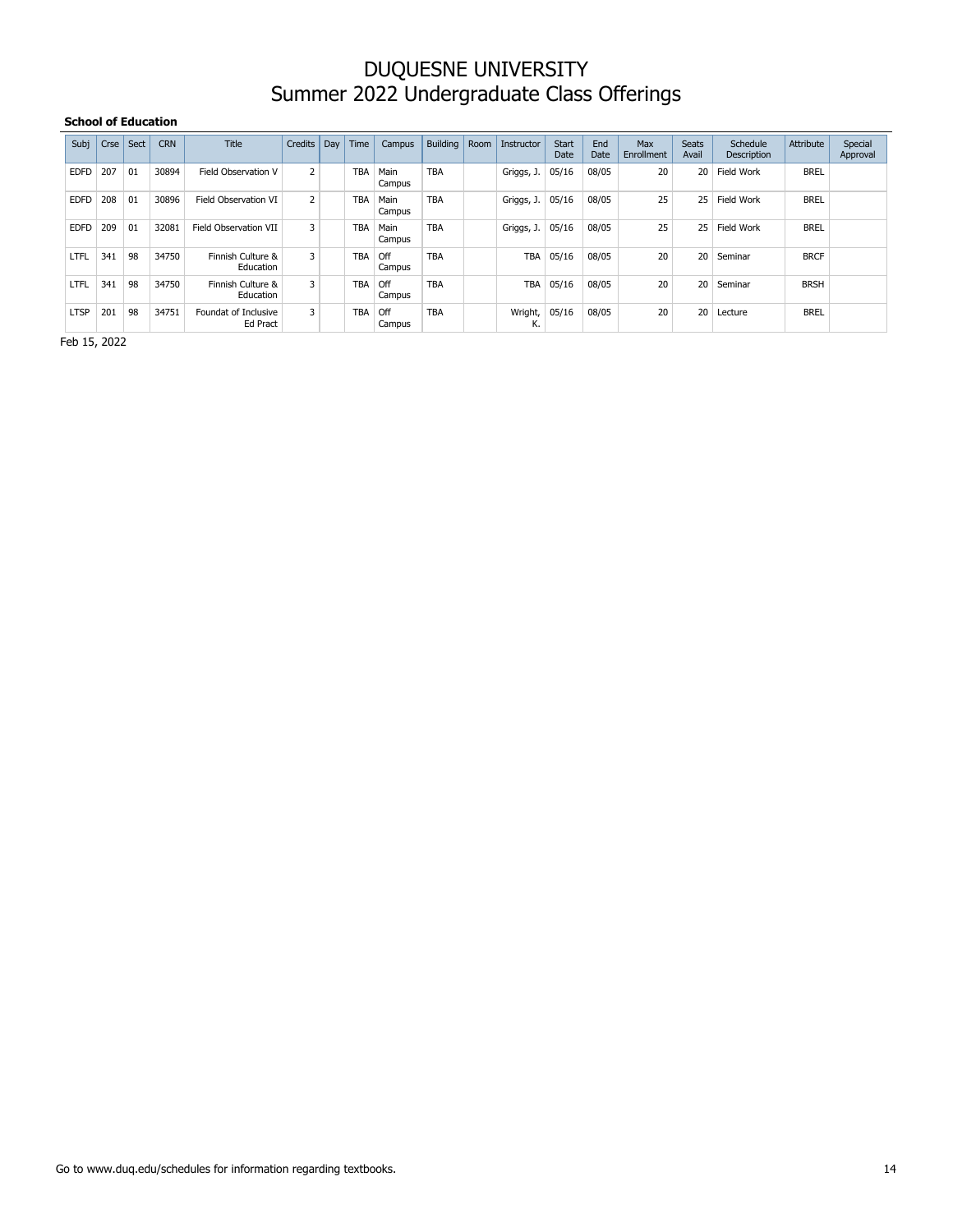#### **School of Nursing**

| Subj        | Crse | Sect | <b>CRN</b> | Title                                    | Credits        | Day       | Time               | Campus            | <b>Building</b> | Room        | Instructor         | <b>Start</b><br>Date | End<br>Date | Max<br>Enrollment | <b>Seats</b><br>Avail | Schedule<br>Description | Attribute   | Special<br>Approval |
|-------------|------|------|------------|------------------------------------------|----------------|-----------|--------------------|-------------------|-----------------|-------------|--------------------|----------------------|-------------|-------------------|-----------------------|-------------------------|-------------|---------------------|
| <b>UPNS</b> | 232  | 01   | 34768      | Adult Health &<br>Illness I              | 6              | Τ         | $0630 -$<br>2:30   | Main<br>Campus    | <b>CLINIC</b>   | <b>DEPT</b> | Inocian, E.        | 05/16                | 08/05       | 48                | 48                    | Lecture/Lab             |             |                     |
| <b>UPNS</b> | 232  | 01   | 34768      | Adult Health &<br>Illness I              | 6              | м<br>W    | $0900 -$<br>11:30  | Main<br>Campus    | <b>FISHER</b>   | 324         | Inocian, E.        | 05/16                | 08/05       | 48                | 48                    | Lecture/Lab             |             |                     |
| <b>UPNS</b> | 239  | 01   | 34767      | Pharmacology in<br>Nrsg Prct I           | $\overline{2}$ | W         | 12:30<br>2:00      | Main<br>Campus    | <b>FISHER</b>   | 554         | Ganchuk, S.        | 05/16                | 08/05       | 20                | 20                    | Lecture                 |             |                     |
| <b>UPNS</b> | 324  | 98   | 34770      | Cult Appl in Clinical<br>Practice        | 3              |           | <b>TBA</b>         | Italian<br>Campus | <b>DUITAL</b>   | <b>DEPT</b> | Toney, M.          | 05/16                | 08/05       | 25                | 25                    | Lecture                 | <b>BRCF</b> |                     |
| <b>UPNS</b> | 324  | 98   | 34770      | Cult Appl in Clinical<br>Practice        | 3              |           | <b>TBA</b>         | Italian<br>Campus | <b>DUITAL</b>   | <b>DEPT</b> | Williams, S.       | 05/16                | 08/05       | 25                | 25                    | Lecture                 | <b>BRCF</b> |                     |
| <b>UPNS</b> | 400  | 31   | 33810      | Critically Ill Adult                     | 6              | W         | $0630 -$<br>3:30   | Main<br>Campus    | <b>CLINIC</b>   | <b>DEPT</b> | Kolesar, A.        | 05/16                | 08/05       | 42                | 42                    | Lecture/Lab             |             |                     |
| <b>UPNS</b> | 400  | 31   | 33810      | Critically Ill Adult                     | 6              | MT        | 0730<br>0955       | Main<br>Campus    | <b>FISHER</b>   | 719         | Kolesar, A.        | 05/16                | 08/05       | 42                | 42                    | Lecture/Lab             |             |                     |
| <b>UPNS</b> | 400  | 32   | 33811      | Critically Ill Adult                     | 6              | W         | $0630 -$<br>3:30   | Main<br>Campus    | <b>CLINIC</b>   | <b>DEPT</b> | Wheeler, T.        | 05/16                | 08/05       | 42                | 42                    | Lecture/Lab             |             |                     |
| <b>UPNS</b> | 400  | 32   | 33811      | Critically Ill Adult                     | 6              | MT        | 0730<br>0955       | Main<br>Campus    | LIBERM          | 609         | Wheeler, T.        | 05/16                | 08/05       | 42                | 42                    | Lecture/Lab             |             |                     |
| <b>UPNS</b> | 431  | 31   | 34774      | Enhncng Qlty & Sfty<br>Evid Bsed         | 3              |           | TBA                | Main<br>Campus    | TBA             |             | Karakachian,<br>А. | 05/16                | 08/05       | 50                | 50                    | Hybrid<br>Course        |             |                     |
| <b>UPNS</b> | 431  | 31   | 34774      | Enhncng Qlty & Sfty<br>Evid Bsed         | 3              | M         | $10:00 -$<br>12:15 | Main<br>Campus    | <b>FISHER</b>   | 719         | Karakachian,<br>Α. | 05/16                | 08/05       | 50                | 50                    | Hybrid<br>Course        |             |                     |
| <b>UPNS</b> | 431  | 32   | 34775      | Enhncng Qlty & Sfty<br>Evid Bsed         | 3              |           | <b>TBA</b>         | Main<br>Campus    | <b>TBA</b>      |             | Karakachian,<br>Α. | 05/16                | 08/05       | 50                | 50                    | Hybrid<br>Course        |             |                     |
| <b>UPNS</b> | 431  | 32   | 34775      | Enhncng Qlty & Sfty<br>Evid Bsed         | 3              | М         | 1:15<br>ä,<br>3:30 | Main<br>Campus    | <b>LIBERM</b>   | 609         | Karakachian,<br>A. | 05/16                | 08/05       | 50                | 50                    | Hybrid<br>Course        |             |                     |
| <b>UPNS</b> | 453  | 31   | 34779      | Transition to Prof<br>Practice           | 3              |           | TBA                | Main<br>Campus    | TBA             |             | Weideman,<br>Y.    | 05/16                | 08/05       | 43                | 43                    | Hybrid<br>Course        |             |                     |
| <b>UPNS</b> | 453  | 31   | 34779      | Transition to Prof<br>Practice           | 3              | T         | $10:05 -$<br>11:00 | Main<br>Campus    | <b>LIBERM</b>   | 609         | Weideman,<br>Y.    | 05/16                | 08/05       | 43                | 43                    | Hybrid<br>Course        |             |                     |
| <b>UPNS</b> | 453  | 32   | 34780      | Transition to Prof<br>Practice           | 3              |           | TBA                | Main<br>Campus    | TBA             |             | Kelly, S.          | 05/16                | 08/05       | 43                | 43                    | Hybrid<br>Course        |             |                     |
| <b>UPNS</b> | 453  | 32   | 34780      | Transition to Prof<br>Practice           | 3              | T         | $10:05 -$<br>11:00 | Main<br>Campus    | <b>FISHER</b>   | 719         | Kelly, S.          | 05/16                | 08/05       | 43                | 43                    | Hybrid<br>Course        |             |                     |
| <b>UPNS</b> | 453R | 31   | 34781      | Trans to Prof<br><b>Practice Rec</b>     | $\mathbf 0$    | T         | 11:10<br>5:00      | Main<br>Campus    | LIBERM          | 609         | Weideman,<br>Y.    | 05/16                | 08/05       | 43                | 43                    | Recitation              |             |                     |
| <b>UPNS</b> | 453R | 32   | 34801      | Trans to Prof<br>Practice Rec            | 0              | T         | 11:10<br>5:00      | Main<br>Campus    | <b>FISHER</b>   | 719         | Kelly, S.          | 05/16                | 08/05       | 43                | 43                    | Recitation              |             |                     |
| <b>UPNS</b> | 460  | 31   | 34772      | Adv Clin Concepts in<br>Gerontlgy        | 3              |           | TBA                | Main<br>Campus    | TBA             |             | Skrovanek,<br>Е.   | 05/16                | 08/05       | 50                | 50                    | Hybrid<br>Course        |             |                     |
| <b>UPNS</b> | 460  | 31   | 34772      | Adv Clin Concepts in<br>Gerontlgy        | 3              | M         | $1:15 -$<br>3:30   | Main<br>Campus    | <b>FISHER</b>   | 719         | Skrovanek,<br>Е.   | 05/16                | 08/05       | 50                | 50                    | Hybrid<br>Course        |             |                     |
| <b>UPNS</b> | 460  | 32   | 34773      | Adv Clin Concepts in<br>Gerontlgy        | 3              |           | TBA                | Main<br>Campus    | TBA             |             | Skrovanek,<br>Е.   | 05/16                | 08/05       | 50                | 50                    | Hybrid<br>Course        |             |                     |
| <b>UPNS</b> | 460  | 32   | 34773      | Adv Clin Concepts in<br>Gerontlgy        | 3              | M         | $10:00 -$<br>12:15 | Main<br>Campus    | <b>LIBERM</b>   | 609         | Skrovanek,<br>Е.   | 05/16                | 08/05       | 50                | 50                    | Hybrid<br>Course        |             |                     |
| <b>UPNS</b> | 462  | 31   | 34776      | Ldrshp Mgmt Thry<br>Prct Cln Envr        | 6              | <b>RF</b> | $0630 -$<br>2:30   | Main<br>Campus    | <b>CLINIC</b>   | <b>DEPT</b> | Snyder, T.         | 05/16                | 08/05       | 50                | 50                    | Lecture                 |             |                     |
| <b>UPNS</b> | 462  | 31   | 34776      | Ldrshp Mgmt Thry<br>Prct Cln Envr        | 6              | м         | 3:45<br>6:00       | Main<br>Campus    | <b>FISHER</b>   | 719         | Snyder, T.         | 05/16                | 08/05       | 50                | 50                    | Lecture                 |             |                     |
| <b>UPNS</b> | 462  | 32   | 34777      | <b>Ldrshp Mgmt Thry</b><br>Prct Cln Envr | 6              | <b>RF</b> | $0630 -$<br>2:30   | Main<br>Campus    | <b>CLINIC</b>   | <b>DEPT</b> | Inocian, E.        | 05/16                | 08/05       | 50                | 50                    | Lecture                 |             |                     |
| <b>UPNS</b> | 462  | 32   | 34777      | Ldrshp Mgmt Thry<br>Prct Cln Envr        | 6              | M         | $3:45 -$<br>6:00   | Main<br>Campus    | LIBERM          | 609         | Inocian, E.        | 05/16                | 08/05       | 50                | 50                    | Lecture                 |             |                     |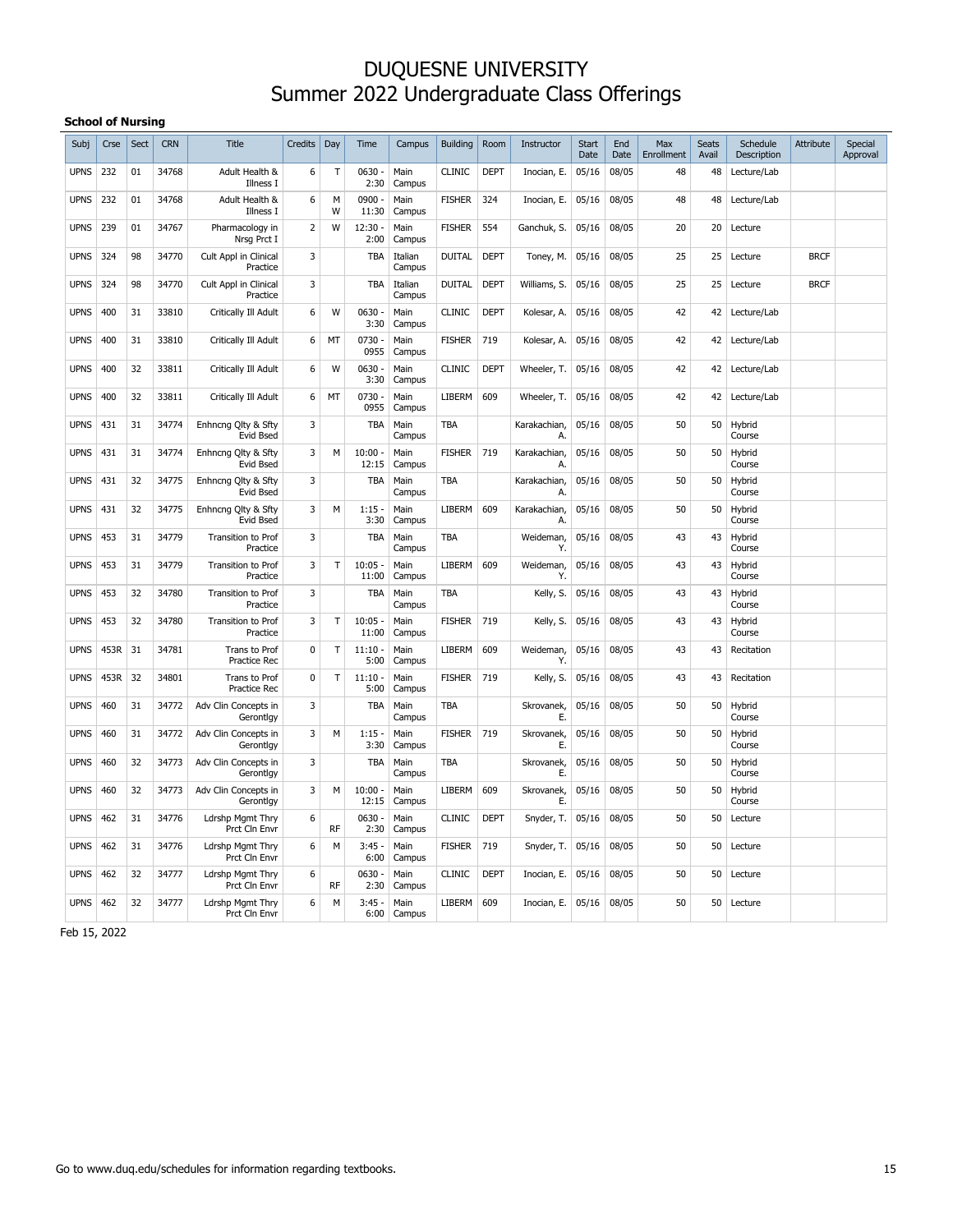#### **School of Pharmacy**

| Subj        | Crse | Sect | <b>CRN</b> | <b>Title</b>                       | Credits         | Day          | Time              | Campus         | <b>Building</b> | Room        | Instructor               | <b>Start</b><br>Date | End<br>Date | Max<br>Enrollment | <b>Seats</b><br>Avail | Schedule<br>Description | Attribute   | Special<br>Approval |
|-------------|------|------|------------|------------------------------------|-----------------|--------------|-------------------|----------------|-----------------|-------------|--------------------------|----------------------|-------------|-------------------|-----------------------|-------------------------|-------------|---------------------|
| PHBA        | 340W | 51   | 34592      | Pharm Law And<br><b>Ethics</b>     | 2               |              | <b>TBA</b>        | Main<br>Campus | TBA             |             | McFalls, M.              | 05/16                | 07/10       | 40                | 40                    | Hybrid<br>Course        | <b>BRWR</b> |                     |
| PHBA        | 340W | 51   | 34592      | Pharm Law And<br>Ethics            | 2               | F            | 0800 -<br>10:00   | Main<br>Campus | <b>BAYER</b>    | 318         | McFalls, M.              | 05/16                | 07/10       | 40                | 40                    | Hybrid<br>Course        | <b>BRWR</b> |                     |
| PHBM        | 351  | 51   | 34410      | Biochem II: Met, Pr<br>Syn, Nuc Ac | 3               |              | <b>TBA</b>        | Main<br>Campus | TBA             |             | Tidgewell, K.            | 05/16                | 07/10       | 25                | 25                    | Hybrid<br>Course        |             |                     |
| PHBM        | 437  | 51   | 32486      | <b>BMST: Endocrine</b>             | 3               |              | <b>TBA</b>        | Main<br>Campus | TBA             |             | Lapinsky, D.             | 05/16                | 07/10       | 40                | 40                    | Hybrid<br>Course        |             |                     |
| PHBM        | 437  | 51   | 32486      | <b>BMST: Endocrine</b>             | 3               |              | <b>TBA</b>        | Main<br>Campus | TBA             |             | Nemecek, B.              | 05/16                | 07/10       | 40                | 40                    | Hybrid<br>Course        |             |                     |
| PHBM        | 437  | 51   | 32486      | <b>BMST: Endocrine</b>             | 3               |              | <b>TBA</b>        | Main<br>Campus | <b>TBA</b>      |             | Stewart-<br>Lynch, A.    | 05/16                | 07/10       | 40                | 40                    | Hybrid<br>Course        |             |                     |
| PHBM        | 437  | 51   | 32486      | <b>BMST: Endocrine</b>             | 3               |              | <b>TBA</b>        | Main<br>Campus | TBA             |             | Witt-Enderby,<br>Р.      | 05/16                | 07/10       | 40                | 40                    | Hybrid<br>Course        |             |                     |
| PHBM        | 468  | 01   | 34289      | Indep<br>Study/Research            | $0 - 4$         |              | <b>TBA</b>        | Main<br>Campus | <b>TBA</b>      |             | Skomo, M.                | 05/16                | 08/05       | 20                | 20                    | Research                |             |                     |
| PHCE        | 361  | 51   | 34412      | Ph Prin/Drug Deliv<br>Sys II       | 3               |              | <b>TBA</b>        | Main<br>Campus | TBA             |             | Anderson, C.             | 05/16                | 07/10       | 25                | 25                    | Hybrid<br>Course        |             |                     |
| PHCE        | 361  | 51   | 34412      | Ph Prin/Drug Deliv<br>Sys II       | 3               |              | <b>TBA</b>        | Main<br>Campus | <b>TBA</b>      |             | Buckner, I.              | 05/16                | 07/10       | 25                | 25                    | Hybrid<br>Course        |             |                     |
| PHCE        | 361  | 51   | 34412      | Ph Prin/Drug Deliv<br>Sys II       | 3               |              | <b>TBA</b>        | Main<br>Campus | TBA             |             | Wildfong, P.             | 05/16                | 07/10       | 25                | 25                    | Hybrid<br>Course        |             |                     |
| PHCE        | 361  | 51   | 34412      | Ph Prin/Drug Deliv<br>Sys II       | 3               | U            | $0800 -$<br>10:00 | Main<br>Campus | <b>BAYER</b>    | 318         | Anderson, C.             | 05/16                | 07/10       | 25                | 25                    | Hybrid<br>Course        |             |                     |
| PHCE        | 361  | 51   | 34412      | Ph Prin/Drug Deliv<br>Sys II       | 3               | U            | $0800 -$<br>10:00 | Main<br>Campus | <b>BAYER</b>    | 318         | Buckner, I.              | 05/16                | 07/10       | 25                | 25                    | Hybrid<br>Course        |             |                     |
| PHCE        | 361  | 51   | 34412      | Ph Prin/Drug Deliv<br>Sys II       | 3               | U            | $0800 -$<br>10:00 | Main<br>Campus | <b>BAYER</b>    | 318         | Wildfong, P.             | 05/16                | 07/10       | 25                | 25                    | Hybrid<br>Course        |             |                     |
| PHCE        | 361R | 51   | 34416      | Pharmaceutics Prin<br>Recitation   | 0               | SU           | $0800 -$<br>6:00  | Main<br>Campus | <b>BAYER</b>    | 204         | Anderson, C.             | 05/16                | 07/10       | 40                | 40                    | Recitation              |             |                     |
| PHCE        | 361R | 51   | 34416      | Pharmaceutics Prin<br>Recitation   | 0               | SU           | $0800 -$<br>6:00  | Main<br>Campus | <b>BAYER</b>    | 204         | Meng, W.                 | 05/16                | 07/10       | 40                | 40                    | Recitation              |             |                     |
| PHCE        | 361R | 51   | 34416      | Pharmaceutics Prin<br>Recitation   | 0               | SU           | $0800 -$<br>6:00  | Main<br>Campus | <b>BAYER</b>    | 204         | Soundara<br>Manickam, D. | 05/16                | 07/10       | 40                | 40                    | Recitation              |             |                     |
| PHCE        | 431  | 51   | 34591      | Pharmacokinetics                   | 3               |              | <b>TBA</b>        | Main<br>Campus | TBA             |             | Boni, R.                 | 05/16                | 07/10       | 40                | 40                    | Hybrid<br>Course        |             |                     |
| PHCE        | 431  | 51   | 34591      | Pharmacokinetics                   | 3               | F            | $0800 -$<br>10:00 | Main<br>Campus | <b>BAYER</b>    | 204         | Boni, R.                 | 05/16                | 07/10       | 40                | 40                    | Hybrid<br>Course        |             |                     |
| <b>PHEX</b> | 372  | 01   | 32688      | Intro Exper<br>Education I         | $.5\,$          | <b>MTWRF</b> | $0800 -$<br>5:00  | Off<br>Campus  | <b>CLINIC</b>   | <b>DEPT</b> | Falcione, T.             | 05/16                | 08/05       | 175               | 175                   | Clinical                | <b>BREL</b> |                     |
| PHEX        | 372  | 51   | 33481      | Intro Exper<br>Education I         | .5              | <b>MTWRF</b> | $0800 -$<br>5:00  | Off<br>Campus  | <b>CLINIC</b>   | <b>DEPT</b> | Falcione, T.             | 07/20                | 08/19       | 20                | 20                    | Clinical                | <b>BREL</b> |                     |
| <b>PHEX</b> | 468  | 51   | 32689      | Intro Exper<br><b>Education II</b> | $.5\phantom{0}$ | <b>MTWRF</b> | $0800 -$<br>5:00  | Off<br>Campus  | <b>CLINIC</b>   | <b>DEPT</b> | Falcione, T.             | 07/20                | 08/19       | 175               | 175                   | Clinical                | <b>BREL</b> |                     |
| <b>PHEX</b> | 482W | 01   | 32691      | Adv Exper<br>Education I           | 4               |              | <b>TBA</b>        | Off<br>Campus  | TBA             |             | Elliott, J.              | 05/16                | 08/05       | 175               | 175                   | Clinical                | <b>BREL</b> |                     |
| <b>PHEX</b> | 482W | 01   | 32691      | Adv Exper<br>Education I           | 4               |              | <b>TBA</b>        | Off<br>Campus  | TBA             |             | Elliott, J.              | 05/16                | 08/05       | 175               | 175                   | Clinical                | <b>BRWR</b> |                     |
| PHEX        | 482W | 01   | 32691      | Adv Exper<br>Education I           | 4               |              | <b>TBA</b>        | Off<br>Campus  | TBA             |             | Fancher, K.              | 05/16                | 08/05       | 175               | 175                   | Clinical                | <b>BREL</b> |                     |
| PHEX        | 482W | 01   | 32691      | Adv Exper<br>Education I           | 4               |              | TBA               | Off<br>Campus  | <b>TBA</b>      |             | Fancher, K.              | 05/16                | 08/05       | 175               | 175                   | Clinical                | <b>BRWR</b> |                     |
| PHEX        | 482W | 01   | 32691      | Adv Exper<br>Education I           | 4               |              | TBA               | Off<br>Campus  | <b>TBA</b>      |             | Garmong, G.              | 05/16                | 08/05       | 175               | 175                   | Clinical                | <b>BREL</b> |                     |
| PHEX        | 482W | 01   | 32691      | Adv Exper<br>Education I           | 4               |              | TBA               | Off<br>Campus  | TBA             |             | Garmong, G.              | 05/16                | 08/05       | 175               | 175                   | Clinical                | <b>BRWR</b> |                     |
| PHEX        | 482W | 01   | 32691      | Adv Exper<br>Education I           | $\overline{4}$  |              | TBA               | Off<br>Campus  | TBA             |             | Guarascio, A.            | 05/16                | 08/05       | 175               | 175                   | Clinical                | <b>BREL</b> |                     |
| PHEX        | 482W | 01   | 32691      | Adv Exper<br>Education I           | 4               |              | TBA               | Off<br>Campus  | TBA             |             | Guarascio, A.            | 05/16                | 08/05       | 175               | 175                   | Clinical                | <b>BRWR</b> |                     |
| PHEX        | 482W | 01   | 32691      | Adv Exper<br>Education I           | $\overline{4}$  |              | TBA               | Off<br>Campus  | TBA             |             | Hatcher, T.              | 05/16                | 08/05       | 175               | 175                   | Clinical                | <b>BREL</b> |                     |
| PHEX        | 482W | 01   | 32691      | Adv Exper<br>Education I           | 4               |              | TBA               | Off<br>Campus  | TBA             |             | Hatcher, T.              | 05/16                | 08/05       | 175               | 175                   | Clinical                | <b>BRWR</b> |                     |
| PHEX        | 482W | 01   | 32691      | Adv Exper<br>Education I           | $\overline{4}$  |              | TBA               | Off<br>Campus  | TBA             |             | Koerner, P.              | 05/16                | 08/05       | 175               | 175                   | Clinical                | <b>BREL</b> |                     |
| PHEX        | 482W | 01   | 32691      | Adv Exper<br>Education I           | $\overline{4}$  |              | <b>TBA</b>        | Off<br>Campus  | TBA             |             | Koerner, P.              | 05/16                | 08/05       | 175               | 175                   | Clinical                | <b>BRWR</b> |                     |
| PHEX        | 482W | 01   | 32691      | Adv Exper<br>Education I           | 4               |              | <b>TBA</b>        | Off<br>Campus  | TBA             |             | Lassila, H.              | 05/16                | 08/05       | 175               | 175                   | Clinical                | <b>BREL</b> |                     |

Go to www.duq.edu/schedules for information regarding textbooks. 16 16 16 16 17 18 18 19 19 19 19 19 19 19 19 1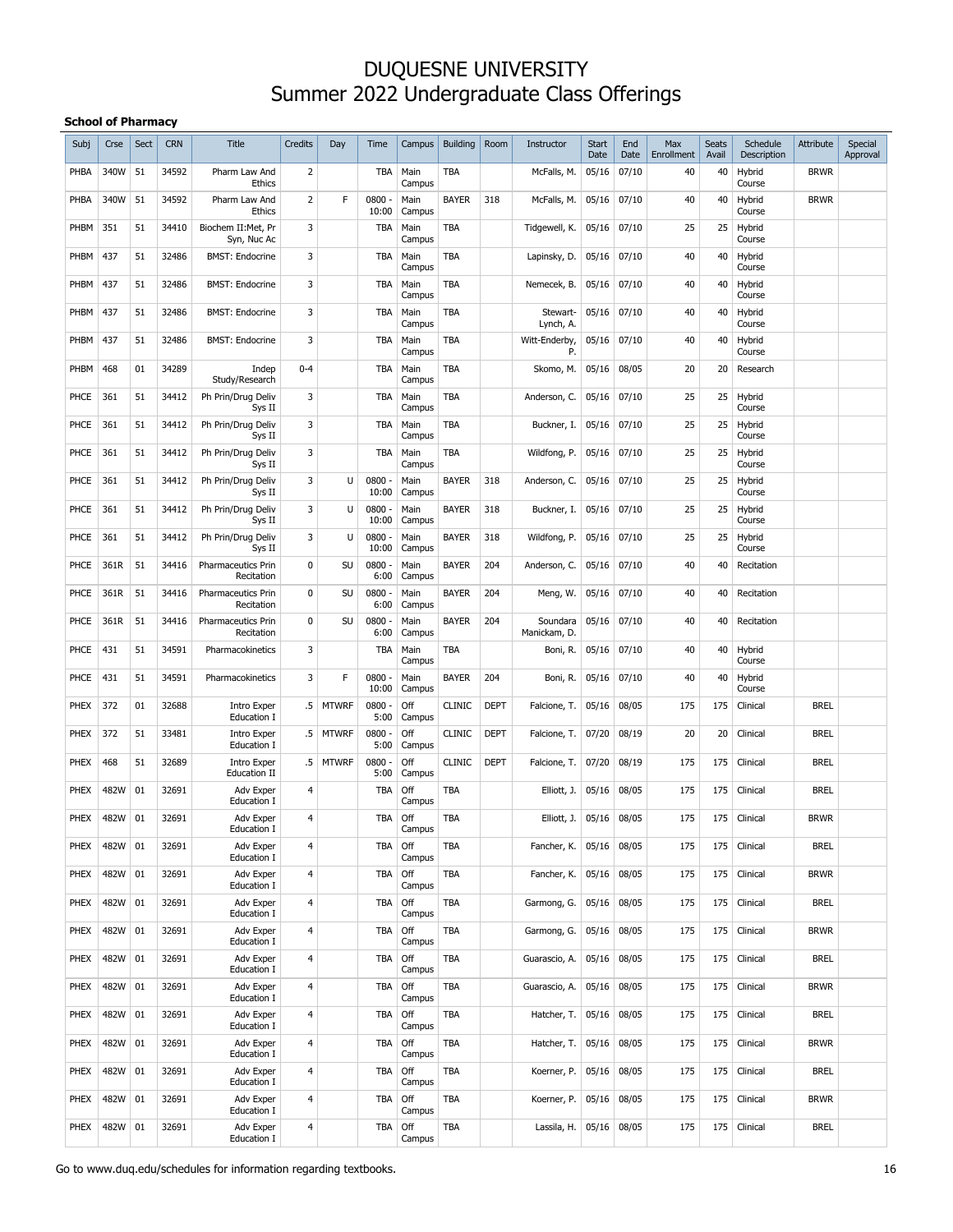| Subj        | Crse | Sect | <b>CRN</b> | <b>Title</b>                     | <b>Credits</b> | Day          | Time       | Campus        | <b>Building</b> | Room | Instructor           | <b>Start</b><br>Date | End<br>Date | Max<br>Enrollment | Seats<br>Avail | Schedule<br>Description | Attribute   | Special<br>Approval |
|-------------|------|------|------------|----------------------------------|----------------|--------------|------------|---------------|-----------------|------|----------------------|----------------------|-------------|-------------------|----------------|-------------------------|-------------|---------------------|
| PHEX        | 482W | 01   | 32691      | Adv Exper<br>Education I         | 4              |              | <b>TBA</b> | Off<br>Campus | <b>TBA</b>      |      | Lassila, H.          | 05/16                | 08/05       | 175               | 175            | Clinical                | <b>BRWR</b> |                     |
| PHEX        | 482W | 01   | 32691      | Adv Exper<br>Education I         | 4              |              | <b>TBA</b> | Off<br>Campus | TBA             |      | Laux, R.             | 05/16                | 08/05       | 175               | 175            | Clinical                | <b>BREL</b> |                     |
| PHEX        | 482W | 01   | 32691      | Adv Exper<br>Education I         | $\overline{4}$ |              | <b>TBA</b> | Off<br>Campus | TBA             |      | Laux, R.             | 05/16                | 08/05       | 175               | 175            | Clinical                | <b>BRWR</b> |                     |
| PHEX        | 482W | 01   | 32691      | Adv Exper<br>Education I         | $\overline{4}$ |              | <b>TBA</b> | Off<br>Campus | TBA             |      | Maher, R.            | 05/16                | 08/05       | 175               | 175            | Clinical                | <b>BREL</b> |                     |
| PHEX        | 482W | 01   | 32691      | Adv Exper<br>Education I         | $\overline{4}$ |              | <b>TBA</b> | Off<br>Campus | TBA             |      | Maher, R.            | 05/16                | 08/05       | 175               | 175            | Clinical                | <b>BRWR</b> |                     |
| PHEX        | 482W | 01   | 32691      | Adv Exper<br>Education I         | $\overline{4}$ |              | <b>TBA</b> | Off<br>Campus | TBA             |      | McConaha, J.         | 05/16                | 08/05       | 175               | 175            | Clinical                | <b>BREL</b> |                     |
| PHEX        | 482W | 01   | 32691      | Adv Exper<br>Education I         | $\overline{4}$ |              | <b>TBA</b> | Off<br>Campus | TBA             |      | McConaha, J.         | 05/16                | 08/05       | 175               | 175            | Clinical                | <b>BRWR</b> |                     |
| PHEX        | 482W | 01   | 32691      | Adv Exper<br>Education I         | 4              |              | <b>TBA</b> | Off<br>Campus | <b>TBA</b>      |      | Montepara, C.        | 05/16                | 08/05       | 175               | 175            | Clinical                | <b>BREL</b> |                     |
| PHEX        | 482W | 01   | 32691      | Adv Exper<br>Education I         | 4              |              | <b>TBA</b> | Off<br>Campus | TBA             |      | Montepara, C.        | 05/16                | 08/05       | 175               | 175            | Clinical                | <b>BRWR</b> |                     |
| PHEX        | 482W | 01   | 32691      | Adv Exper<br><b>Education I</b>  | 4              |              | <b>TBA</b> | Off<br>Campus | <b>TBA</b>      |      | Nemecek, B.          | 05/16                | 08/05       | 175               | 175            | Clinical                | <b>BREL</b> |                     |
| PHEX        | 482W | 01   | 32691      | Adv Exper<br>Education I         | 4              |              | <b>TBA</b> | Off<br>Campus | <b>TBA</b>      |      | Nemecek, B.          | 05/16                | 08/05       | 175               | 175            | Clinical                | <b>BRWR</b> |                     |
| PHEX        | 482W | 01   | 32691      | Adv Exper<br><b>Education I</b>  | 4              |              | <b>TBA</b> | Off<br>Campus | TBA             |      | O'Neil, C.           | 05/16                | 08/05       | 175               | 175            | Clinical                | <b>BREL</b> |                     |
| PHEX        | 482W | 01   | 32691      | Adv Exper<br>Education I         | $\overline{4}$ |              | <b>TBA</b> | Off<br>Campus | TBA             |      | O'Neil, C.           | 05/16                | 08/05       | 175               | 175            | Clinical                | <b>BRWR</b> |                     |
| PHEX        | 482W | 01   | 32691      | Adv Exper<br>Education I         | 4              |              | <b>TBA</b> | Off<br>Campus | TBA             |      | Perry, M.            | 05/16                | 08/05       | 175               | 175            | Clinical                | <b>BREL</b> |                     |
| PHEX        | 482W | 01   | 32691      | Adv Exper<br>Education I         | $\overline{4}$ |              | <b>TBA</b> | Off<br>Campus | TBA             |      | Perry, M.            | 05/16                | 08/05       | 175               | 175            | Clinical                | <b>BRWR</b> |                     |
| PHEX        | 482W | 01   | 32691      | Adv Exper<br>Education I         | 4              |              | <b>TBA</b> | Off<br>Campus | TBA             |      | Schoen, R.           | 05/16                | 08/05       | 175               | 175            | Clinical                | <b>BREL</b> |                     |
| PHEX        | 482W | 01   | 32691      | Adv Exper<br>Education I         | 4              |              | TBA        | Off<br>Campus | TBA             |      | Schoen, R.           | 05/16                | 08/05       | 175               | 175            | Clinical                | <b>BRWR</b> |                     |
| PHEX        | 482W | 01   | 32691      | Adv Exper<br>Education I         | 4              |              | <b>TBA</b> | Off<br>Campus | TBA             |      | Stewart-<br>Lynch, A | 05/16                | 08/05       | 175               | 175            | Clinical                | <b>BREL</b> |                     |
| PHEX        | 482W | 01   | 32691      | Adv Exper<br>Education I         | 4              |              | <b>TBA</b> | Off<br>Campus | <b>TBA</b>      |      | Stewart-<br>Lynch, A | 05/16                | 08/05       | 175               | 175            | Clinical                | <b>BRWR</b> |                     |
| <b>PHEX</b> | 482W | 01   | 32691      | Adv Exper<br>Education I         | 4              |              | <b>TBA</b> | Off<br>Campus | <b>TBA</b>      |      | Wolfgang, K.         | 05/16                | 08/05       | 175               | 175            | Clinical                | <b>BREL</b> |                     |
| <b>PHEX</b> | 482W | 01   | 32691      | <b>Adv Exper</b><br>Education I  | 4              |              | <b>TBA</b> | Off<br>Campus | <b>TBA</b>      |      | Wolfgang, K.         | 05/16                | 08/05       | 175               | 175            | Clinical                | <b>BRWR</b> |                     |
| PHEX        | 482W | 01   | 32691      | Adv Exper<br>Education I         | 4              |              | <b>TBA</b> | Off<br>Campus | <b>TBA</b>      |      | Zimmerman,<br>D.     | 05/16                | 08/05       | 175               | 175            | Clinical                | <b>BREL</b> |                     |
| <b>PHEX</b> | 482W | 01   | 32691      | <b>Adv Exper</b><br>Education I  | 4              |              | <b>TBA</b> | Off<br>Campus | <b>TBA</b>      |      | Zimmerman,<br>D.     | 05/16                | 08/05       | 175               | 175            | Clinical                | <b>BRWR</b> |                     |
| PHEX        | 483W | 01   | 32690      | Adv Exper<br><b>Education II</b> | 4              | <b>MTWRF</b> | TBA        | Off<br>Campus | <b>TBA</b>      |      | Elliott, J.          | 05/16                | 08/05       | 175               | 175            | Clinical                | <b>BREL</b> |                     |
| PHEX        | 483W | 01   | 32690      | Adv Exper<br>Education II        | 4              | <b>MTWRF</b> | TBA        | Off<br>Campus | TBA             |      | Elliott, J.          | 05/16                | 08/05       | 175               | 175            | Clinical                | <b>BRWR</b> |                     |
| PHEX        | 483W | 01   | 32690      | Adv Exper<br>Education II        | 4              | <b>MTWRF</b> | <b>TBA</b> | Off<br>Campus | TBA             |      | Fancher, K.          | 05/16                | 08/05       | 175               | 175            | Clinical                | <b>BREL</b> |                     |
| PHEX        | 483W | 01   | 32690      | Adv Exper<br>Education II        | 4              | <b>MTWRF</b> | TBA        | Off<br>Campus | TBA             |      | Fancher, K.          | 05/16                | 08/05       | 175               | 175            | Clinical                | <b>BRWR</b> |                     |
| PHEX        | 483W | 01   | 32690      | Adv Exper<br>Education II        | 4              | <b>MTWRF</b> | <b>TBA</b> | Off<br>Campus | TBA             |      | Garmong, G.          | 05/16                | 08/05       | 175               | 175            | Clinical                | <b>BREL</b> |                     |
| PHEX        | 483W | 01   | 32690      | Adv Exper<br>Education II        | 4              | <b>MTWRF</b> | <b>TBA</b> | Off<br>Campus | TBA             |      | Garmong, G.          | 05/16                | 08/05       | 175               | 175            | Clinical                | <b>BRWR</b> |                     |
| PHEX        | 483W | 01   | 32690      | Adv Exper<br>Education II        | 4              | <b>MTWRF</b> | <b>TBA</b> | Off<br>Campus | TBA             |      | Guarascio, A.        | 05/16                | 08/05       | 175               | 175            | Clinical                | <b>BREL</b> |                     |
| PHEX        | 483W | 01   | 32690      | Adv Exper<br>Education II        | 4              | <b>MTWRF</b> | <b>TBA</b> | Off<br>Campus | TBA             |      | Guarascio, A.        | 05/16                | 08/05       | 175               | 175            | Clinical                | <b>BRWR</b> |                     |
| PHEX        | 483W | 01   | 32690      | Adv Exper<br>Education II        | 4              | <b>MTWRF</b> | TBA        | Off<br>Campus | TBA             |      | Hatcher, T.          | 05/16                | 08/05       | 175               | 175            | Clinical                | <b>BREL</b> |                     |
| PHEX        | 483W | 01   | 32690      | Adv Exper<br>Education II        | 4              | <b>MTWRF</b> | <b>TBA</b> | Off<br>Campus | TBA             |      | Hatcher, T.          | 05/16                | 08/05       | 175               | 175            | Clinical                | <b>BRWR</b> |                     |
| PHEX        | 483W | 01   | 32690      | Adv Exper<br>Education II        | 4              | <b>MTWRF</b> | TBA        | Off<br>Campus | TBA             |      | Koerner, P.          | 05/16                | 08/05       | 175               | 175            | Clinical                | <b>BREL</b> |                     |
| PHEX        | 483W | 01   | 32690      | Adv Exper<br>Education II        | 4              | <b>MTWRF</b> | <b>TBA</b> | Off<br>Campus | TBA             |      | Koerner, P.          | 05/16                | 08/05       | 175               | 175            | Clinical                | <b>BRWR</b> |                     |
| PHEX        | 483W | 01   | 32690      | Adv Exper<br>Education II        | 4              | <b>MTWRF</b> | <b>TBA</b> | Off<br>Campus | TBA             |      | Lassila, H.          | 05/16                | 08/05       | 175               | 175            | Clinical                | <b>BREL</b> |                     |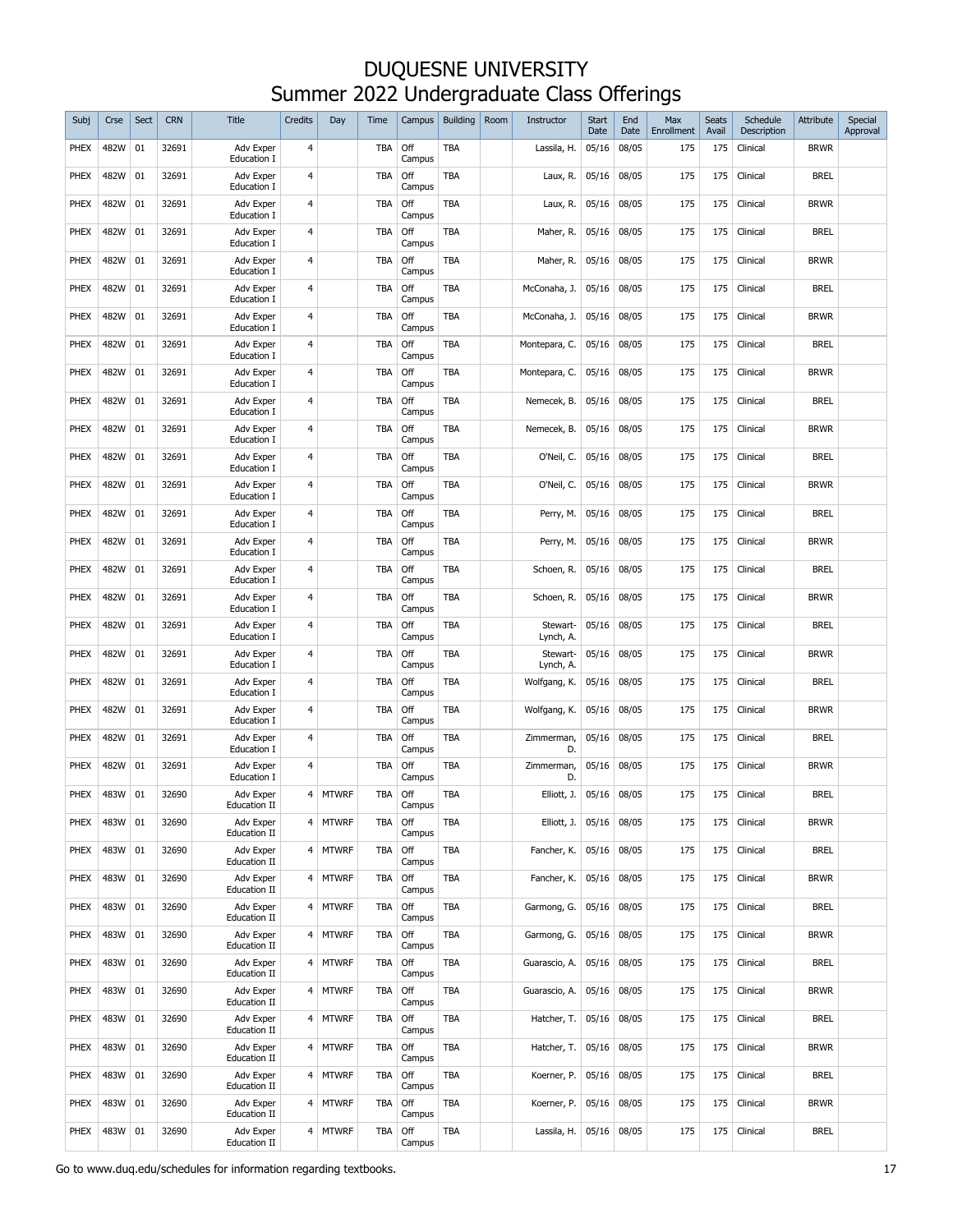| Subj        | Crse | Sect | <b>CRN</b> | <b>Title</b>                            | <b>Credits</b>   | Day          | Time       | Campus        | <b>Building</b> | Room | Instructor            | <b>Start</b><br>Date | End<br>Date | Max<br>Enrollment | <b>Seats</b><br>Avail | Schedule<br>Description | Attribute   | Special<br>Approval |
|-------------|------|------|------------|-----------------------------------------|------------------|--------------|------------|---------------|-----------------|------|-----------------------|----------------------|-------------|-------------------|-----------------------|-------------------------|-------------|---------------------|
| PHEX        | 483W | 01   | 32690      | Adv Exper<br><b>Education II</b>        |                  | 4 MTWRF      | TBA        | Off<br>Campus | TBA             |      | Lassila, H.           | 05/16                | 08/05       | 175               | 175                   | Clinical                | <b>BRWR</b> |                     |
| PHEX        | 483W | 01   | 32690      | Adv Exper<br><b>Education II</b>        | $4 \overline{ }$ | <b>MTWRF</b> | TBA        | Off<br>Campus | TBA             |      | Laux, R.              | 05/16                | 08/05       | 175               | 175                   | Clinical                | <b>BREL</b> |                     |
| PHEX        | 483W | 01   | 32690      | Adv Exper<br><b>Education II</b>        | 4                | <b>MTWRF</b> | TBA        | Off<br>Campus | TBA             |      | Laux, R.              | 05/16                | 08/05       | 175               | 175                   | Clinical                | <b>BRWR</b> |                     |
| PHEX        | 483W | 01   | 32690      | Adv Exper<br><b>Education II</b>        | 4                | <b>MTWRF</b> | TBA        | Off<br>Campus | TBA             |      | Maher, R.             | 05/16                | 08/05       | 175               | 175                   | Clinical                | <b>BREL</b> |                     |
| PHEX        | 483W | 01   | 32690      | Adv Exper<br><b>Education II</b>        | 4                | <b>MTWRF</b> | TBA        | Off<br>Campus | TBA             |      | Maher, R.             | 05/16                | 08/05       | 175               | 175                   | Clinical                | <b>BRWR</b> |                     |
| PHEX        | 483W | 01   | 32690      | Adv Exper<br><b>Education II</b>        | 4                | <b>MTWRF</b> | <b>TBA</b> | Off<br>Campus | TBA             |      | McConaha, J.          | 05/16                | 08/05       | 175               | 175                   | Clinical                | <b>BREL</b> |                     |
| PHEX        | 483W | 01   | 32690      | Adv Exper<br><b>Education II</b>        | 4                | <b>MTWRF</b> | TBA        | Off<br>Campus | TBA             |      | McConaha, J.          | 05/16                | 08/05       | 175               | 175                   | Clinical                | <b>BRWR</b> |                     |
| PHEX        | 483W | 01   | 32690      | Adv Exper<br><b>Education II</b>        | $4 \overline{ }$ | <b>MTWRF</b> | TBA        | Off<br>Campus | <b>TBA</b>      |      | Montepara, C.         | 05/16                | 08/05       | 175               | 175                   | Clinical                | <b>BREL</b> |                     |
| PHEX        | 483W | 01   | 32690      | Adv Exper<br><b>Education II</b>        | 4                | <b>MTWRF</b> | TBA        | Off<br>Campus | <b>TBA</b>      |      | Montepara, C.         | 05/16                | 08/05       | 175               | 175                   | Clinical                | <b>BRWR</b> |                     |
| PHEX        | 483W | 01   | 32690      | Adv Exper<br><b>Education II</b>        | 4                | <b>MTWRF</b> | TBA        | Off<br>Campus | TBA             |      | Nemecek, B.           | 05/16                | 08/05       | 175               | 175                   | Clinical                | <b>BREL</b> |                     |
| PHEX        | 483W | 01   | 32690      | Adv Exper<br><b>Education II</b>        | 4                | <b>MTWRF</b> | TBA        | Off<br>Campus | TBA             |      | Nemecek, B.           | 05/16                | 08/05       | 175               | 175                   | Clinical                | <b>BRWR</b> |                     |
| PHEX        | 483W | 01   | 32690      | Adv Exper<br><b>Education II</b>        | $4 \overline{ }$ | <b>MTWRF</b> | TBA        | Off<br>Campus | <b>TBA</b>      |      | O'Neil, C.            | 05/16                | 08/05       | 175               | 175                   | Clinical                | <b>BREL</b> |                     |
| <b>PHEX</b> | 483W | 01   | 32690      | <b>Adv Exper</b><br><b>Education II</b> | 4                | <b>MTWRF</b> | <b>TBA</b> | Off<br>Campus | <b>TBA</b>      |      | O'Neil, C.            | 05/16                | 08/05       | 175               | 175                   | Clinical                | Brwr        |                     |
| PHEX        | 483W | 01   | 32690      | Adv Exper<br><b>Education II</b>        | 4                | <b>MTWRF</b> | TBA        | Off<br>Campus | <b>TBA</b>      |      | Perry, M.             | 05/16                | 08/05       | 175               | 175                   | Clinical                | <b>BREL</b> |                     |
| <b>PHEX</b> | 483W | 01   | 32690      | <b>Adv Exper</b><br><b>Education II</b> | 4                | <b>MTWRF</b> | <b>TBA</b> | Off<br>Campus | <b>TBA</b>      |      | Perry, M.             | 05/16                | 08/05       | 175               | 175                   | Clinical                | <b>BRWR</b> |                     |
| <b>PHEX</b> | 483W | 01   | 32690      | Adv Exper<br><b>Education II</b>        | 4                | <b>MTWRF</b> | <b>TBA</b> | Off<br>Campus | <b>TBA</b>      |      | Schoen, R.            | 05/16                | 08/05       | 175               | 175                   | Clinical                | <b>BREL</b> |                     |
| PHEX        | 483W | 01   | 32690      | Adv Exper<br><b>Education II</b>        | 4                | MTWRF        | TBA        | Off<br>Campus | <b>TBA</b>      |      | Schoen, R.            | 05/16                | 08/05       | 175               | 175                   | Clinical                | Brwr        |                     |
| PHEX        | 483W | 01   | 32690      | Adv Exper<br><b>Education II</b>        | 4                | <b>MTWRF</b> | TBA        | Off<br>Campus | <b>TBA</b>      |      | Skomo, M.             | 05/16                | 08/05       | 175               | 175                   | Clinical                | <b>BREL</b> |                     |
| PHEX        | 483W | 01   | 32690      | Adv Exper<br><b>Education II</b>        | 4                | <b>MTWRF</b> | <b>TBA</b> | Off<br>Campus | TBA             |      | Skomo, M.             | 05/16                | 08/05       | 175               | 175                   | Clinical                | <b>BRWR</b> |                     |
| PHEX        | 483W | 01   | 32690      | Adv Exper<br><b>Education II</b>        | 4                | <b>MTWRF</b> | <b>TBA</b> | Off<br>Campus | TBA             |      | Stewart-<br>Lynch, A. | 05/16                | 08/05       | 175               | 175                   | Clinical                | <b>BREL</b> |                     |
| PHEX        | 483W | 01   | 32690      | Adv Exper<br><b>Education II</b>        | 4                | <b>MTWRF</b> | <b>TBA</b> | Off<br>Campus | TBA             |      | Stewart-<br>Lynch, A. | 05/16                | 08/05       | 175               | 175                   | Clinical                | <b>BRWR</b> |                     |
| PHEX        | 483W | 01   | 32690      | Adv Exper<br><b>Education II</b>        | 4                | <b>MTWRF</b> | <b>TBA</b> | Off<br>Campus | <b>TBA</b>      |      | Wolfgang, K.          | 05/16                | 08/05       | 175               | 175                   | Clinical                | <b>BREL</b> |                     |
| PHEX        | 483W | 01   | 32690      | Adv Exper<br><b>Education II</b>        | 4                | <b>MTWRF</b> | <b>TBA</b> | Off<br>Campus | TBA             |      | Wolfgang, K.          | 05/16                | 08/05       | 175               | 175                   | Clinical                | <b>BRWR</b> |                     |
| PHEX        | 483W | 01   | 32690      | Adv Exper<br><b>Education II</b>        | $\overline{4}$   | <b>MTWRF</b> | TBA        | Off<br>Campus | <b>TBA</b>      |      | Zimmerman,            | 05/16                | 08/05       | 175               | 175                   | Clinical                | <b>BREL</b> |                     |
| PHEX        | 483W | 01   | 32690      | Adv Exper<br>Education II               | 4                | <b>MTWRF</b> | <b>TBA</b> | Off<br>Campus | TBA             |      | Zimmerman,<br>D.      | 05/16                | 08/05       | 175               | 175                   | Clinical                | <b>BRWR</b> |                     |
| PHEX        | 483W | 51   | 34782      | Adv Exper<br><b>Education II</b>        |                  | 4 MTWRF      | <b>TBA</b> | Off<br>Campus | TBA             |      | Elliott, J.           | 06/27                | 07/29       | 20                | 20                    | Clinical                | <b>BREL</b> |                     |
| PHEX        | 483W | 51   | 34782      | Adv Exper<br>Education II               |                  | 4 MTWRF      | <b>TBA</b> | Off<br>Campus | TBA             |      | Elliott, J.           | 06/27                | 07/29       | 20                | 20                    | Clinical                | <b>BRWR</b> |                     |
| <b>PHEX</b> | 483W | 51   | 34782      | Adv Exper<br>Education II               |                  | 4 MTWRF      | <b>TBA</b> | Off<br>Campus | TBA             |      | Fancher, K.           | 06/27                | 07/29       | 20                | 20                    | Clinical                | <b>BREL</b> |                     |
| <b>PHEX</b> | 483W | 51   | 34782      | Adv Exper<br>Education II               |                  | 4 MTWRF      | <b>TBA</b> | Off<br>Campus | TBA             |      | Fancher, K.           | 06/27                | 07/29       | 20                | 20                    | Clinical                | <b>BRWR</b> |                     |
| PHEX        | 483W | 51   | 34782      | Adv Exper<br>Education II               |                  | 4 MTWRF      | <b>TBA</b> | Off<br>Campus | TBA             |      | Garmong, G.           | 06/27                | 07/29       | 20                | 20                    | Clinical                | <b>BREL</b> |                     |
| PHEX        | 483W | 51   | 34782      | Adv Exper<br>Education II               |                  | 4 MTWRF      | <b>TBA</b> | Off<br>Campus | TBA             |      | Garmong, G.           | 06/27                | 07/29       | 20                | 20                    | Clinical                | <b>BRWR</b> |                     |
| PHEX        | 483W | 51   | 34782      | Adv Exper<br>Education II               |                  | 4 MTWRF      | <b>TBA</b> | Off<br>Campus | TBA             |      | Guarascio, A.         | 06/27                | 07/29       | 20                | 20                    | Clinical                | <b>BREL</b> |                     |
| PHEX        | 483W | 51   | 34782      | Adv Exper<br>Education II               |                  | 4 MTWRF      | <b>TBA</b> | Off<br>Campus | TBA             |      | Guarascio, A.         | 06/27                | 07/29       | 20                | 20                    | Clinical                | <b>BRWR</b> |                     |
| PHEX        | 483W | 51   | 34782      | Adv Exper<br>Education II               |                  | 4 MTWRF      | <b>TBA</b> | Off<br>Campus | TBA             |      | Hatcher, T.           | 06/27                | 07/29       | 20                | 20                    | Clinical                | <b>BREL</b> |                     |
| PHEX        | 483W | 51   | 34782      | Adv Exper<br>Education II               |                  | 4 MTWRF      | <b>TBA</b> | Off<br>Campus | TBA             |      | Hatcher, T.           | 06/27                | 07/29       | 20                | 20                    | Clinical                | <b>BRWR</b> |                     |
| PHEX        | 483W | 51   | 34782      | Adv Exper<br>Education II               |                  | 4 MTWRF      | <b>TBA</b> | Off<br>Campus | TBA             |      | Koerner, P.           | 06/27                | 07/29       | 20                | 20                    | Clinical                | <b>BREL</b> |                     |

Go to www.duq.edu/schedules for information regarding textbooks. 18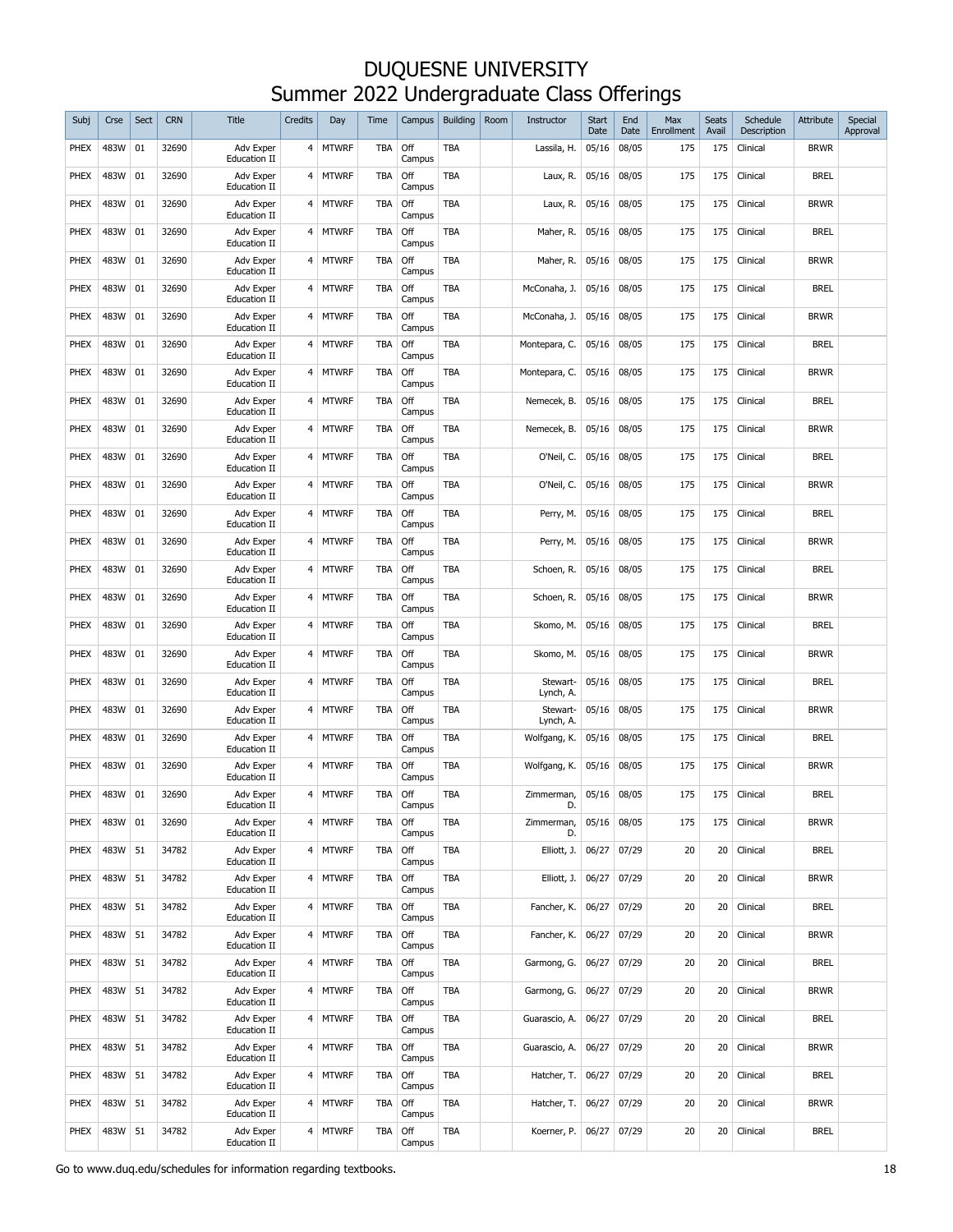| Subj        | Crse | Sect | <b>CRN</b> | <b>Title</b>                     | <b>Credits</b> | Day          | Time       | Campus        | <b>Building</b> | Room | Instructor           | <b>Start</b><br>Date | End<br>Date | Max<br><b>Enrollment</b> | <b>Seats</b><br>Avail | Schedule<br>Description | Attribute   | Special<br>Approval |
|-------------|------|------|------------|----------------------------------|----------------|--------------|------------|---------------|-----------------|------|----------------------|----------------------|-------------|--------------------------|-----------------------|-------------------------|-------------|---------------------|
| PHEX        | 483W | 51   | 34782      | Adv Exper<br><b>Education II</b> | 4              | <b>MTWRF</b> | TBA        | Off<br>Campus | TBA             |      | Koerner, P.          | 06/27                | 07/29       | 20                       | 20                    | Clinical                | <b>BRWR</b> |                     |
| PHEX        | 483W | 51   | 34782      | Adv Exper<br><b>Education II</b> | 4              | <b>MTWRF</b> | TBA        | Off<br>Campus | <b>TBA</b>      |      | Lassila, H.          | 06/27                | 07/29       | 20                       | 20                    | Clinical                | <b>BREL</b> |                     |
| PHEX        | 483W | 51   | 34782      | Adv Exper<br><b>Education II</b> | 4              | <b>MTWRF</b> | TBA        | Off<br>Campus | TBA             |      | Lassila, H.          | 06/27                | 07/29       | 20                       | 20                    | Clinical                | <b>BRWR</b> |                     |
| PHEX        | 483W | 51   | 34782      | Adv Exper<br><b>Education II</b> | 4              | <b>MTWRF</b> | TBA        | Off<br>Campus | TBA             |      | Laux, R.             | 06/27                | 07/29       | 20                       | 20                    | Clinical                | <b>BREL</b> |                     |
| PHEX        | 483W | 51   | 34782      | Adv Exper<br><b>Education II</b> | 4              | <b>MTWRF</b> | TBA        | Off<br>Campus | TBA             |      | Laux, R.             | 06/27                | 07/29       | 20                       | 20                    | Clinical                | <b>BRWR</b> |                     |
| PHEX        | 483W | 51   | 34782      | Adv Exper<br><b>Education II</b> | 4              | <b>MTWRF</b> | TBA        | Off<br>Campus | TBA             |      | Maher, R.            | 06/27                | 07/29       | 20                       | 20                    | Clinical                | <b>BREL</b> |                     |
| PHEX        | 483W | 51   | 34782      | Adv Exper<br><b>Education II</b> | 4              | <b>MTWRF</b> | TBA        | Off<br>Campus | TBA             |      | Maher, R.            | 06/27                | 07/29       | 20                       | 20                    | Clinical                | <b>BRWR</b> |                     |
| PHEX        | 483W | 51   | 34782      | Adv Exper<br><b>Education II</b> | 4              | <b>MTWRF</b> | TBA        | Off<br>Campus | TBA             |      | McConaha, J.         | 06/27                | 07/29       | 20                       | 20                    | Clinical                | <b>BREL</b> |                     |
| PHEX        | 483W | 51   | 34782      | Adv Exper<br><b>Education II</b> | 4              | <b>MTWRF</b> | TBA        | Off<br>Campus | TBA             |      | McConaha, J.         | 06/27                | 07/29       | 20                       | 20                    | Clinical                | <b>BRWR</b> |                     |
| PHEX        | 483W | 51   | 34782      | Adv Exper<br><b>Education II</b> | 4              | <b>MTWRF</b> | TBA        | Off<br>Campus | TBA             |      | Montepara, C.        | 06/27                | 07/29       | 20                       | 20                    | Clinical                | <b>BREL</b> |                     |
| PHEX        | 483W | 51   | 34782      | Adv Exper<br><b>Education II</b> | 4              | <b>MTWRF</b> | TBA        | Off<br>Campus | TBA             |      | Montepara, C.        | 06/27                | 07/29       | 20                       | 20                    | Clinical                | <b>BRWR</b> |                     |
| PHEX        | 483W | 51   | 34782      | Adv Exper<br><b>Education II</b> | 4              | <b>MTWRF</b> | TBA        | Off<br>Campus | TBA             |      | Nemecek, B.          | 06/27                | 07/29       | 20                       | 20                    | Clinical                | <b>BREL</b> |                     |
| PHEX        | 483W | 51   | 34782      | Adv Exper<br><b>Education II</b> | 4              | <b>MTWRF</b> | TBA        | Off<br>Campus | <b>TBA</b>      |      | Nemecek, B.          | 06/27                | 07/29       | 20                       | 20                    | Clinical                | <b>BRWR</b> |                     |
| PHEX        | 483W | 51   | 34782      | Adv Exper<br><b>Education II</b> | 4              | <b>MTWRF</b> | TBA        | Off<br>Campus | <b>TBA</b>      |      | O'Neil, C.           | 06/27                | 07/29       | 20                       | 20                    | Clinical                | <b>BREL</b> |                     |
| <b>PHEX</b> | 483W | 51   | 34782      | Adv Exper<br><b>Education II</b> | 4              | <b>MTWRF</b> | TBA        | Off<br>Campus | <b>TBA</b>      |      | O'Neil, C.           | 06/27                | 07/29       | 20                       | 20                    | Clinical                | <b>BRWR</b> |                     |
| PHEX        | 483W | 51   | 34782      | Adv Exper<br><b>Education II</b> | 4              | <b>MTWRF</b> | TBA        | Off<br>Campus | <b>TBA</b>      |      | Perry, M.            | 06/27                | 07/29       | 20                       | 20                    | Clinical                | <b>BREL</b> |                     |
| <b>PHEX</b> | 483W | 51   | 34782      | Adv Exper<br><b>Education II</b> | 4              | <b>MTWRF</b> | TBA        | Off<br>Campus | <b>TBA</b>      |      | Perry, M.            | 06/27                | 07/29       | 20                       | 20                    | Clinical                | <b>BRWR</b> |                     |
| PHEX        | 483W | 51   | 34782      | Adv Exper<br><b>Education II</b> | 4              | <b>MTWRF</b> | TBA        | Off<br>Campus | <b>TBA</b>      |      | Schoen, R.           | 06/27                | 07/29       | 20                       | 20                    | Clinical                | <b>BREL</b> |                     |
| <b>PHEX</b> | 483W | 51   | 34782      | Adv Exper<br><b>Education II</b> | 4              | <b>MTWRF</b> | TBA        | Off<br>Campus | TBA             |      | Schoen, R.           | 06/27                | 07/29       | 20                       | 20                    | Clinical                | <b>BRWR</b> |                     |
| <b>PHEX</b> | 483W | 51   | 34782      | Adv Exper<br><b>Education II</b> | 4              | <b>MTWRF</b> | <b>TBA</b> | Off<br>Campus | <b>TBA</b>      |      | Stewart-<br>Lynch, A | 06/27                | 07/29       | 20                       | 20                    | Clinical                | <b>BREL</b> |                     |
| <b>PHEX</b> | 483W | 51   | 34782      | Adv Exper<br><b>Education II</b> | 4              | <b>MTWRF</b> | TBA        | Off<br>Campus | TBA             |      | Stewart-<br>Lynch, A | 06/27                | 07/29       | 20                       | 20                    | Clinical                | <b>BRWR</b> |                     |
| <b>PHEX</b> | 483W | 51   | 34782      | Adv Exper<br><b>Education II</b> | 4              | <b>MTWRF</b> | <b>TBA</b> | Off<br>Campus | <b>TBA</b>      |      | Wolfgang, K.         | 06/27                | 07/29       | 20                       | 20                    | Clinical                | <b>BREL</b> |                     |
| <b>PHEX</b> | 483W | 51   | 34782      | Adv Exper<br><b>Education II</b> | 4              | <b>MTWRF</b> | TBA        | Off<br>Campus | <b>TBA</b>      |      | Wolfgang, K.         | 06/27                | 07/29       | 20                       | 20                    | Clinical                | <b>BRWR</b> |                     |
| PHEX        | 483W | 51   | 34782      | Adv Exper<br><b>Education II</b> | 4              | <b>MTWRF</b> | TBA        | Off<br>Campus | <b>TBA</b>      |      | Zimmerman,           | 06/27                | 07/29       | 20                       | 20                    | Clinical                | <b>BREL</b> |                     |
| PHEX        | 483W | 51   | 34782      | Adv Exper<br>Education II        | 4              | <b>MTWRF</b> | <b>TBA</b> | Off<br>Campus | TBA             |      | Zimmerman,<br>D.     | 06/27                | 07/29       | 20                       | 20                    | Clinical                | <b>BRWR</b> |                     |
| PHEX        | 484W | 01   | 32693      | Adv Exper Eduction<br>Ш          | 4 <sup>1</sup> | <b>MTWRF</b> | <b>TBA</b> | Off<br>Campus | TBA             |      | Elliott, J.          | 05/16                | 08/05       | 175                      | 175                   | Clinical                | <b>BREL</b> |                     |
| PHEX        | 484W | 01   | 32693      | Adv Exper Eduction<br>Ш          |                | 4 MTWRF      | <b>TBA</b> | Off<br>Campus | TBA             |      | Elliott, J.          | 05/16                | 08/05       | 175                      | 175                   | Clinical                | <b>BRWR</b> |                     |
| PHEX        | 484W | 01   | 32693      | Adv Exper Eduction<br>Ш          |                | 4 MTWRF      | <b>TBA</b> | Off<br>Campus | TBA             |      | Fancher, K.          | 05/16                | 08/05       | 175                      | 175                   | Clinical                | <b>BREL</b> |                     |
| PHEX        | 484W | 01   | 32693      | Adv Exper Eduction<br>Ш          |                | 4 MTWRF      | <b>TBA</b> | Off<br>Campus | TBA             |      | Fancher, K.          | 05/16                | 08/05       | 175                      | 175                   | Clinical                | <b>BRWR</b> |                     |
| PHEX        | 484W | 01   | 32693      | Adv Exper Eduction<br>Ш          |                | 4 MTWRF      | <b>TBA</b> | Off<br>Campus | TBA             |      | Garmong, G.          | 05/16                | 08/05       | 175                      | 175                   | Clinical                | <b>BREL</b> |                     |
| PHEX        | 484W | 01   | 32693      | Adv Exper Eduction<br>Ш          |                | 4 MTWRF      | <b>TBA</b> | Off<br>Campus | TBA             |      | Garmong, G.          | 05/16                | 08/05       | 175                      | 175                   | Clinical                | <b>BRWR</b> |                     |
| PHEX        | 484W | 01   | 32693      | Adv Exper Eduction<br>Ш          |                | 4 MTWRF      | <b>TBA</b> | Off<br>Campus | TBA             |      | Guarascio, A.        | 05/16                | 08/05       | 175                      | 175                   | Clinical                | <b>BREL</b> |                     |
| PHEX        | 484W | 01   | 32693      | Adv Exper Eduction<br>Ш          |                | 4 MTWRF      | <b>TBA</b> | Off<br>Campus | TBA             |      | Guarascio, A.        | 05/16                | 08/05       | 175                      | 175                   | Clinical                | <b>BRWR</b> |                     |
| PHEX        | 484W | 01   | 32693      | Adv Exper Eduction<br>Ш          |                | 4 MTWRF      | <b>TBA</b> | Off<br>Campus | TBA             |      | Hatcher, T.          | 05/16                | 08/05       | 175                      | 175                   | Clinical                | <b>BREL</b> |                     |
| PHEX        | 484W | 01   | 32693      | Adv Exper Eduction<br>Ш          |                | 4 MTWRF      | <b>TBA</b> | Off<br>Campus | TBA             |      | Hatcher, T.          | 05/16                | 08/05       | 175                      | 175                   | Clinical                | <b>BRWR</b> |                     |
| PHEX        | 484W | 01   | 32693      | Adv Exper Eduction<br>Ш          |                | 4 MTWRF      | TBA        | Off<br>Campus | TBA             |      | Koerner, P.          | 05/16                | 08/05       | 175                      | 175                   | Clinical                | <b>BREL</b> |                     |

Go to www.duq.edu/schedules for information regarding textbooks. 19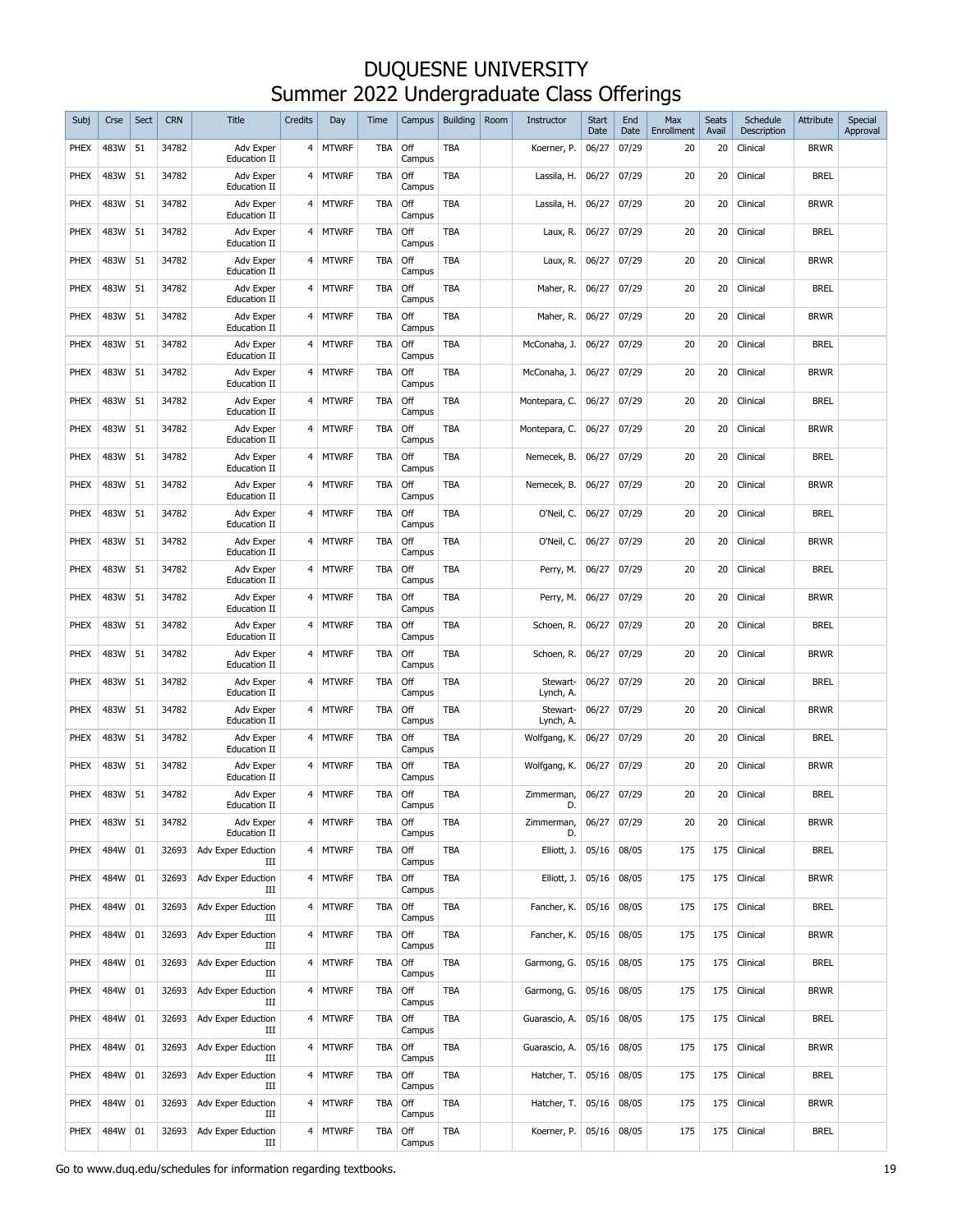| Subj        | Crse    | Sect | <b>CRN</b> | <b>Title</b>                     | Credits          | Day          | Time       | Campus        | <b>Building</b> | Room | Instructor            | <b>Start</b><br>Date | End<br>Date | Max<br>Enrollment | Seats<br>Avail | Schedule<br>Description | Attribute   | Special<br>Approval |
|-------------|---------|------|------------|----------------------------------|------------------|--------------|------------|---------------|-----------------|------|-----------------------|----------------------|-------------|-------------------|----------------|-------------------------|-------------|---------------------|
| PHEX        | 484W    | 01   | 32693      | Adv Exper Eduction<br>Ш          |                  | 4   MTWRF    | TBA        | Off<br>Campus | <b>TBA</b>      |      | Koerner, P.           | 05/16                | 08/05       | 175               | 175            | Clinical                | brwr        |                     |
| PHEX        | 484W    | 01   | 32693      | Adv Exper Eduction<br>Ш          | 4                | <b>MTWRF</b> | <b>TBA</b> | Off<br>Campus | <b>TBA</b>      |      | Lassila, H.           | 05/16                | 08/05       | 175               | 175            | Clinical                | <b>BREL</b> |                     |
| PHEX        | 484W    | 01   | 32693      | Adv Exper Eduction<br>ш          | 4                | <b>MTWRF</b> | <b>TBA</b> | Off<br>Campus | <b>TBA</b>      |      | Lassila, H.           | 05/16                | 08/05       | 175               | 175            | Clinical                | <b>BRWR</b> |                     |
| PHEX        | 484W    | 01   | 32693      | Adv Exper Eduction<br>Ш          | 4                | <b>MTWRF</b> | <b>TBA</b> | Off<br>Campus | <b>TBA</b>      |      | Laux, R.              | 05/16                | 08/05       | 175               | 175            | Clinical                | <b>BREL</b> |                     |
| PHEX        | 484W    | 01   | 32693      | Adv Exper Eduction<br>ш          | 4                | <b>MTWRF</b> | TBA        | Off<br>Campus | <b>TBA</b>      |      | Laux, R.              | 05/16                | 08/05       | 175               | 175            | Clinical                | <b>BRWR</b> |                     |
| PHEX        | 484W    | 01   | 32693      | Adv Exper Eduction<br>Ш          | 4                | <b>MTWRF</b> | <b>TBA</b> | Off<br>Campus | <b>TBA</b>      |      | Maher, R.             | 05/16                | 08/05       | 175               | 175            | Clinical                | <b>BREL</b> |                     |
| PHEX        | 484W    | 01   | 32693      | Adv Exper Eduction<br>ш          | 4                | <b>MTWRF</b> | <b>TBA</b> | Off<br>Campus | TBA             |      | Maher, R.             | 05/16                | 08/05       | 175               | 175            | Clinical                | <b>BRWR</b> |                     |
| PHEX        | 484W    | 01   | 32693      | Adv Exper Eduction<br>IΙI        | 4                | <b>MTWRF</b> | <b>TBA</b> | Off<br>Campus | TBA             |      | McConaha, J.          | 05/16                | 08/05       | 175               | 175            | Clinical                | <b>BREL</b> |                     |
| PHEX        | 484W    | 01   | 32693      | Adv Exper Eduction<br>IΙI        | 4                | <b>MTWRF</b> | <b>TBA</b> | Off<br>Campus | TBA             |      | McConaha, J.          | 05/16                | 08/05       | 175               | 175            | Clinical                | <b>BRWR</b> |                     |
| PHEX        | 484W    | 01   | 32693      | Adv Exper Eduction<br>IΙI        | 4                | <b>MTWRF</b> | <b>TBA</b> | Off<br>Campus | TBA             |      | Montepara, C.         | 05/16                | 08/05       | 175               | 175            | Clinical                | <b>BREL</b> |                     |
| PHEX        | 484W    | 01   | 32693      | Adv Exper Eduction<br>IΙI        | 4                | <b>MTWRF</b> | <b>TBA</b> | Off<br>Campus | TBA             |      | Montepara, C.         | 05/16                | 08/05       | 175               | 175            | Clinical                | <b>BRWR</b> |                     |
| PHEX        | 484W    | 01   | 32693      | Adv Exper Eduction<br>IΙI        | $4 \overline{ }$ | <b>MTWRF</b> | <b>TBA</b> | Off<br>Campus | TBA             |      | Nemecek, B.           | 05/16                | 08/05       | 175               | 175            | Clinical                | <b>BREL</b> |                     |
| PHEX        | 484W    | 01   | 32693      | Adv Exper Eduction<br>IΙI        | $4 \,$           | <b>MTWRF</b> | TBA        | Off<br>Campus | TBA             |      | Nemecek, B.           | 05/16                | 08/05       | 175               | 175            | Clinical                | <b>BRWR</b> |                     |
| PHEX        | 484W    | 01   | 32693      | Adv Exper Eduction<br>IΙI        | $4 \,$           | <b>MTWRF</b> | TBA        | Off<br>Campus | <b>TBA</b>      |      | O'Neil, C.            | 05/16                | 08/05       | 175               | 175            | Clinical                | <b>BREL</b> |                     |
| PHEX        | 484W    | 01   | 32693      | Adv Exper Eduction<br>IΙI        | 4                | <b>MTWRF</b> | TBA        | Off<br>Campus | TBA             |      | O'Neil, C.            | 05/16                | 08/05       | 175               | 175            | Clinical                | <b>BRWR</b> |                     |
| PHEX        | 484W    | 01   | 32693      | Adv Exper Eduction<br>IΙI        | $4 \,$           | <b>MTWRF</b> | TBA        | Off<br>Campus | <b>TBA</b>      |      | Perry, M.             | 05/16                | 08/05       | 175               | 175            | Clinical                | <b>BREL</b> |                     |
| PHEX        | 484W    | 01   | 32693      | Adv Exper Eduction<br>IΙI        | $4 \,$           | <b>MTWRF</b> | TBA        | Off<br>Campus | <b>TBA</b>      |      | Perry, M.             | 05/16                | 08/05       | 175               | 175            | Clinical                | <b>BRWR</b> |                     |
| PHEX        | 484W    | 01   | 32693      | Adv Exper Eduction<br>IΙI        |                  | 4 MTWRF      | TBA        | Off<br>Campus | <b>TBA</b>      |      | Schoen, R.            | 05/16                | 08/05       | 175               | 175            | Clinical                | <b>BREL</b> |                     |
| <b>PHEX</b> | 484W    | 01   | 32693      | Adv Exper Eduction<br>Ш          | 4                | <b>MTWRF</b> | <b>TBA</b> | Off<br>Campus | <b>TBA</b>      |      | Schoen, R.            | 05/16                | 08/05       | 175               | 175            | Clinical                | brwr        |                     |
| PHEX        | 484W    | 01   | 32693      | Adv Exper Eduction<br>Ш          | 4                | <b>MTWRF</b> | <b>TBA</b> | Off<br>Campus | <b>TBA</b>      |      | Stewart-<br>Lynch, A. | 05/16                | 08/05       | 175               | 175            | Clinical                | <b>BREL</b> |                     |
| PHEX        | 484W    | 01   | 32693      | Adv Exper Eduction<br>Ш          | 4                | <b>MTWRF</b> | TBA        | Off<br>Campus | <b>TBA</b>      |      | Stewart-<br>Lynch, A. | 05/16                | 08/05       | 175               | 175            | Clinical                | Brwr        |                     |
| PHEX        | 484W    | 01   | 32693      | Adv Exper Eduction<br>Ш          | 4                | <b>MTWRF</b> | <b>TBA</b> | Off<br>Campus | <b>TBA</b>      |      | Wolfgang, K.          | 05/16                | 08/05       | 175               | 175            | Clinical                | <b>BREL</b> |                     |
| PHEX        | 484W    | 01   | 32693      | Adv Exper Eduction<br>Ш          |                  | 4   MTWRF    | TBA        | Off<br>Campus | <b>TBA</b>      |      | Wolfgang, K.          | 05/16                | 08/05       | 175               | 175            | Clinical                | Brwr        |                     |
| <b>PHEX</b> | 484W    | 01   | 32693      | Adv Exper Eduction               |                  | 4 MTWRF      | TBA        | Off<br>Campus | <b>TBA</b>      |      | Zimmerman,<br>D       | 05/16                | 08/05       | 175               | 175            | Clinical                | <b>BREL</b> |                     |
| <b>PHEX</b> | 484W 01 |      | 32693      | Adv Exper Eduction<br>Ш          | $4 \overline{ }$ | <b>MTWRF</b> | <b>TBA</b> | Off<br>Campus | TBA             |      | Zimmerman,<br>D.      | 05/16                | 08/05       | 175               | 175            | Clinical                | <b>BRWR</b> |                     |
| PHEX        | 485W    | 01   | 32692      | Adv Exper<br><b>Education IV</b> |                  | 4 MTWRF      | <b>TBA</b> | Off<br>Campus | TBA             |      | Elliott, J.           | 05/16                | 08/05       | 175               | 175            | Clinical                | <b>BREL</b> |                     |
| PHEX        | 485W    | 01   | 32692      | Adv Exper<br><b>Education IV</b> |                  | 4 MTWRF      | <b>TBA</b> | Off<br>Campus | TBA             |      | Elliott, J.           | 05/16                | 08/05       | 175               | 175            | Clinical                | <b>BRWR</b> |                     |
| PHEX        | 485W    | 01   | 32692      | Adv Exper<br><b>Education IV</b> | $\overline{4}$   | <b>MTWRF</b> | <b>TBA</b> | Off<br>Campus | TBA             |      | Fancher, K.           | 05/16                | 08/05       | 175               | 175            | Clinical                | <b>BREL</b> |                     |
| <b>PHEX</b> | 485W    | 01   | 32692      | Adv Exper<br><b>Education IV</b> |                  | 4 MTWRF      | <b>TBA</b> | Off<br>Campus | TBA             |      | Fancher, K.           | 05/16                | 08/05       | 175               | 175            | Clinical                | <b>BRWR</b> |                     |
| <b>PHEX</b> | 485W    | 01   | 32692      | Adv Exper<br><b>Education IV</b> | $\overline{4}$   | <b>MTWRF</b> | <b>TBA</b> | Off<br>Campus | TBA             |      | Garmong, G.           | 05/16                | 08/05       | 175               | 175            | Clinical                | <b>BREL</b> |                     |
| PHEX        | 485W    | 01   | 32692      | Adv Exper<br><b>Education IV</b> |                  | 4 MTWRF      | <b>TBA</b> | Off<br>Campus | TBA             |      | Garmong, G.           | 05/16                | 08/05       | 175               | 175            | Clinical                | <b>BRWR</b> |                     |
| <b>PHEX</b> | 485W    | 01   | 32692      | Adv Exper<br><b>Education IV</b> |                  | 4 MTWRF      | <b>TBA</b> | Off<br>Campus | TBA             |      | Guarascio, A.         | 05/16                | 08/05       | 175               | 175            | Clinical                | <b>BREL</b> |                     |
| PHEX        | 485W    | 01   | 32692      | Adv Exper<br><b>Education IV</b> |                  | 4 MTWRF      | <b>TBA</b> | Off<br>Campus | TBA             |      | Guarascio, A.         | 05/16                | 08/05       | 175               | 175            | Clinical                | <b>BRWR</b> |                     |
| PHEX        | 485W    | 01   | 32692      | Adv Exper<br><b>Education IV</b> |                  | 4 MTWRF      | <b>TBA</b> | Off<br>Campus | TBA             |      | Hatcher, T.           | 05/16                | 08/05       | 175               | 175            | Clinical                | <b>BREL</b> |                     |
| PHEX        | 485W    | 01   | 32692      | Adv Exper<br><b>Education IV</b> |                  | 4 MTWRF      | <b>TBA</b> | Off<br>Campus | TBA             |      | Hatcher, T.           | 05/16                | 08/05       | 175               | 175            | Clinical                | <b>BRWR</b> |                     |
| PHEX        | 485W    | 01   | 32692      | Adv Exper<br><b>Education IV</b> |                  | 4 MTWRF      | <b>TBA</b> | Off<br>Campus | TBA             |      | Koerner, P.           | 05/16                | 08/05       | 175               | 175            | Clinical                | <b>BREL</b> |                     |

Go to www.duq.edu/schedules for information regarding textbooks. 20<br>
20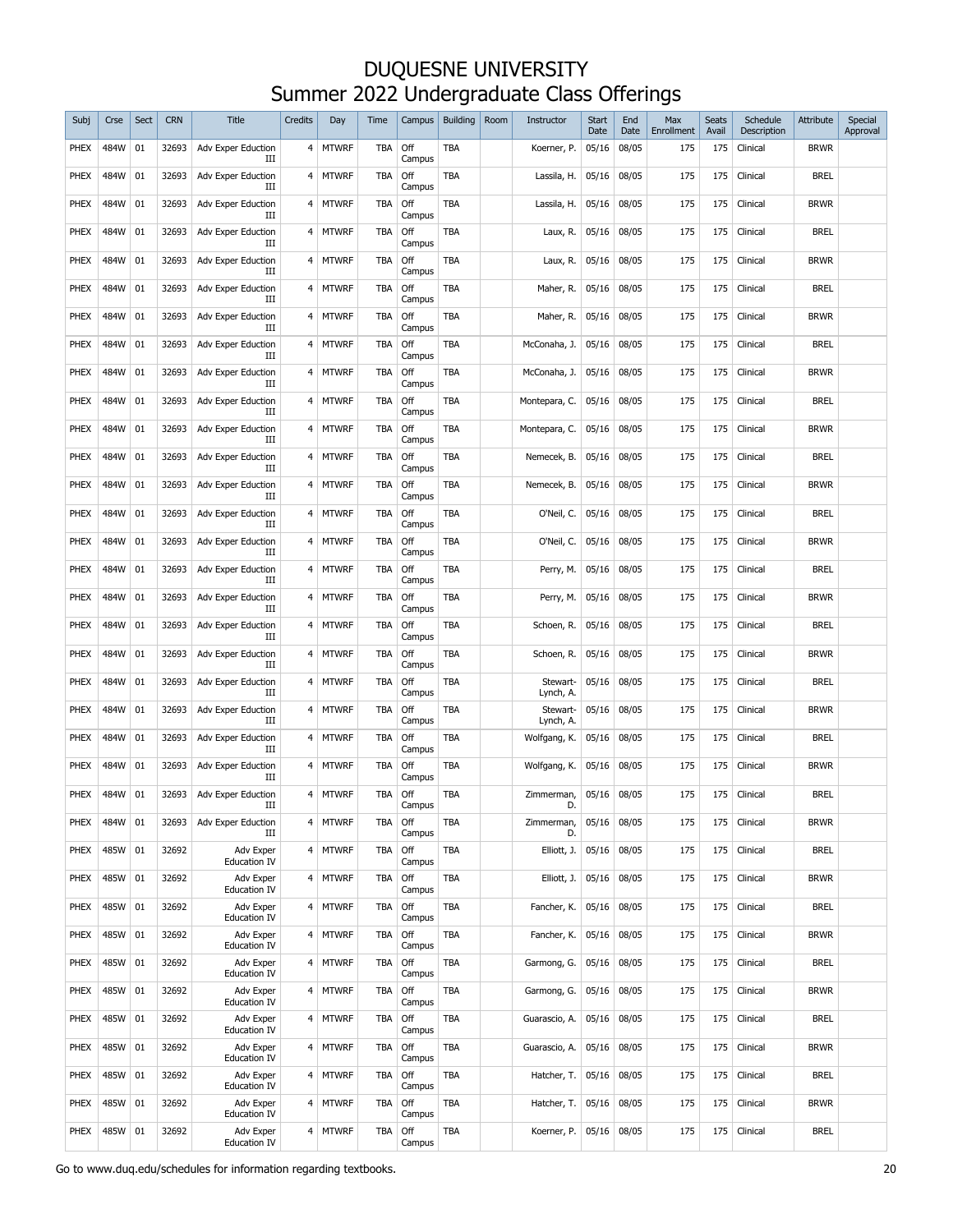| Subj        | Crse | Sect | <b>CRN</b> | <b>Title</b>                     | Credits          | Day          | Time       | Campus        | <b>Building</b> | Room | Instructor            | <b>Start</b><br>Date | End<br>Date | Max<br>Enrollment | Seats<br>Avail | Schedule<br>Description | Attribute   | Special<br>Approval |
|-------------|------|------|------------|----------------------------------|------------------|--------------|------------|---------------|-----------------|------|-----------------------|----------------------|-------------|-------------------|----------------|-------------------------|-------------|---------------------|
| PHEX        | 485W | 01   | 32692      | Adv Exper<br><b>Education IV</b> | $4 \overline{ }$ | <b>MTWRF</b> | TBA        | Off<br>Campus | <b>TBA</b>      |      | Koerner, P.           | 05/16                | 08/05       | 175               | 175            | Clinical                | <b>BRWR</b> |                     |
| PHEX        | 485W | 01   | 32692      | Adv Exper<br><b>Education IV</b> | 4                | <b>MTWRF</b> | <b>TBA</b> | Off<br>Campus | TBA             |      | Lassila, H.           | 05/16                | 08/05       | 175               | 175            | Clinical                | <b>BREL</b> |                     |
| PHEX        | 485W | 01   | 32692      | Adv Exper<br><b>Education IV</b> | 4                | <b>MTWRF</b> | <b>TBA</b> | Off<br>Campus | TBA             |      | Lassila, H.           | 05/16                | 08/05       | 175               | 175            | Clinical                | <b>BRWR</b> |                     |
| PHEX        | 485W | 01   | 32692      | Adv Exper<br><b>Education IV</b> | 4                | <b>MTWRF</b> | <b>TBA</b> | Off<br>Campus | TBA             |      | Laux, R.              | 05/16                | 08/05       | 175               | 175            | Clinical                | <b>BREL</b> |                     |
| PHEX        | 485W | 01   | 32692      | Adv Exper<br><b>Education IV</b> | 4                | <b>MTWRF</b> | <b>TBA</b> | Off<br>Campus | TBA             |      | Laux, R.              | 05/16                | 08/05       | 175               | 175            | Clinical                | <b>BRWR</b> |                     |
| PHEX        | 485W | 01   | 32692      | Adv Exper<br><b>Education IV</b> | 4                | <b>MTWRF</b> | <b>TBA</b> | Off<br>Campus | TBA             |      | Maher, R.             | 05/16                | 08/05       | 175               | 175            | Clinical                | <b>BREL</b> |                     |
| PHEX        | 485W | 01   | 32692      | Adv Exper<br><b>Education IV</b> | 4                | <b>MTWRF</b> | <b>TBA</b> | Off<br>Campus | TBA             |      | Maher, R.             | 05/16                | 08/05       | 175               | 175            | Clinical                | <b>BRWR</b> |                     |
| PHEX        | 485W | 01   | 32692      | Adv Exper<br><b>Education IV</b> | 4                | <b>MTWRF</b> | TBA        | Off<br>Campus | TBA             |      | McConaha, J.          | 05/16                | 08/05       | 175               | 175            | Clinical                | <b>BREL</b> |                     |
| PHEX        | 485W | 01   | 32692      | Adv Exper<br><b>Education IV</b> | 4                | <b>MTWRF</b> | TBA        | Off<br>Campus | TBA             |      | McConaha, J.          | 05/16                | 08/05       | 175               | 175            | Clinical                | <b>BRWR</b> |                     |
| PHEX        | 485W | 01   | 32692      | Adv Exper<br><b>Education IV</b> | 4                | <b>MTWRF</b> | TBA        | Off<br>Campus | TBA             |      | Montepara, C.         | 05/16                | 08/05       | 175               | 175            | Clinical                | <b>BREL</b> |                     |
| PHEX        | 485W | 01   | 32692      | Adv Exper<br><b>Education IV</b> | 4                | <b>MTWRF</b> | TBA        | Off<br>Campus | TBA             |      | Montepara, C.         | 05/16                | 08/05       | 175               | 175            | Clinical                | <b>BRWR</b> |                     |
| PHEX        | 485W | 01   | 32692      | Adv Exper<br><b>Education IV</b> | 4                | <b>MTWRF</b> | TBA        | Off<br>Campus | TBA             |      | Nemecek, B.           | 05/16                | 08/05       | 175               | 175            | Clinical                | <b>BREL</b> |                     |
| PHEX        | 485W | 01   | 32692      | Adv Exper<br><b>Education IV</b> | 4                | <b>MTWRF</b> | TBA        | Off<br>Campus | <b>TBA</b>      |      | Nemecek, B.           | 05/16                | 08/05       | 175               | 175            | Clinical                | <b>BRWR</b> |                     |
| PHEX        | 485W | 01   | 32692      | Adv Exper<br><b>Education IV</b> | 4                | <b>MTWRF</b> | TBA        | Off<br>Campus | TBA             |      | O'Neil, C.            | 05/16                | 08/05       | 175               | 175            | Clinical                | <b>BREL</b> |                     |
| PHEX        | 485W | 01   | 32692      | Adv Exper<br><b>Education IV</b> | 4                | <b>MTWRF</b> | TBA        | Off<br>Campus | TBA             |      | O'Neil, C.            | 05/16                | 08/05       | 175               | 175            | Clinical                | <b>BRWR</b> |                     |
| PHEX        | 485W | 01   | 32692      | Adv Exper<br><b>Education IV</b> | 4                | <b>MTWRF</b> | TBA        | Off<br>Campus | TBA             |      | Perry, M.             | 05/16                | 08/05       | 175               | 175            | Clinical                | <b>BREL</b> |                     |
| PHEX        | 485W | 01   | 32692      | Adv Exper<br><b>Education IV</b> | 4                | <b>MTWRF</b> | TBA        | Off<br>Campus | TBA             |      | Perry, M.             | 05/16                | 08/05       | 175               | 175            | Clinical                | <b>BRWR</b> |                     |
| PHEX        | 485W | 01   | 32692      | Adv Exper<br><b>Education IV</b> | 4                | <b>MTWRF</b> | TBA        | Off<br>Campus | TBA             |      | Schoen, R.            | 05/16                | 08/05       | 175               | 175            | Clinical                | <b>BREL</b> |                     |
| <b>PHEX</b> | 485W | 01   | 32692      | Adv Exper<br><b>Education IV</b> | 4                | <b>MTWRF</b> | <b>TBA</b> | Off<br>Campus | <b>TBA</b>      |      | Schoen, R.            | 05/16                | 08/05       | 175               | 175            | Clinical                | <b>BRWR</b> |                     |
| <b>PHEX</b> | 485W | 01   | 32692      | Adv Exper<br><b>Education IV</b> | 4                | MTWRF        | TBA        | Off<br>Campus | <b>TBA</b>      |      | Stewart-<br>Lynch, A. | 05/16                | 08/05       | 175               | 175            | Clinical                | <b>BREL</b> |                     |
| <b>PHEX</b> | 485W | 01   | 32692      | Adv Exper<br><b>Education IV</b> | 4                | <b>MTWRF</b> | TBA        | Off<br>Campus | <b>TBA</b>      |      | Stewart-<br>Lynch, A. | 05/16                | 08/05       | 175               | 175            | Clinical                | Brwr        |                     |
| <b>PHEX</b> | 485W | 01   | 32692      | Adv Exper<br><b>Education IV</b> | 4                | <b>MTWRF</b> | TBA        | Off<br>Campus | <b>TBA</b>      |      | Wolfgang, K.          | 05/16                | 08/05       | 175               | 175            | Clinical                | <b>BREL</b> |                     |
| <b>PHEX</b> | 485W | 01   | 32692      | Adv Exper<br><b>Education IV</b> | 4                | <b>MTWRF</b> | <b>TBA</b> | Off<br>Campus | <b>TBA</b>      |      | Wolfgang, K.          | 05/16                | 08/05       | 175               | 175            | Clinical                | <b>BRWR</b> |                     |
| <b>PHEX</b> | 485W | 01   | 32692      | Adv Exper<br><b>Education IV</b> |                  | 4 MTWRF      | <b>TBA</b> | Off<br>Campus | <b>TBA</b>      |      | Zimmerman,<br>D.      | 05/16                | 08/05       | 175               | 175            | Clinical                | <b>BREL</b> |                     |
| <b>PHEX</b> | 485W | 01   | 32692      | Adv Exper<br><b>Education IV</b> | 4                | <b>MTWRF</b> | TBA        | Off<br>Campus | TBA             |      | Zimmerman,<br>D.      | 05/16                | 08/05       | 175               | 175            | Clinical                | <b>BRWR</b> |                     |
| <b>PHEX</b> | 486W | 01   | 32685      | Adv Exper<br>Education V         |                  | 4 MTWRF      | <b>TBA</b> | Off<br>Campus | TBA             |      | Elliott, J.           | 05/16                | 08/05       | 175               | 175            | Clinical                | <b>BREL</b> |                     |
| <b>PHEX</b> | 486W | 01   | 32685      | Adv Exper<br>Education V         |                  | 4 MTWRF      | <b>TBA</b> | Off<br>Campus | TBA             |      | Elliott, J.           | 05/16                | 08/05       | 175               | 175            | Clinical                | <b>BRWR</b> |                     |
| <b>PHEX</b> | 486W | 01   | 32685      | Adv Exper<br>Education V         | $\overline{4}$   | <b>MTWRF</b> | <b>TBA</b> | Off<br>Campus | TBA             |      | Fancher, K.           | 05/16                | 08/05       | 175               | 175            | Clinical                | <b>BREL</b> |                     |
| <b>PHEX</b> | 486W | 01   | 32685      | Adv Exper<br>Education V         |                  | 4 MTWRF      | <b>TBA</b> | Off<br>Campus | <b>TBA</b>      |      | Fancher, K.           | 05/16                | 08/05       | 175               | 175            | Clinical                | <b>BRWR</b> |                     |
| <b>PHEX</b> | 486W | 01   | 32685      | Adv Exper<br><b>Education V</b>  | $\overline{4}$   | <b>MTWRF</b> | <b>TBA</b> | Off<br>Campus | TBA             |      | Garmong, G.           | 05/16                | 08/05       | 175               | 175            | Clinical                | <b>BREL</b> |                     |
| PHEX        | 486W | 01   | 32685      | Adv Exper<br>Education V         |                  | 4 MTWRF      | <b>TBA</b> | Off<br>Campus | TBA             |      | Garmong, G.           | 05/16                | 08/05       | 175               | 175            | Clinical                | <b>BRWR</b> |                     |
| <b>PHEX</b> | 486W | 01   | 32685      | Adv Exper<br><b>Education V</b>  |                  | 4 MTWRF      | <b>TBA</b> | Off<br>Campus | TBA             |      | Guarascio, A.         | 05/16                | 08/05       | 175               | 175            | Clinical                | <b>BREL</b> |                     |
| <b>PHEX</b> | 486W | 01   | 32685      | Adv Exper<br>Education V         |                  | 4 MTWRF      | <b>TBA</b> | Off<br>Campus | TBA             |      | Guarascio, A.         | 05/16                | 08/05       | 175               | 175            | Clinical                | <b>BRWR</b> |                     |
| <b>PHEX</b> | 486W | 01   | 32685      | Adv Exper<br><b>Education V</b>  |                  | 4 MTWRF      | <b>TBA</b> | Off<br>Campus | TBA             |      | Hatcher, T.           | 05/16                | 08/05       | 175               | 175            | Clinical                | <b>BREL</b> |                     |
| PHEX        | 486W | 01   | 32685      | Adv Exper<br>Education V         |                  | 4 MTWRF      | <b>TBA</b> | Off<br>Campus | TBA             |      | Hatcher, T.           | 05/16                | 08/05       | 175               | 175            | Clinical                | <b>BRWR</b> |                     |
| <b>PHEX</b> | 486W | 01   | 32685      | Adv Exper<br><b>Education V</b>  | $\overline{4}$   | <b>MTWRF</b> | <b>TBA</b> | Off<br>Campus | TBA             |      | Koerner, P.           | 05/16                | 08/05       | 175               | 175            | Clinical                | <b>BREL</b> |                     |

Go to www.duq.edu/schedules for information regarding textbooks. 21 and 20 and 21 and 21 and 21 and 21 and 21 and 21 and 21 and 21 and 21 and 21 and 21 and 21 and 21 and 21 and 20 and 21 and 20 and 20 and 20 and 20 and 20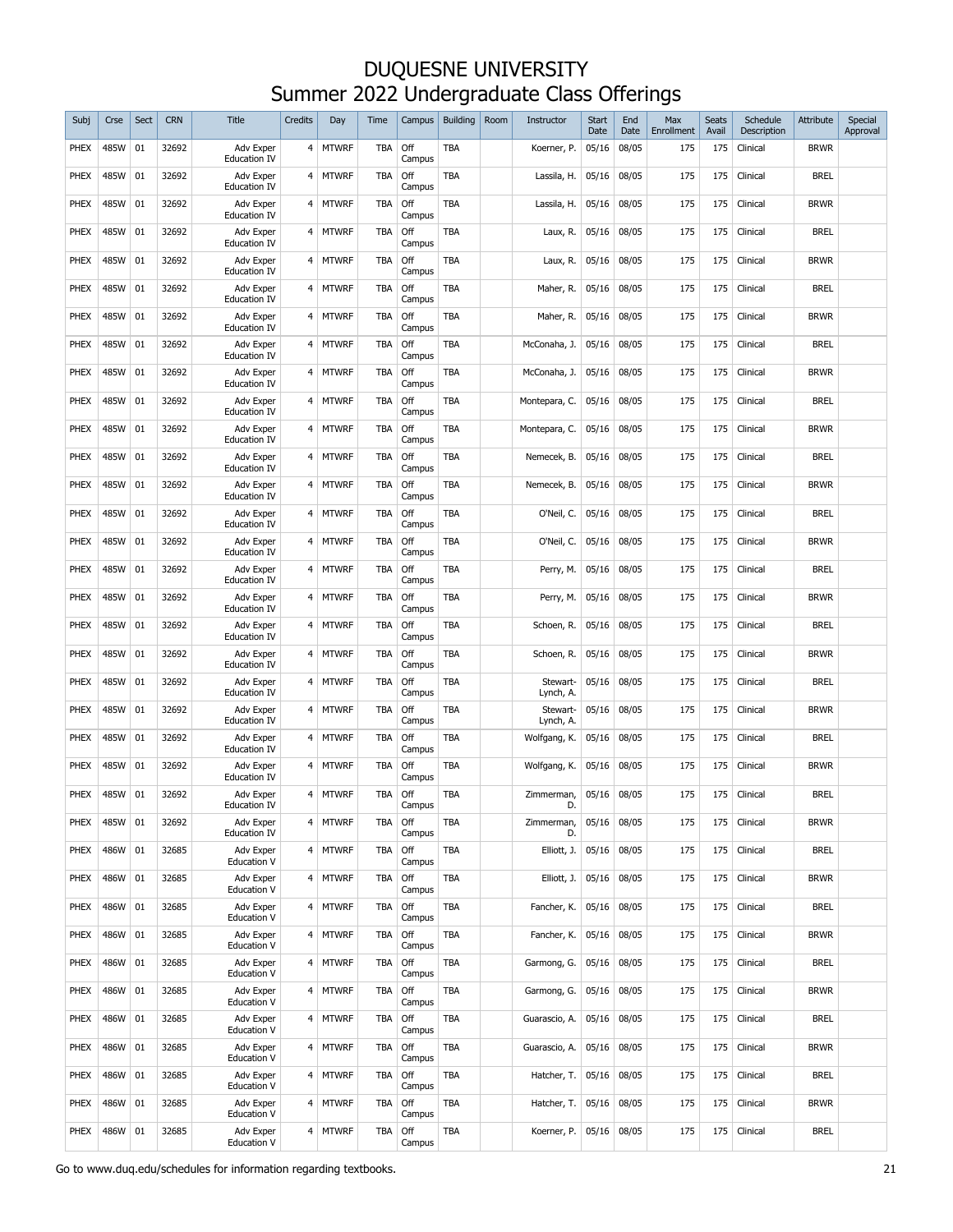| Subj        | Crse | Sect | <b>CRN</b> | Title                            | Credits        | Day          | Time       | Campus        | <b>Building</b> | Room | Instructor            | <b>Start</b><br>Date | End<br>Date | Max<br>Enrollment | Seats<br>Avail | Schedule<br>Description | Attribute   | Special<br>Approval |
|-------------|------|------|------------|----------------------------------|----------------|--------------|------------|---------------|-----------------|------|-----------------------|----------------------|-------------|-------------------|----------------|-------------------------|-------------|---------------------|
| <b>PHEX</b> | 486W | 01   | 32685      | Adv Exper<br><b>Education V</b>  |                | 4   MTWRF    | <b>TBA</b> | Off<br>Campus | <b>TBA</b>      |      | Koerner, P.           | 05/16                | 08/05       | 175               | 175            | Clinical                | <b>BRWR</b> |                     |
| PHEX        | 486W | 01   | 32685      | Adv Exper<br><b>Education V</b>  | 4              | <b>MTWRF</b> | <b>TBA</b> | Off<br>Campus | TBA             |      | Lassila, H.           | 05/16                | 08/05       | 175               | 175            | Clinical                | <b>BREL</b> |                     |
| PHEX        | 486W | 01   | 32685      | Adv Exper<br><b>Education V</b>  | 4              | <b>MTWRF</b> | <b>TBA</b> | Off<br>Campus | <b>TBA</b>      |      | Lassila, H.           | 05/16                | 08/05       | 175               | 175            | Clinical                | <b>BRWR</b> |                     |
| PHEX        | 486W | 01   | 32685      | Adv Exper<br><b>Education V</b>  | 4              | <b>MTWRF</b> | <b>TBA</b> | Off<br>Campus | TBA             |      | Laux, R.              | 05/16                | 08/05       | 175               | 175            | Clinical                | <b>BREL</b> |                     |
| PHEX        | 486W | 01   | 32685      | Adv Exper<br><b>Education V</b>  | 4              | <b>MTWRF</b> | <b>TBA</b> | Off<br>Campus | <b>TBA</b>      |      | Laux, R.              | 05/16                | 08/05       | 175               | 175            | Clinical                | <b>BRWR</b> |                     |
| PHEX        | 486W | 01   | 32685      | Adv Exper<br><b>Education V</b>  | 4              | <b>MTWRF</b> | <b>TBA</b> | Off<br>Campus | TBA             |      | Maher, R.             | 05/16                | 08/05       | 175               | 175            | Clinical                | <b>BREL</b> |                     |
| PHEX        | 486W | 01   | 32685      | Adv Exper<br><b>Education V</b>  | 4              | <b>MTWRF</b> | <b>TBA</b> | Off<br>Campus | TBA             |      | Maher, R.             | 05/16                | 08/05       | 175               | 175            | Clinical                | <b>BRWR</b> |                     |
| PHEX        | 486W | 01   | 32685      | Adv Exper<br><b>Education V</b>  | 4              | <b>MTWRF</b> | TBA        | Off<br>Campus | TBA             |      | McConaha, J.          | 05/16                | 08/05       | 175               | 175            | Clinical                | <b>BREL</b> |                     |
| PHEX        | 486W | 01   | 32685      | Adv Exper<br><b>Education V</b>  | 4              | <b>MTWRF</b> | TBA        | Off<br>Campus | TBA             |      | McConaha, J.          | 05/16                | 08/05       | 175               | 175            | Clinical                | <b>BRWR</b> |                     |
| PHEX        | 486W | 01   | 32685      | Adv Exper<br><b>Education V</b>  | 4              | <b>MTWRF</b> | <b>TBA</b> | Off<br>Campus | TBA             |      | Montepara, C.         | 05/16                | 08/05       | 175               | 175            | Clinical                | <b>BREL</b> |                     |
| PHEX        | 486W | 01   | 32685      | Adv Exper<br><b>Education V</b>  | 4              | <b>MTWRF</b> | TBA        | Off<br>Campus | TBA             |      | Montepara, C.         | 05/16                | 08/05       | 175               | 175            | Clinical                | <b>BRWR</b> |                     |
| PHEX        | 486W | 01   | 32685      | Adv Exper<br><b>Education V</b>  | 4              | <b>MTWRF</b> | <b>TBA</b> | Off<br>Campus | TBA             |      | Nemecek, B.           | 05/16                | 08/05       | 175               | 175            | Clinical                | <b>BREL</b> |                     |
| PHEX        | 486W | 01   | 32685      | Adv Exper<br><b>Education V</b>  | 4              | <b>MTWRF</b> | TBA        | Off<br>Campus | <b>TBA</b>      |      | Nemecek, B.           | 05/16                | 08/05       | 175               | 175            | Clinical                | <b>BRWR</b> |                     |
| PHEX        | 486W | 01   | 32685      | Adv Exper<br><b>Education V</b>  | 4              | <b>MTWRF</b> | TBA        | Off<br>Campus | TBA             |      | O'Neil, C.            | 05/16                | 08/05       | 175               | 175            | Clinical                | <b>BREL</b> |                     |
| PHEX        | 486W | 01   | 32685      | Adv Exper<br><b>Education V</b>  | 4              | <b>MTWRF</b> | TBA        | Off<br>Campus | <b>TBA</b>      |      | O'Neil, C.            | 05/16                | 08/05       | 175               | 175            | Clinical                | <b>BRWR</b> |                     |
| PHEX        | 486W | 01   | 32685      | Adv Exper<br><b>Education V</b>  | 4              | <b>MTWRF</b> | TBA        | Off<br>Campus | TBA             |      | Perry, M.             | 05/16                | 08/05       | 175               | 175            | Clinical                | <b>BREL</b> |                     |
| PHEX        | 486W | 01   | 32685      | Adv Exper<br><b>Education V</b>  | 4              | <b>MTWRF</b> | TBA        | Off<br>Campus | TBA             |      | Perry, M.             | 05/16                | 08/05       | 175               | 175            | Clinical                | <b>BRWR</b> |                     |
| PHEX        | 486W | 01   | 32685      | Adv Exper<br><b>Education V</b>  | $4 \,$         | <b>MTWRF</b> | TBA        | Off<br>Campus | TBA             |      | Schoen, R.            | 05/16                | 08/05       | 175               | 175            | Clinical                | <b>BREL</b> |                     |
| <b>PHEX</b> | 486W | 01   | 32685      | Adv Exper<br><b>Education V</b>  | 4              | <b>MTWRF</b> | <b>TBA</b> | Off<br>Campus | <b>TBA</b>      |      | Schoen, R.            | 05/16                | 08/05       | 175               | 175            | Clinical                | <b>BRWR</b> |                     |
| <b>PHEX</b> | 486W | 01   | 32685      | Adv Exper<br><b>Education V</b>  | 4              | MTWRF        | <b>TBA</b> | Off<br>Campus | <b>TBA</b>      |      | Stewart-<br>Lynch, A. | 05/16                | 08/05       | 175               | 175            | Clinical                | <b>BREL</b> |                     |
| <b>PHEX</b> | 486W | 01   | 32685      | Adv Exper<br><b>Education V</b>  | 4              | <b>MTWRF</b> | TBA        | Off<br>Campus | <b>TBA</b>      |      | Stewart-<br>Lynch, A  | 05/16                | 08/05       | 175               | 175            | Clinical                | Brwr        |                     |
| <b>PHEX</b> | 486W | 01   | 32685      | Adv Exper<br><b>Education V</b>  | 4              | MTWRF        | <b>TBA</b> | Off<br>Campus | <b>TBA</b>      |      | Wolfgang, K.          | 05/16                | 08/05       | 175               | 175            | Clinical                | <b>BREL</b> |                     |
| <b>PHEX</b> | 486W | 01   | 32685      | Adv Exper<br><b>Education V</b>  | 4              | MTWRF        | <b>TBA</b> | Off<br>Campus | <b>TBA</b>      |      | Wolfgang, K.          | 05/16                | 08/05       | 175               | 175            | Clinical                | Brwr        |                     |
| <b>PHEX</b> | 486W | 01   | 32685      | Adv Exper<br><b>Education V</b>  |                | 4 MTWRF      | <b>TBA</b> | Off<br>Campus | <b>TBA</b>      |      | Zimmerman,<br>D       | 05/16                | 08/05       | 175               | 175            | Clinical                | <b>BREL</b> |                     |
| PHEX        | 486W | 01   | 32685      | Adv Exper<br><b>Education V</b>  | 4              | <b>MTWRF</b> | <b>TBA</b> | Off<br>Campus | TBA             |      | Zimmerman,<br>D.      | 05/16                | 08/05       | 175               | 175            | Clinical                | <b>BRWR</b> |                     |
| PHEX        | 487W | 01   | 32686      | Adv Exper<br><b>Education VI</b> | $\overline{4}$ | <b>MTWRF</b> | <b>TBA</b> | Off<br>Campus | TBA             |      | Elliott, J.           | 05/16                | 08/05       | 175               | 175            | Clinical                | <b>BREL</b> |                     |
| <b>PHEX</b> | 487W | 01   | 32686      | Adv Exper<br><b>Education VI</b> |                | 4 MTWRF      | <b>TBA</b> | Off<br>Campus | TBA             |      | Elliott, J.           | 05/16                | 08/05       | 175               | 175            | Clinical                | <b>BRWR</b> |                     |
| <b>PHEX</b> | 487W | 01   | 32686      | Adv Exper<br><b>Education VI</b> | $\overline{4}$ | <b>MTWRF</b> | <b>TBA</b> | Off<br>Campus | TBA             |      | Fancher, K.           | 05/16                | 08/05       | 175               | 175            | Clinical                | <b>BREL</b> |                     |
| <b>PHEX</b> | 487W | 01   | 32686      | Adv Exper<br><b>Education VI</b> |                | 4 MTWRF      | <b>TBA</b> | Off<br>Campus | TBA             |      | Fancher, K.           | 05/16                | 08/05       | 175               | 175            | Clinical                | <b>BRWR</b> |                     |
| <b>PHEX</b> | 487W | 01   | 32686      | Adv Exper<br><b>Education VI</b> | $\overline{4}$ | <b>MTWRF</b> | <b>TBA</b> | Off<br>Campus | TBA             |      | Garmong, G.           | 05/16                | 08/05       | 175               | 175            | Clinical                | <b>BREL</b> |                     |
| PHEX        | 487W | 01   | 32686      | Adv Exper<br><b>Education VI</b> |                | 4 MTWRF      | <b>TBA</b> | Off<br>Campus | TBA             |      | Garmong, G.           | 05/16                | 08/05       | 175               | 175            | Clinical                | <b>BRWR</b> |                     |
| <b>PHEX</b> | 487W | 01   | 32686      | Adv Exper<br><b>Education VI</b> |                | 4 MTWRF      | <b>TBA</b> | Off<br>Campus | TBA             |      | Guarascio, A.         | 05/16                | 08/05       | 175               | 175            | Clinical                | <b>BREL</b> |                     |
| PHEX        | 487W | 01   | 32686      | Adv Exper<br><b>Education VI</b> |                | 4 MTWRF      | <b>TBA</b> | Off<br>Campus | TBA             |      | Guarascio, A.         | 05/16                | 08/05       | 175               | 175            | Clinical                | <b>BRWR</b> |                     |
| PHEX        | 487W | 01   | 32686      | Adv Exper<br><b>Education VI</b> |                | 4 MTWRF      | <b>TBA</b> | Off<br>Campus | TBA             |      | Hatcher, T.           | 05/16                | 08/05       | 175               | 175            | Clinical                | <b>BREL</b> |                     |
| PHEX        | 487W | 01   | 32686      | Adv Exper<br><b>Education VI</b> |                | 4 MTWRF      | <b>TBA</b> | Off<br>Campus | TBA             |      | Hatcher, T.           | 05/16                | 08/05       | 175               | 175            | Clinical                | <b>BRWR</b> |                     |
| <b>PHEX</b> | 487W | 01   | 32686      | Adv Exper<br><b>Education VI</b> |                | 4 MTWRF      | <b>TBA</b> | Off<br>Campus | TBA             |      | Koerner, P.           | 05/16                | 08/05       | 175               | 175            | Clinical                | <b>BREL</b> |                     |

Go to www.duq.edu/schedules for information regarding textbooks. 22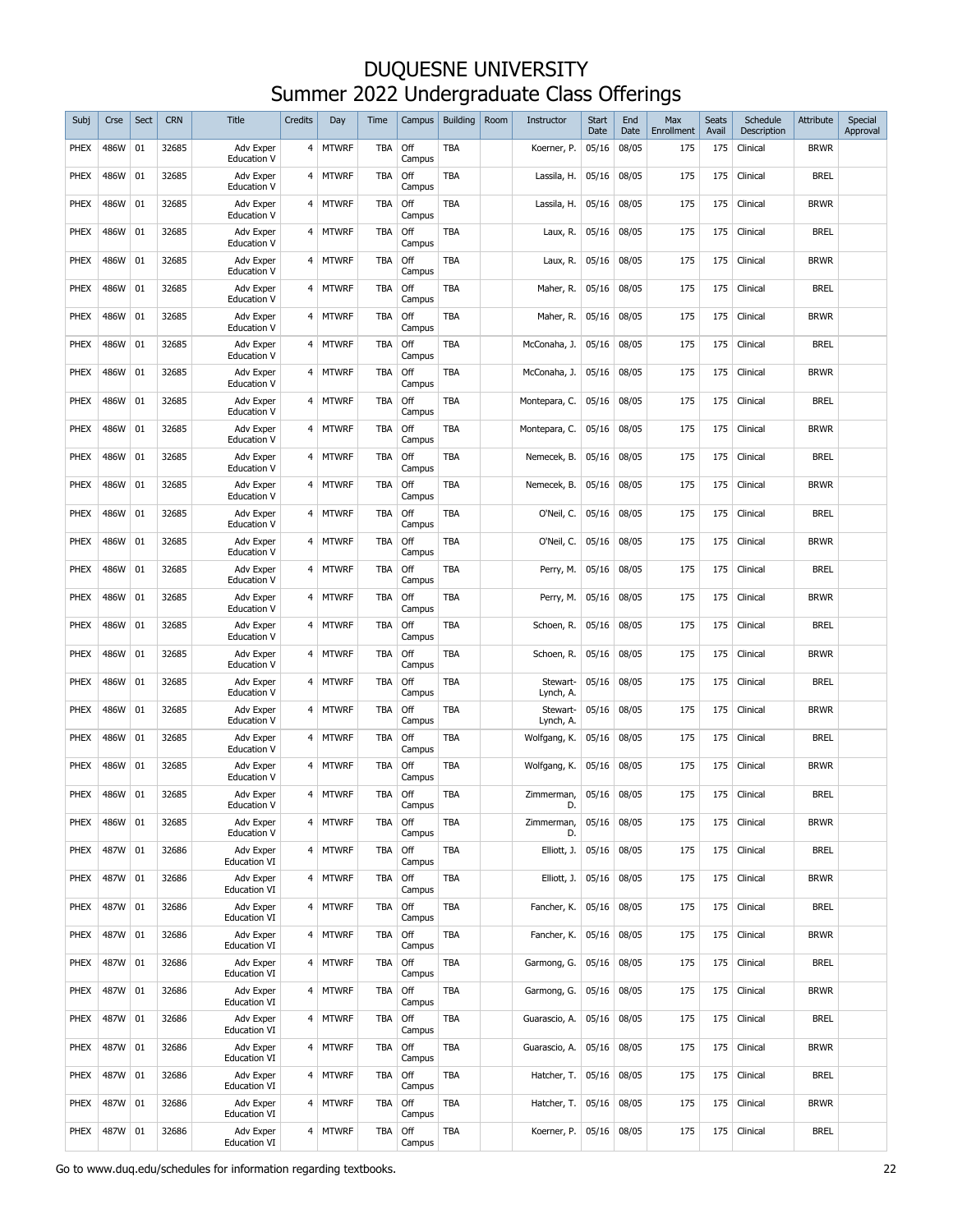| Subj        | Crse | Sect | <b>CRN</b> | <b>Title</b>                     | Credits        | Day          | Time       | Campus        | <b>Building</b> | Room | Instructor            | <b>Start</b><br>Date | End<br>Date | Max<br>Enrollment | Seats<br>Avail | Schedule<br>Description | Attribute   | Special<br>Approval |
|-------------|------|------|------------|----------------------------------|----------------|--------------|------------|---------------|-----------------|------|-----------------------|----------------------|-------------|-------------------|----------------|-------------------------|-------------|---------------------|
| PHEX        | 487W | 01   | 32686      | Adv Exper<br><b>Education VI</b> | 4 <sup>1</sup> | <b>MTWRF</b> | TBA        | Off<br>Campus | <b>TBA</b>      |      | Koerner, P.           | 05/16                | 08/05       | 175               | 175            | Clinical                | <b>BRWR</b> |                     |
| PHEX        | 487W | 01   | 32686      | Adv Exper<br><b>Education VI</b> | 4              | <b>MTWRF</b> | <b>TBA</b> | Off<br>Campus | TBA             |      | Lassila, H.           | 05/16                | 08/05       | 175               | 175            | Clinical                | <b>BREL</b> |                     |
| PHEX        | 487W | 01   | 32686      | Adv Exper<br><b>Education VI</b> | 4              | <b>MTWRF</b> | <b>TBA</b> | Off<br>Campus | <b>TBA</b>      |      | Lassila, H.           | 05/16                | 08/05       | 175               | 175            | Clinical                | <b>BRWR</b> |                     |
| PHEX        | 487W | 01   | 32686      | Adv Exper<br><b>Education VI</b> | 4              | <b>MTWRF</b> | <b>TBA</b> | Off<br>Campus | TBA             |      | Laux, R.              | 05/16                | 08/05       | 175               | 175            | Clinical                | <b>BREL</b> |                     |
| PHEX        | 487W | 01   | 32686      | Adv Exper<br><b>Education VI</b> | 4              | <b>MTWRF</b> | <b>TBA</b> | Off<br>Campus | <b>TBA</b>      |      | Laux, R.              | 05/16                | 08/05       | 175               | 175            | Clinical                | <b>BRWR</b> |                     |
| PHEX        | 487W | 01   | 32686      | Adv Exper<br><b>Education VI</b> | 4              | <b>MTWRF</b> | <b>TBA</b> | Off<br>Campus | TBA             |      | Maher, R.             | 05/16                | 08/05       | 175               | 175            | Clinical                | <b>BREL</b> |                     |
| PHEX        | 487W | 01   | 32686      | Adv Exper<br><b>Education VI</b> | 4              | <b>MTWRF</b> | <b>TBA</b> | Off<br>Campus | TBA             |      | Maher, R.             | 05/16                | 08/05       | 175               | 175            | Clinical                | <b>BRWR</b> |                     |
| PHEX        | 487W | 01   | 32686      | Adv Exper<br><b>Education VI</b> | 4              | <b>MTWRF</b> | TBA        | Off<br>Campus | TBA             |      | McConaha, J.          | 05/16                | 08/05       | 175               | 175            | Clinical                | <b>BREL</b> |                     |
| PHEX        | 487W | 01   | 32686      | Adv Exper<br><b>Education VI</b> | 4              | <b>MTWRF</b> | TBA        | Off<br>Campus | TBA             |      | McConaha, J.          | 05/16                | 08/05       | 175               | 175            | Clinical                | <b>BRWR</b> |                     |
| PHEX        | 487W | 01   | 32686      | Adv Exper<br><b>Education VI</b> | 4              | <b>MTWRF</b> | TBA        | Off<br>Campus | TBA             |      | Montepara, C.         | 05/16                | 08/05       | 175               | 175            | Clinical                | <b>BREL</b> |                     |
| PHEX        | 487W | 01   | 32686      | Adv Exper<br><b>Education VI</b> | 4              | <b>MTWRF</b> | TBA        | Off<br>Campus | TBA             |      | Montepara, C.         | 05/16                | 08/05       | 175               | 175            | Clinical                | <b>BRWR</b> |                     |
| PHEX        | 487W | 01   | 32686      | Adv Exper<br><b>Education VI</b> | 4              | <b>MTWRF</b> | TBA        | Off<br>Campus | TBA             |      | Nemecek, B.           | 05/16                | 08/05       | 175               | 175            | Clinical                | <b>BREL</b> |                     |
| PHEX        | 487W | 01   | 32686      | Adv Exper<br><b>Education VI</b> | 4              | <b>MTWRF</b> | TBA        | Off<br>Campus | TBA             |      | Nemecek, B.           | 05/16                | 08/05       | 175               | 175            | Clinical                | <b>BRWR</b> |                     |
| PHEX        | 487W | 01   | 32686      | Adv Exper<br><b>Education VI</b> | 4              | <b>MTWRF</b> | TBA        | Off<br>Campus | TBA             |      | O'Neil, C.            | 05/16                | 08/05       | 175               | 175            | Clinical                | <b>BREL</b> |                     |
| PHEX        | 487W | 01   | 32686      | Adv Exper<br><b>Education VI</b> | 4              | <b>MTWRF</b> | TBA        | Off<br>Campus | TBA             |      | O'Neil, C.            | 05/16                | 08/05       | 175               | 175            | Clinical                | <b>BRWR</b> |                     |
| PHEX        | 487W | 01   | 32686      | Adv Exper<br><b>Education VI</b> | 4              | <b>MTWRF</b> | TBA        | Off<br>Campus | TBA             |      | Perry, M.             | 05/16                | 08/05       | 175               | 175            | Clinical                | <b>BREL</b> |                     |
| PHEX        | 487W | 01   | 32686      | Adv Exper<br><b>Education VI</b> | 4              | <b>MTWRF</b> | TBA        | Off<br>Campus | TBA             |      | Perry, M.             | 05/16                | 08/05       | 175               | 175            | Clinical                | <b>BRWR</b> |                     |
| PHEX        | 487W | 01   | 32686      | Adv Exper<br><b>Education VI</b> | $4 \,$         | <b>MTWRF</b> | TBA        | Off<br>Campus | TBA             |      | Schoen, R.            | 05/16                | 08/05       | 175               | 175            | Clinical                | <b>BREL</b> |                     |
| <b>PHEX</b> | 487W | 01   | 32686      | Adv Exper<br><b>Education VI</b> | 4              | <b>MTWRF</b> | <b>TBA</b> | Off<br>Campus | <b>TBA</b>      |      | Schoen, R.            | 05/16                | 08/05       | 175               | 175            | Clinical                | <b>BRWR</b> |                     |
| <b>PHEX</b> | 487W | 01   | 32686      | Adv Exper<br><b>Education VI</b> | 4              | <b>MTWRF</b> | TBA        | Off<br>Campus | <b>TBA</b>      |      | Stewart-<br>Lynch, A. | 05/16                | 08/05       | 175               | 175            | Clinical                | <b>BREL</b> |                     |
| <b>PHEX</b> | 487W | 01   | 32686      | Adv Exper<br><b>Education VI</b> | 4              | MTWRF        | TBA        | Off<br>Campus | <b>TBA</b>      |      | Stewart-<br>Lynch, A. | 05/16                | 08/05       | 175               | 175            | Clinical                | Brwr        |                     |
| <b>PHEX</b> | 487W | 01   | 32686      | Adv Exper<br><b>Education VI</b> | 4              | <b>MTWRF</b> | TBA        | Off<br>Campus | <b>TBA</b>      |      | Wolfgang, K.          | 05/16                | 08/05       | 175               | 175            | Clinical                | <b>BREL</b> |                     |
| <b>PHEX</b> | 487W | 01   | 32686      | Adv Exper<br><b>Education VI</b> | 4              | <b>MTWRF</b> | <b>TBA</b> | Off<br>Campus | <b>TBA</b>      |      | Wolfgang, K.          | 05/16                | 08/05       | 175               | 175            | Clinical                | <b>BRWR</b> |                     |
| <b>PHEX</b> | 487W | 01   | 32686      | Adv Exper<br><b>Education VI</b> |                | 4 MTWRF      | <b>TBA</b> | Off<br>Campus | <b>TBA</b>      |      | Zimmerman,<br>D.      | 05/16                | 08/05       | 175               | 175            | Clinical                | <b>BREL</b> |                     |
| <b>PHEX</b> | 487W | 01   | 32686      | Adv Exper<br><b>Education VI</b> | $\overline{4}$ | <b>MTWRF</b> | <b>TBA</b> | Off<br>Campus | TBA             |      | Zimmerman,<br>D.      | 05/16                | 08/05       | 175               | 175            | Clinical                | <b>BRWR</b> |                     |
| PHEX        | 488W | 01   | 32697      | Adv Experiential<br>Educ VII     |                | 4 MTWRF      | <b>TBA</b> | Off<br>Campus | TBA             |      | Elliott, J.           | 05/16                | 08/05       | 175               | 175            | Clinical                | <b>BREL</b> |                     |
| PHEX        | 488W | 01   | 32697      | Adv Experiential<br>Educ VII     |                | 4 MTWRF      | TBA        | Off<br>Campus | TBA             |      | Elliott, J.           | 05/16                | 08/05       | 175               | 175            | Clinical                | <b>BRWR</b> |                     |
| PHEX        | 488W | 01   | 32697      | Adv Experiential<br>Educ VII     |                | 4 MTWRF      | <b>TBA</b> | Off<br>Campus | TBA             |      | Fancher, K.           | 05/16                | 08/05       | 175               | 175            | Clinical                | <b>BREL</b> |                     |
| PHEX        | 488W | 01   | 32697      | Adv Experiential<br>Educ VII     |                | 4 MTWRF      | <b>TBA</b> | Off<br>Campus | TBA             |      | Fancher, K.           | 05/16                | 08/05       | 175               | 175            | Clinical                | <b>BRWR</b> |                     |
| PHEX        | 488W | 01   | 32697      | Adv Experiential<br>Educ VII     |                | 4 MTWRF      | <b>TBA</b> | Off<br>Campus | TBA             |      | Garmong, G.           | 05/16                | 08/05       | 175               | 175            | Clinical                | <b>BREL</b> |                     |
| PHEX        | 488W | 01   | 32697      | Adv Experiential<br>Educ VII     |                | 4 MTWRF      | <b>TBA</b> | Off<br>Campus | TBA             |      | Garmong, G.           | 05/16                | 08/05       | 175               | 175            | Clinical                | <b>BRWR</b> |                     |
| PHEX        | 488W | 01   | 32697      | Adv Experiential<br>Educ VII     |                | 4 MTWRF      | <b>TBA</b> | Off<br>Campus | TBA             |      | Guarascio, A.         | 05/16                | 08/05       | 175               | 175            | Clinical                | <b>BREL</b> |                     |
| PHEX        | 488W | 01   | 32697      | Adv Experiential<br>Educ VII     |                | 4 MTWRF      | <b>TBA</b> | Off<br>Campus | TBA             |      | Guarascio, A.         | 05/16                | 08/05       | 175               | 175            | Clinical                | <b>BRWR</b> |                     |
| PHEX        | 488W | 01   | 32697      | Adv Experiential<br>Educ VII     |                | 4 MTWRF      | <b>TBA</b> | Off<br>Campus | TBA             |      | Hatcher, T.           | 05/16                | 08/05       | 175               | 175            | Clinical                | <b>BREL</b> |                     |
| PHEX        | 488W | 01   | 32697      | Adv Experiential<br>Educ VII     |                | 4 MTWRF      | <b>TBA</b> | Off<br>Campus | TBA             |      | Hatcher, T.           | 05/16                | 08/05       | 175               | 175            | Clinical                | <b>BRWR</b> |                     |
| PHEX        | 488W | 01   | 32697      | Adv Experiential<br>Educ VII     |                | 4 MTWRF      | <b>TBA</b> | Off<br>Campus | TBA             |      | Koerner, P.           | 05/16                | 08/05       | 175               | 175            | Clinical                | <b>BREL</b> |                     |